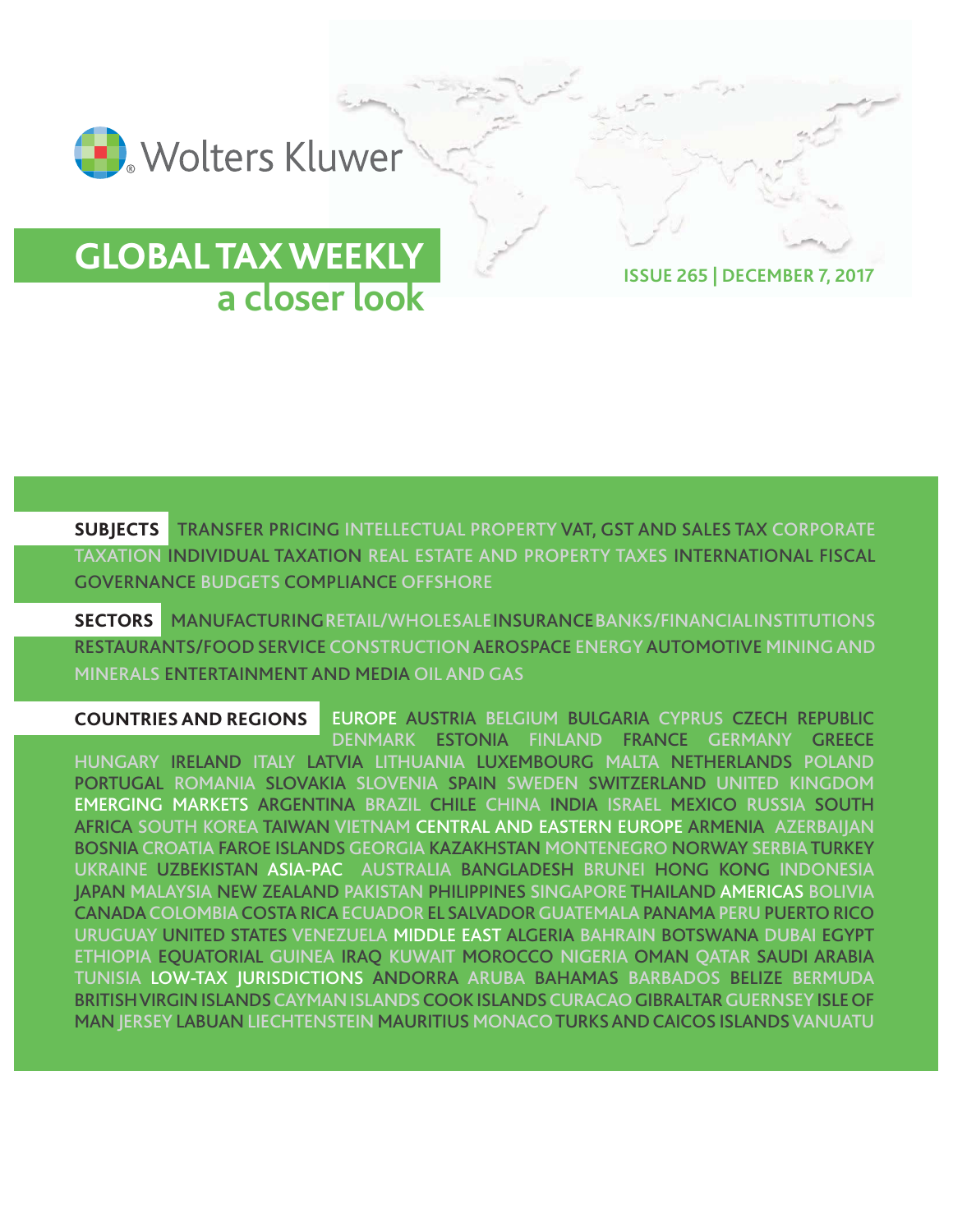

# **GLOBAL TAX WEEKLY a closer look**

#### **Global Tax Weekly – A Closer Look**

Combining expert industry thought leadership and the unrivalled worldwide multi-lingual research capabilities of leading law and tax publisher Wolters Kluwer, CCH publishes Global Tax Weekly –– A Closer Look (GTW) as an indispensable up-to-the minute guide to today's shifting tax landscape for all tax practitioners and international finance executives.

Unique contributions from the Big4 and other leading firms provide unparalleled insight into the issues that matter, from today's thought leaders.

Topicality, thoroughness and relevance are our watchwords: CCH's network of expert local researchers covers 130 countries and provides input to a US/UK team of editors outputting 100 tax news stories a week. GTW highlights 20 of these stories each week under a series of useful headings, including industry sectors (e.g. manufacturing), subjects (e.g. transfer pricing) and regions (e.g. asia-pacific).

Alongside the news analyses are a wealth of feature articles each week covering key current topics in depth, written by a team of senior international tax and legal experts and supplemented by commentative topical news analyses. Supporting features include a round-up of tax treaty developments, a report on important new judgments, a calendar of upcoming tax conferences, and "The Jester's Column," a lighthearted but merciless commentary on the week's tax events.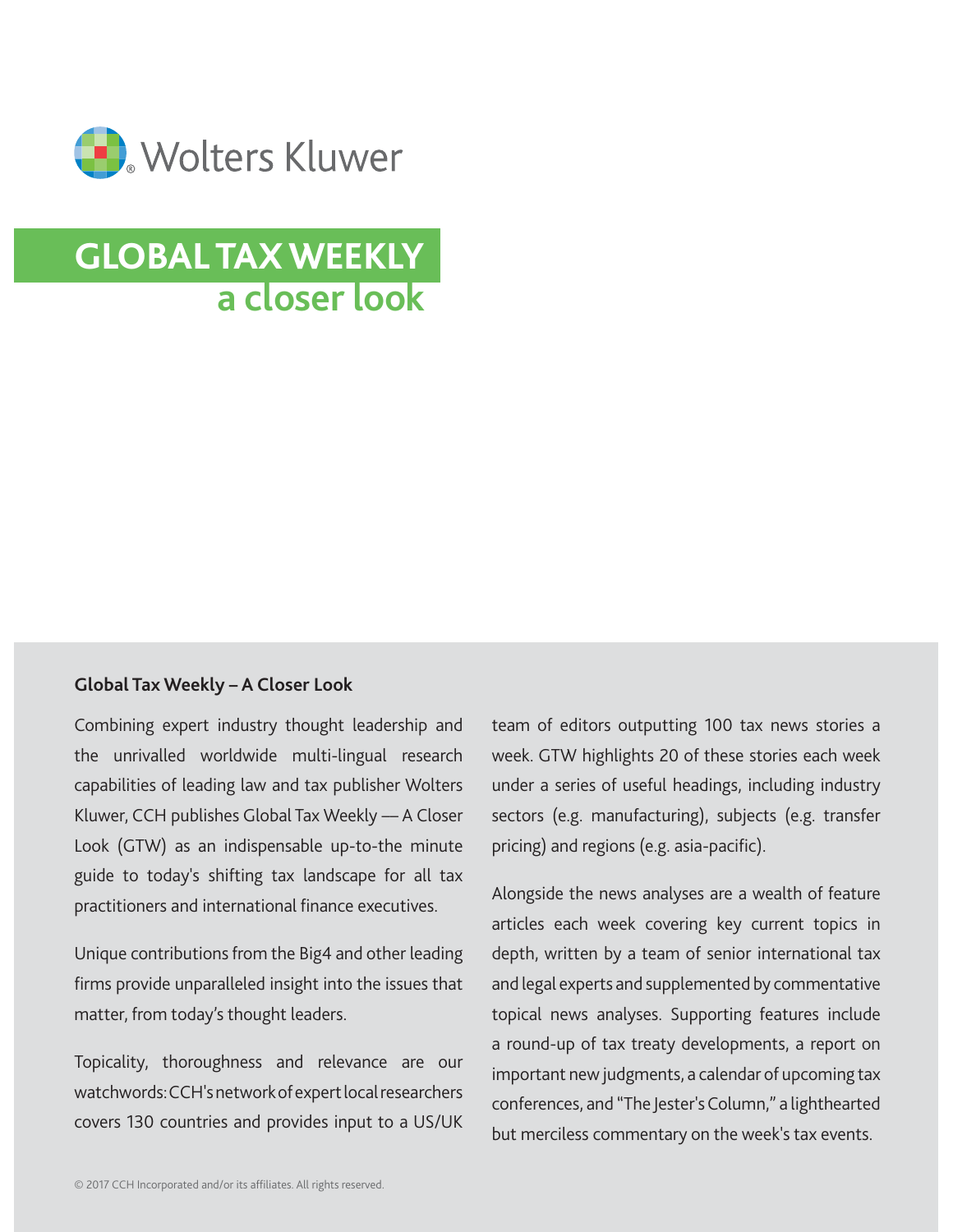

# **GLOBAL TAX WEEKLY a closer look**

# **CONTENTS**

#### **FEATURED ARTICLES**

| Cyprus Tax Round-Up 2017: Part I                                                         |    | Russia's Federal Tax Service Issues                                                                              |    |
|------------------------------------------------------------------------------------------|----|------------------------------------------------------------------------------------------------------------------|----|
| Philippos Aristotelous, Partner,                                                         |    | <b>Recommendations On Applying</b>                                                                               |    |
| Elias Neocleous & Co LLC                                                                 | 5. | Article 54.1 Of The Tax Code                                                                                     |    |
| <b>Structuring Options For Individuals And</b><br>The Unwanted Foreign Holding Company   |    | (The Abuse Of Law Concept)<br>Alexei Nesterenko and Ivan Rodionov, EY, Moscow                                    | 31 |
| Michael J. Miller, Roberts & Holland LLP                                                 | 13 | Recent Tax Developments In Brazil                                                                                |    |
| The European Union's Digital Tax Agenda<br>Stuart Gray, Senior Editor, Global Tax Weekly | 22 | Cristiane M.S. Magalhães and Nathália Fraga,<br>Machado Associados Advogados e Consultores,<br>São Paulo, Brazil | 35 |
| Topical News Briefing: Time To Build Bridges<br>On The Hill                              |    | <b>Topical News Briefing: Free Zones</b><br>The New Black(listed)?                                               |    |
| The Global Tax Weekly Editorial Team                                                     | 29 | The Global Tax Weekly Editorial Team                                                                             | 38 |
| <b>NEWS ROUND-UP</b>                                                                     |    |                                                                                                                  |    |
| <b>US Tax Reform</b>                                                                     | 40 | <b>BEPS</b>                                                                                                      | 43 |
| US Lawmakers In Final Tax Reform Push                                                    |    | Countries Faster To Resolve MAP Cases Following<br><b>BEPS</b> Action 14                                         |    |
| US Commerce Chamber, Tax Foundation Criticize                                            |    |                                                                                                                  |    |
| JCT's Tax Bill Scoring                                                                   |    | Apple To Pay Irish State Aid Bill From 2018                                                                      |    |

**ISSUE 265 | DECEMBER 7, 2017**

OECD Releases First Peer Reviews On Tax Ruling

Bermuda To Exchange MNE Tax Info With UK

OECD Issues Further Guidance On CbC Reporting

Info Exchange

JCT's Tax Bill Scoring

US Senate Tax Bill Best For America's Top Earners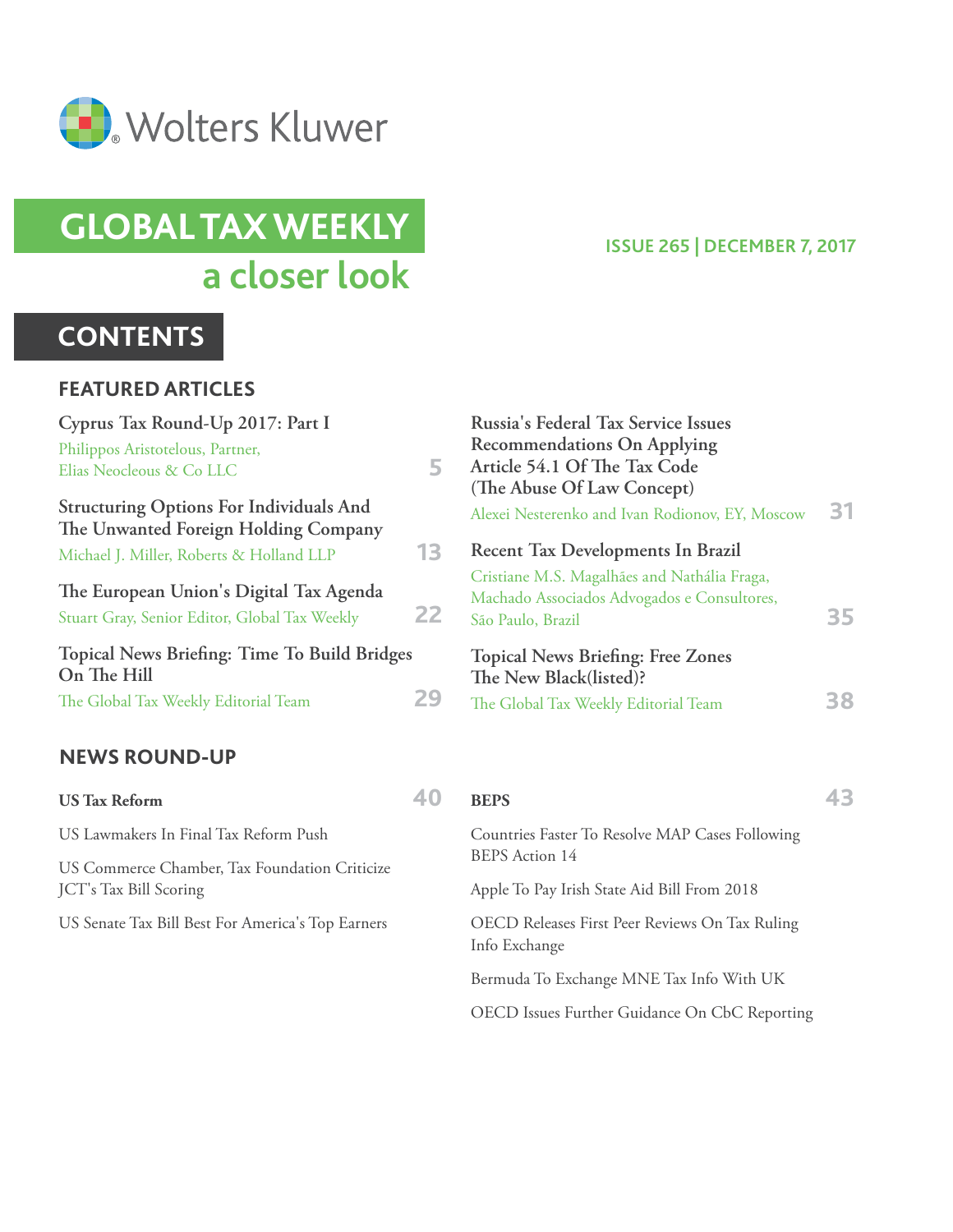#### **Country Focus: United Kingdom 48**

 Australia, UK Discussing Future Trade Deal MEPs Say Not Enough Progress Made On Brexit UK Releases Consultation On Royalties WHT Proposal Most FTSE 100 Firms Already Publishing UK Tax Strategy

#### **Compliance Corner 52**

Offshore IFCs Absent From EU's New Tax Blacklist India, Netherlands Conclude First Advance Pricing Deals

#### **VAT, GST, Sales Tax 54**

Ecofin Approves VAT Overhaul For Digital Economy Indian Economic Recovery Proof GST Is Working, Firms Say

EU States To Work Together To Stamp Out VAT Fraud

UAE Finalizes Adoption Of New VAT Framework

#### **Tax Reform 60**

 Philippines' Senate Approves Latest Tax Reform Package OECD Reports On Swiss Tax Reform Efforts

| <b>TAX TREATY ROUND-UP</b>                                     |    |
|----------------------------------------------------------------|----|
| <b>CONFERENCE CALENDAR</b>                                     | 64 |
| <b>IN THE COURTS</b>                                           |    |
| THE JESTER'S COLUMN<br>The unacceptable face of tax journalism |    |

**For article guidelines and submissions, contact GTW\_Submissions@wolterskluwer.com**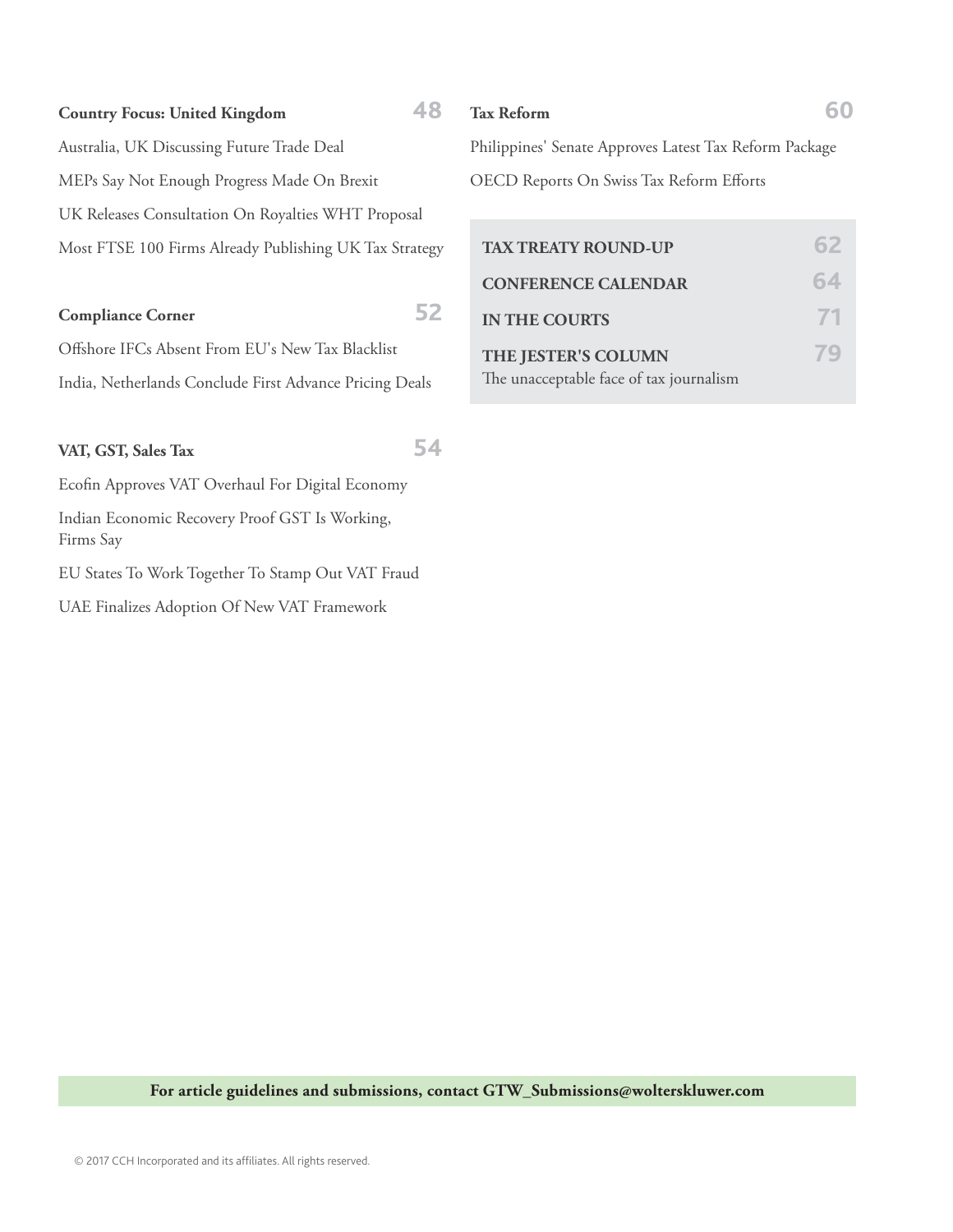#### **FEATURED ARTICLES ISSUE 265 | DECEMBER 7, 2017**

## **Cyprus Tax Round-Up 2017: Part I**

 by Philippos Aristotelous, Partner, Elias Neocleous & Co LLC

Contact: philippos.aristotelous@neo.law

*As we approach the turn of the year it is an appropriate time to summarize the various* 



*changes that have taken place to date in 2017 and look forward to the changes on the horizon.*

*In this Part I of a two-part series, I review the double taxation agreements and direct taxation developments*  in Cyprus during 2017. In Part II, I shall reflect on value-added tax and tax administration developments.

#### **Double Taxation Agreements (DTAs)**

#### *Deferral of new provisions regarding taxation of gains on disposal of shares in companies holding immovable property in Russia*

 One of the most important developments on the DTA front took place as 2016 drew to a close, with the announcement by the Cyprus Ministry of Finance that the Russian government had agreed to defer the introduction of source-based taxation of capital gains on shares in "propertyrich" Russian companies (companies whose assets mainly comprise real estate), which was due to take effect from the beginning of 2017.

 Under the 1998 DTA between Cyprus and Russia, gains on disposals of shares are taxable only in the country of residence of the person disposing of the shares. Since Cyprus does not impose any capital gains tax on disposals of shares in companies unless they own immovable property in Cyprus, this makes Cyprus a very advantageous location for holding shares in Russian companies. Most modern DTAs make an exception for gains on disposal of shares in companies which derive their value principally from immovable property (so-called "property-rich" companies), allowing such gains to be taxed in the country in which the property is physically located. The Cyprus–Russia DTA did not make any such distinction, making Cyprus even more attractive as a jurisdiction for holding shares in companies owning or developing real estate in Russia.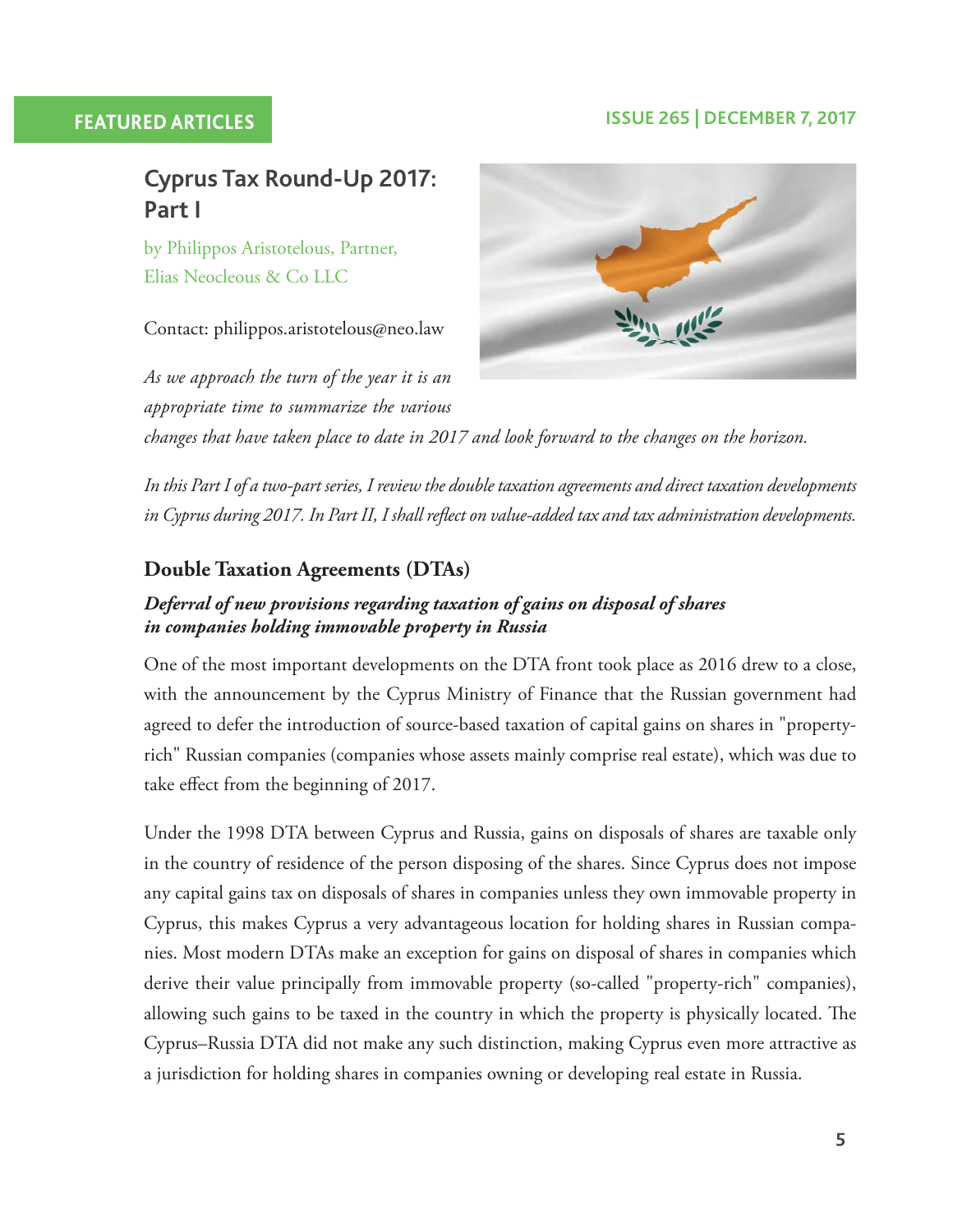However, the 2010 Protocol to the DTA amended the DTA to provide that gains on the disposal of shares in companies which derive their value principally from immovable property in Russia would be subject to tax in Russia from January 1, 2017. Shares in other companies were not affected.

The application of this provision of the Protocol has now been deferred until similar provisions are introduced into Russia's DTAs with other European countries. As a result, disposals of shares in property-rich companies will continue to be taxable only in the country of residence of the person disposing of the shares, in the same way as other shares. At the time of the announcement it was announced that an additional Protocol was being prepared to formalize the deferral, but nothing has been published to date.

#### *Entry into effect of DTAs with Bahrain, Georgia, India, and Latvia*

 At the beginning of 2017 new DTAs with Bahrain, Georgia, India, and Latvia entered into effect.<sup>1</sup> The agreement with India  $^2$  took effect as regards Indian taxes three months later, on April 1, 2017, the beginning of the Indian tax year.

 Like Cyprus's other DTAs, all four agreements closely follow the 2010 OECD Model Tax Convention. The agreements with Bahrain, Georgia and Latvia are brand new, and the agreement with India replaces an earlier DTA which had been in force since 1994. Ratification of the revised DTA with India was completed in record time. The agreement was signed on November 18, 2016, and entered into force less than a month later.

 As was widely expected following similar changes to India's agreements with Mauritius and Singapore, the new DTA provides for source-based taxation of gains from the alienation of shares. However, investments undertaken before April 1, 2017 are grandfathered, with taxation rights over gains on the disposal of such shares at any future date remaining solely with the disponor's state of residence.

#### *Entry into force of DTAs with Iran and Jersey*

The DTA with Iran, which was signed on August 4, 2015, entered into force on March 5, 2017, following completion of the requisite ratification procedures.<sup>3</sup> It took effect with regard to Iranian tax on March 21, 2017 (the first day of the Iranian year 1396) and will take effect in Cyprus on January 1, 2018. The agreement, which again closely follows the OECD Model Tax Convention, limits withholding taxes on dividends to 5 percent of the gross dividend if the recipient is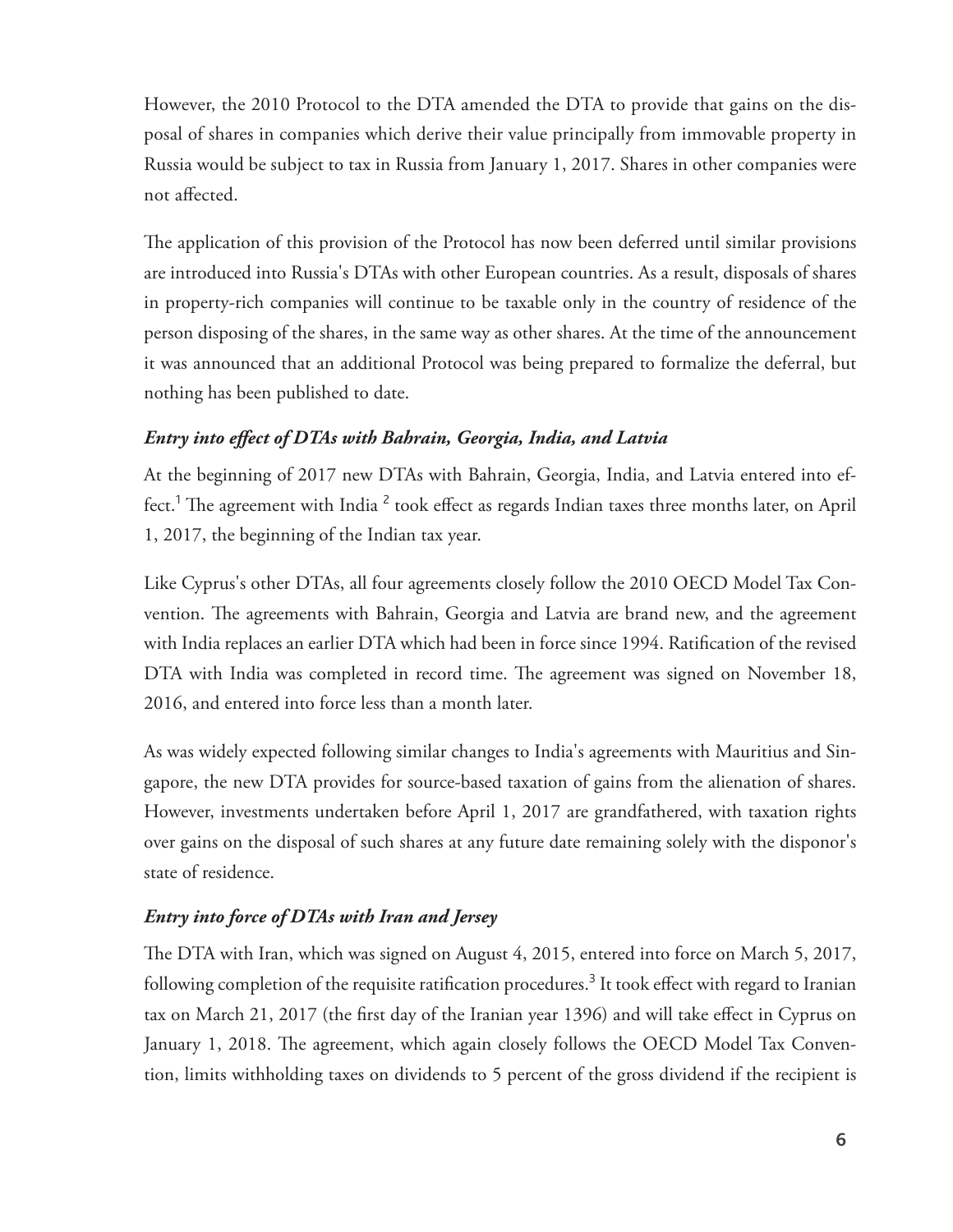a resident of the other contracting state and the beneficial owner of the dividends, as long as it holds 25 percent or more of the share capital of the company paying the dividends.

 Otherwise, withholding tax is limited to 10 percent. Withholding tax on interest is limited to 5 percent and to 6 percent on royalty payments as long as the recipient is the beneficial owner of the income. Cyprus does not levy any withholding taxes on dividend or interest. Gains from the sale of shares of property-rich companies are taxed in the country where the immovable property is located. Given Cyprus's geographical proximity to Iran, the Cyprus government hopes that the new DTA will help to establish Cyprus as the principal portal for investment between Iran and the European Union.

The DTA between Cyprus and Jersey,<sup>4</sup> which was signed on July 11, 2016, entered into force on February 17, 2017, and will take effect with regard to taxes withheld at source in respect of amounts paid or credited on or after January 1, 2018, and for other taxes in respect of tax years beginning on or after that date. Like Cyprus's other DTAs, it closely follows the OECD Model Tax Convention.

There is no withholding tax on dividends, interest and royalty payments between residents of the two contracting parties. Capital gains arising from the disposal of shares, including shares in propertyrich companies, are taxable only in the state where the seller is tax resident. There is an exception for gains on shares of companies holding mineral exploration and exploitation rights or real property connected with them, which may be taxed in the state in which the rights or property are situated.

Unusually, the exchange of information provisions will take effect eight taxable years prior to the entry into force of the agreement. A protocol to the DTA provides robust safeguards against abuse of the information exchange provisions by requiring the contracting party that requests information to fulfill specified procedures to demonstrate the foreseeable relevance of the information to the request. No request is to be submitted unless the party making the request has reciprocal procedures and means of obtaining similar information, and every request must be accompanied by the comprehensive details prescribed in the protocol.

#### *Signature of new DTAs with Barbados and Luxembourg*

New DTAs with Barbados and Luxembourg<sup>5</sup> were signed on May 3, 2017 and May 8, 2017, respectively. Both DTAs closely follow the OECD Model Tax Convention.

 Dividends, interest and royalties paid by a company resident in one contracting state to a resident of the other are taxable only in the contracting state in which the recipient is resident. In the case of interest and royalties, the amounts qualifying for exemption are limited to what would be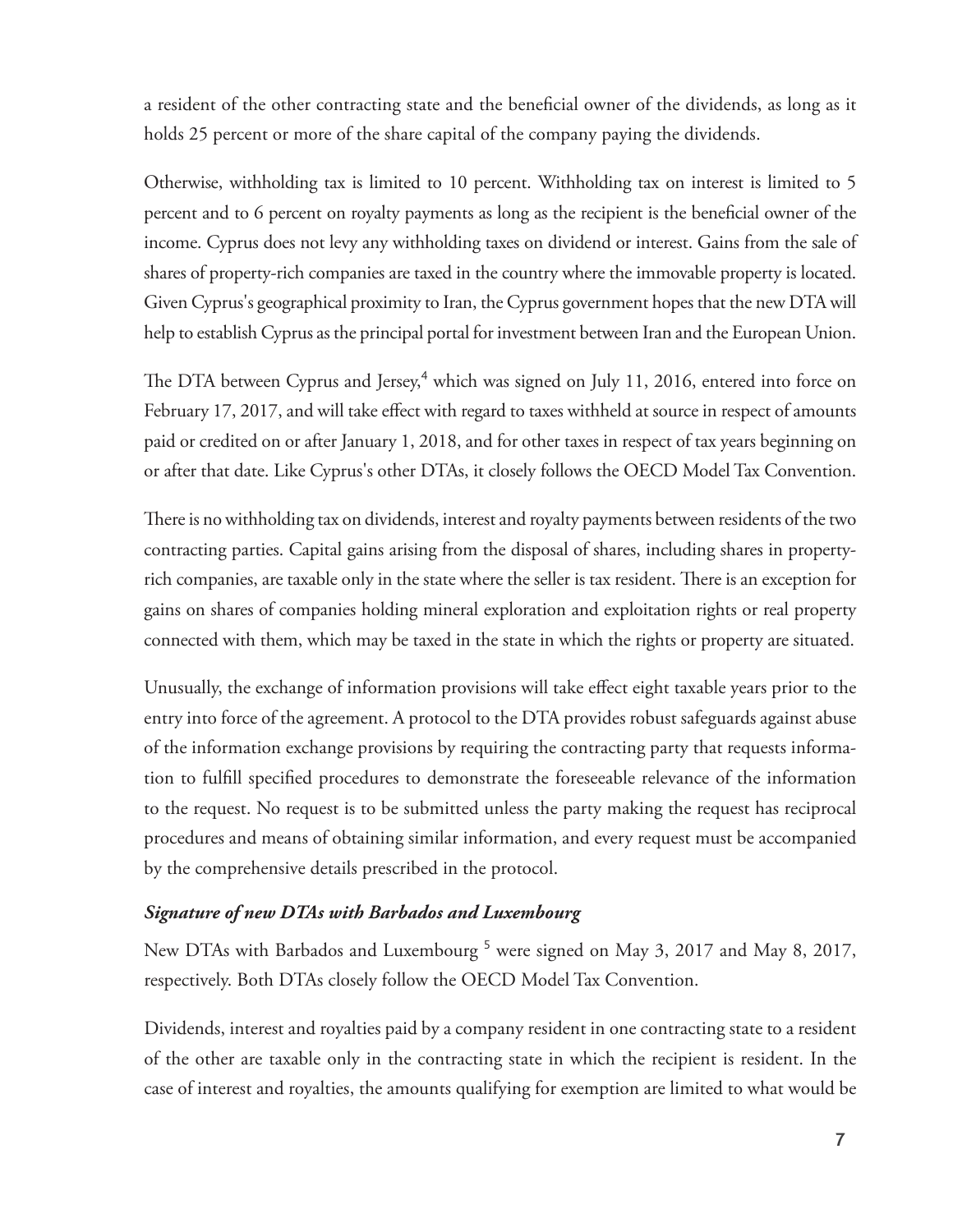payable on an arm's length basis. Capital gains derived by a resident of one contracting state from the disposal of immovable property situated in the other may be taxed in the contracting state in which the property is situated. Gains derived from the alienation of all other property (including ships or aircraft operated in international traffic) are taxable only in the contracting state in which the disponor is resident. Both DTAs also include comprehensive provisions regulating the taxation of offshore hydrocarbon exploration and exploitation activities, intended to ensure that each state's taxation rights in respect of offshore activities are preserved in circumstances where they might otherwise be limited by other provisions of the agreement, such as those dealing with permanent establishment and business profits.

#### *Signature of new Protocols to the DTAs with San Marino and Mauritius*

 New Protocols to the DTAs with San Marino and Mauritius were signed on May 19, 2017 and October 23, 2017, respectively. The Protocols amend the exchange of information provisions in the existing DTAs to align them with the OECD Model Convention.

#### *Signature of the Multilateral Convention to Implement Tax Treaty Related Measures to Prevent Base Erosion and Profi t Shifting (MLI)*

 Cyprus was one of the initial signatories of the MLI, which opened for signature on June 7, 2017. The MLI will apply alongside DTAs, modifying their application in order to implement the relevant BEPS measures, without requiring any further bilateral negotiations between the countries concerned. It will automatically amend all existing DTAs of which both parties are signatory countries to the MLI, introducing measures to prevent base erosion and profi t shifting, including anti-abuse and anti-avoidance clauses.

 At the time they signed the MLI, jurisdictions submitted a list of double tax agreements they intend to be covered, together with a preliminary list of their reservations and notifications in respect of the various provisions of the MLI. Cyprus intends to include all its existing double tax agreements, and it is likely that the changes will start to take effect in 2019, though some DTAs could be affected before then.

#### **Income Tax and Other Direct Taxes**

#### *New tax-residence route for individuals*

 Law 119(I) of 2017 amends the provisions of the Income Tax Law regarding residence of individuals with effect from the beginning of the 2017 tax year. Previously, the only way for an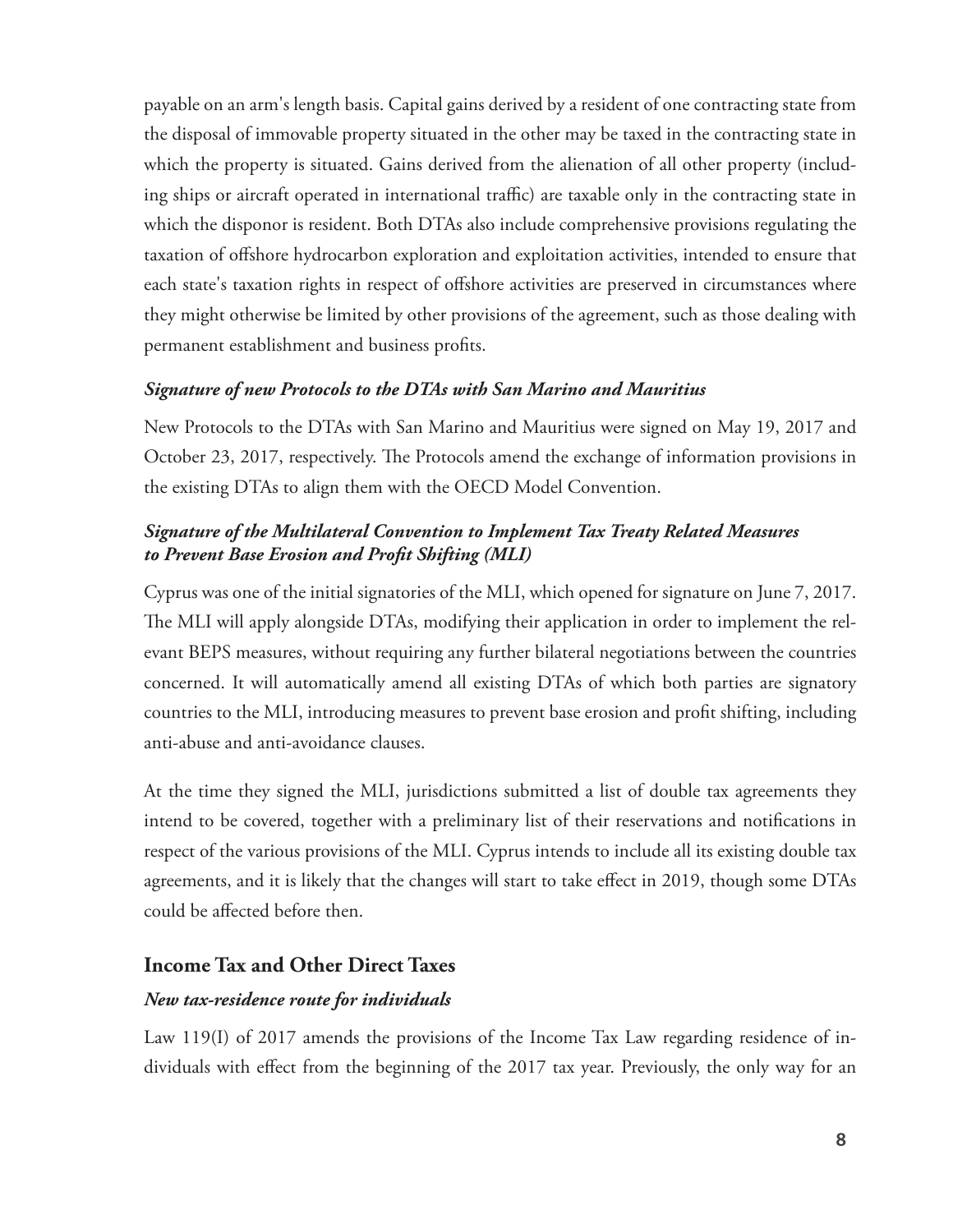individual to qualify as tax-resident in Cyprus was to be physically present for at least 183 days in the tax year. However, the new law introduces an additional route to residence. With effect from January 1, 2017, individuals who meet all the following conditions in respect of a given tax year will be deemed to be tax-resident in Cyprus:

- They are physically present in Cyprus for one or more periods amounting to at least 60 days;  $\blacksquare$
- They do not remain in another country for one or more periods exceeding 183 days in total;  $\blacksquare$
- They are not tax resident in another country;
- They undertake business in Cyprus, have employment in Cyprus or hold a post in a Cyprusresident company which continues to the end of the tax year; and
- $\blacksquare$  They maintain a permanent residence at their disposal for their use in Cyprus.

Individuals who satisfy the criteria may obtain a tax residence certificate by completing the prescribed form (T.126 (2017)) and submitting it to the Tax Department together with evidence of arrival and departure in Cyprus, property title deeds or lease contract, and evidence of employment.

#### *Reference rates for Notional Interest Deduction (NID) for 2017*

 Article 9(B) of the Income Tax Law of 2002 as amended provides for an NID for tax purposes on new equity capital (paid-up share capital and share premium) injected into companies and permanent establishments of foreign companies on or after January 1, 2015, to finance business assets, calculated by applying a reference rate to the new equity.

The reference rate is the higher of the tenyear government bond yield of Cyprus or the country in which the assets funded by the new equity are utilized, in each case plus three percentage points. The bond yield rates to be used are as at December 31 of the year preceding the year of assessment.

 In February, the Tax Department announced the ten-year government bond yields at December 31, 2016, to be used as the basis for the interest deduction for the 2017 tax year, for the countries in Table 1.

| <b>Table 1</b>                      | <b>Bond yield</b><br>rate | <b>Reference rate</b><br>for 2017 |
|-------------------------------------|---------------------------|-----------------------------------|
| Cyprus                              | 3.489%                    | 6.489%                            |
| Germany                             | 0.204%                    | 3.204%                            |
| <b>United Arab Emirates</b>         | 3.326%                    | 6.326%                            |
| United Kingdom                      | 1.326%                    | 4.326%                            |
| India                               | 6.878%                    | 9.878%                            |
| Latvia                              | 0.894%                    | 3.894%                            |
| Ukraine                             | 8.705%                    | 11.705%                           |
| Poland                              | 3.627%                    | 6.627%                            |
| Romania                             | 3.748%                    | 6.748%                            |
| Russia<br>(expressed in US dollars) | 8.380%<br>4.409%          | 11.380%<br>7.409%                 |
| Czech Republic                      | 0.414%                    | 3.414%                            |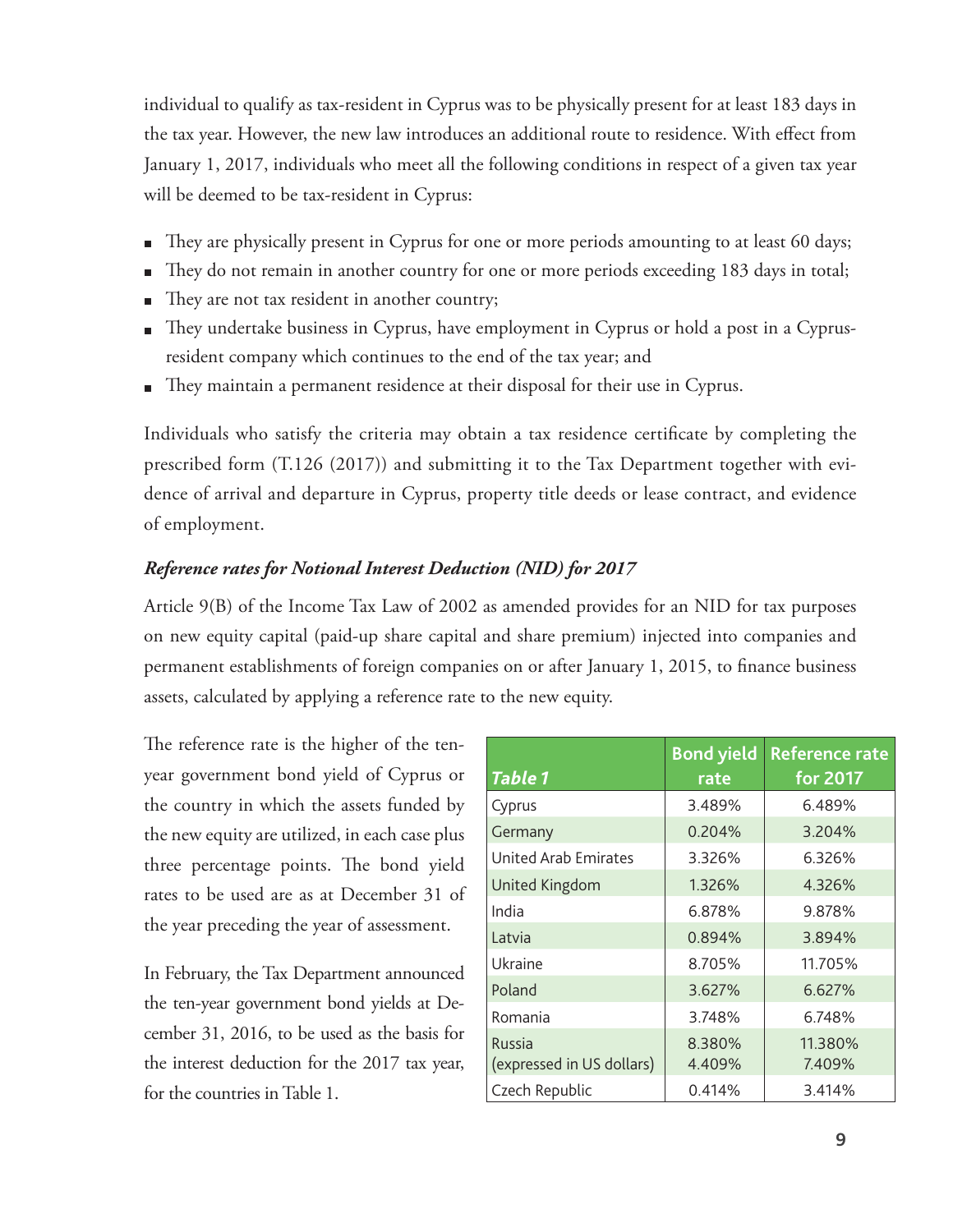|            | Reference rate Reference rate<br>for 2016 | for 2017 |
|------------|-------------------------------------------|----------|
| Greece     | 12.639%                                   | 11.361%  |
| Italy      | 6.685%                                    | 6.489%   |
| Kazakhstan | 8.311%                                    | 7.204%   |

 In September, the Tax Department announced bond yields and NID rates for the 2016 and 2017 tax years for three further countries, Greece, Italy and Kazakhstan, as follows:

#### *Abolition of the back-to-back minimum margin scheme and introduction of transfer pricing rules*

Significant changes to the taxation of back-to-back financing arrangements between related companies took effect on July 1, 2017.<sup>6</sup> The existing minimum margin scheme, which was introduced in 2011, was abolished and replaced with detailed transfer pricing legislation based on the OECD transfer pricing guidelines. The rationale behind this development is to reduce base erosion and profit shifting by ensuring that transfer prices are based on real economic activity and sound valuation principles.

The minimum margin scheme, which was introduced in 2011, provides for a deemed interest rate to be imputed for tax purposes on back-to-back finance arrangements between group companies. The imputed rate ranges from 0.125 percent for loans of more than EUR200m to 0.35 percent for loans of less than EUR50m.

The new rules apply with effect from July 1, 2017, both for the purposes of issuing tax rulings as well as for assessing tax. Any existing tax rulings in relation to such arrangements ceased to apply from that date.

Under the new rules, intragroup financing transactions will be evaluated to ensure that the agreed remuneration complies with the arm's length principle (*i.e.*, it corresponds to the price which would have been accepted by independent entities in comparable circumstances, taking into account the economic nature of the transaction). A comparability analysis must be carried out by an appropriately qualified person to determine whether the transactions between the related entities are comparable to transactions between independent entities. There is a simplified regime for a limited range of transactions. Outside this limited range, a full transfer pricing analysis must be performed in order to determine arm's length remuneration. The arm's length principle is already incorporated in Article 33 of the Income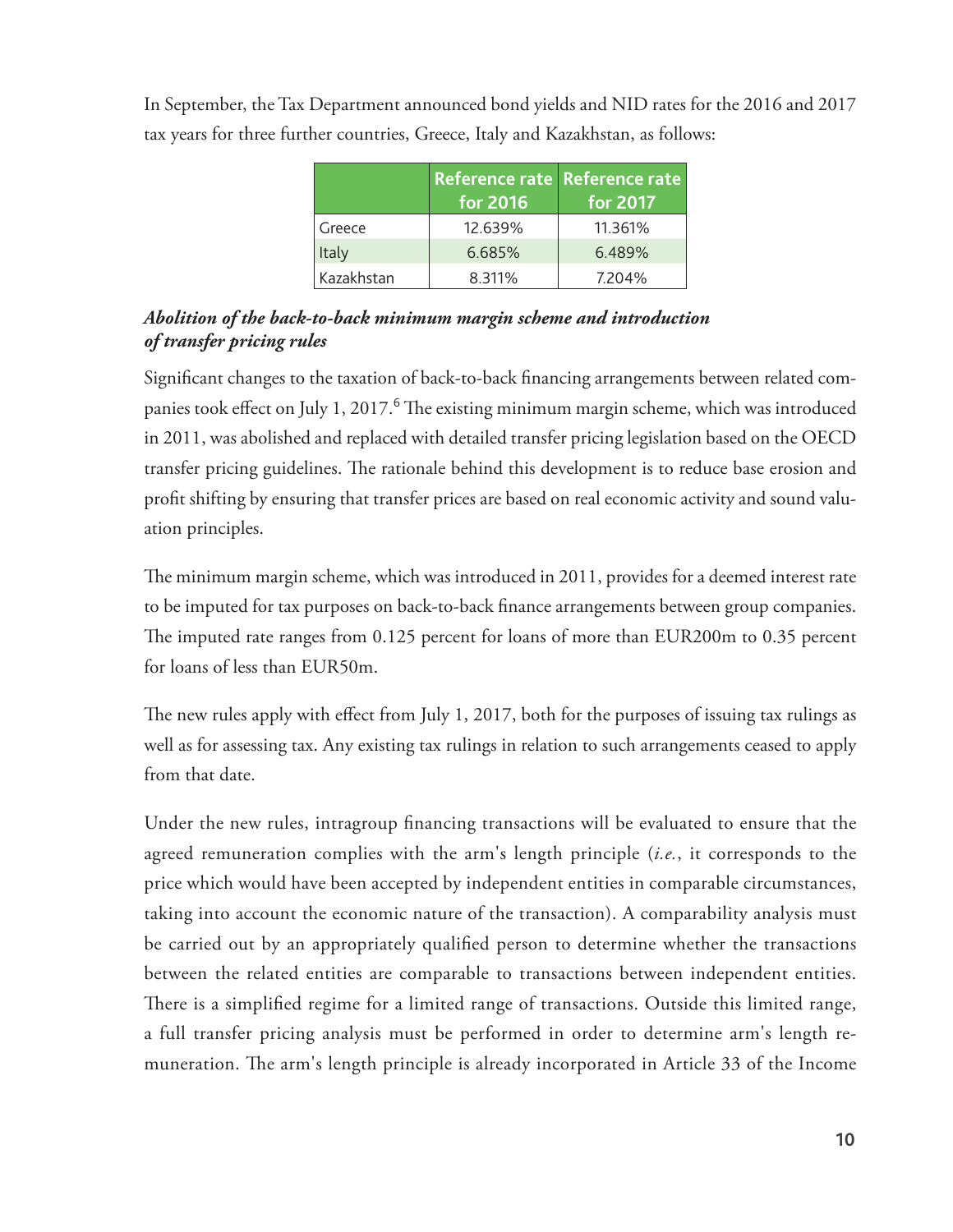Tax Law, which allows the tax authorities to adjust reported taxable profits if transfer prices agreed between related parties differ from the prices that would have been agreed between independent entities.

Taxable profits for intragroup financing schemes which are in existence at July 1, 2017 will have to be recalculated based on two different sets of rules. The minimum margin scheme will apply for the first six months of 2017, and the new transfer pricing rules will apply for the second six months.

#### *Extension of tax exemptions for loan restructuring*

 In December 2015, the Cyprus tax laws were amended to temporarily exempt loan restructurings from tax in order to facilitate and encourage the restructuring of non-performing loans. The amendments affected the Income Tax Law, the Capital Gains Tax Law, the Special Defence Contribution Law, the Stamp Duty Law, the VAT Law, the Collection of Taxes Law, and the Department of Lands and Surveys (Fees and Charges) Law. The amendments, which were effected by Laws 208(I)/2015 to 215(I)/2015, took effect on December 31, 2015.

In all of the laws a new definition of the term "restructuring" was introduced, referring to the direct or indirect sale and transfer of immovable property and transfer of rights under a sale contract deposited with the Department of Lands and Surveys, between one or more borrowers, debtors or guarantors regarding the same credit facility or debt and one or more creditors, in order to reduce or repay credit facilities or loans or debts granted to borrowers with one or more licensed credit institutions operating in Cyprus.

The exemptions introduced in 2015 were intended to be valid for two years from the date the various amending laws entered into force, and therefore would have expired on December 31, 2017.

 However, Laws 131(I) of 2017 to 137(I) of 2017 inclusive, which were published in the government gazette on October 6, 2017, extend the exemptions for a further two years, until December 31, 2019.

#### *Extension of accelerated writing down allowances*

 To stimulate the economy, the Income Tax Law was amended in 2012 to introduce accelerated capital allowances for tax purposes on assets purchased during the years 2012 to 2014 inclusive. The annual writing down allowance for plant and machinery was doubled from 10 percent to 20 percent (if a higher rate than 20 percent applied to the category of assets concerned, that higher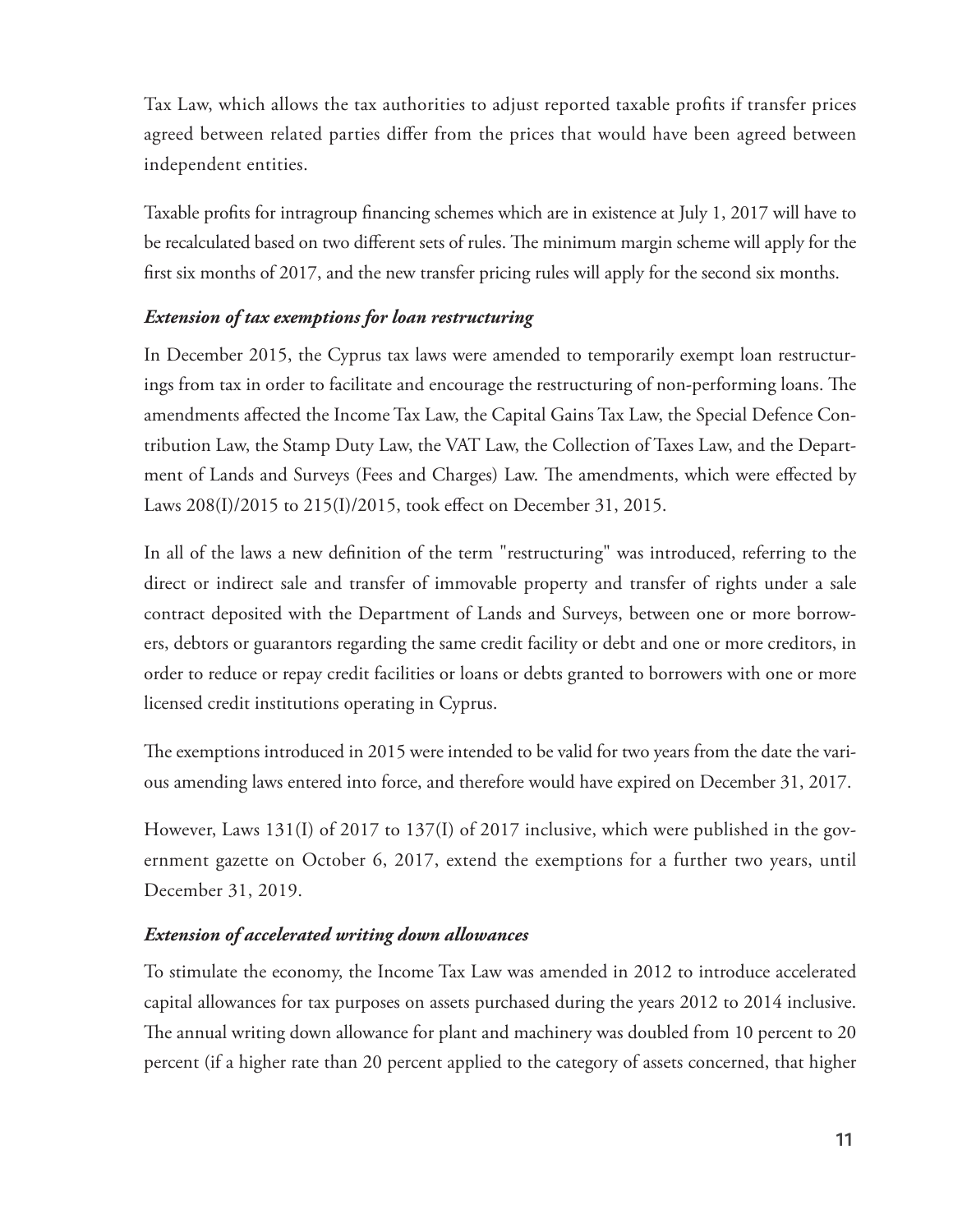rate continued to be available), and the annual writing down allowance for industrial buildings and hotels was increased from 4 percent to 7 percent. In 2015, as part of that year's economic stimulus package, the Income Tax Law was amended again to extend the new higher rates to assets purchased during 2015 and 2016.

Law 165(I) of 2017, which was published in the official government gazette on November 24, 2017, extends the higher rates for a further two years. For plant and machinery acquired up to the end of 2018 the annual writing down allowance rate will be 20 percent or any higher rate applying to the category of assets concerned, and for industrial buildings and hotels acquired up to the end of 2018 it will be 7 percent.

 In addition, the new law introduces an annual writing down allowance of 7 percent for farm buildings and livestock production units acquired during 2017 and 2018.

#### **ENDNOTES**

- 1 For further details of these agreements, see *Global Tax Weekly* , Issue No. 127, April 16, 2015 (Bahrain); Issue No. 142, July 30, 2015 (Georgia); and Issue No. 189, June 23, 2016 (Latvia).
- 2 For a full analysis of the revised DTA with India, *see Global Tax Weekly* , Issue No. 213, December 8, 2016.
- 3 Full details of the DTA with Iran can be found in *Global Tax Weekly* , Issue No. 150, September 24, 2015.
- 4 A full analysis of the new DTA with Jersey can be found in *Global Tax Weekly* , Issue No. 198, August 25, 2016.
- 5 For further details of these agreements, *see Global Tax Weekly* , Issue No. 240, June 15, 2017 (Barbados); and Issue No. 241, June 22, 2017 (Luxembourg).
- 6 Full details of the changes can be found in *Global Tax Weekly* , Issue No. 244, July 13, 2017.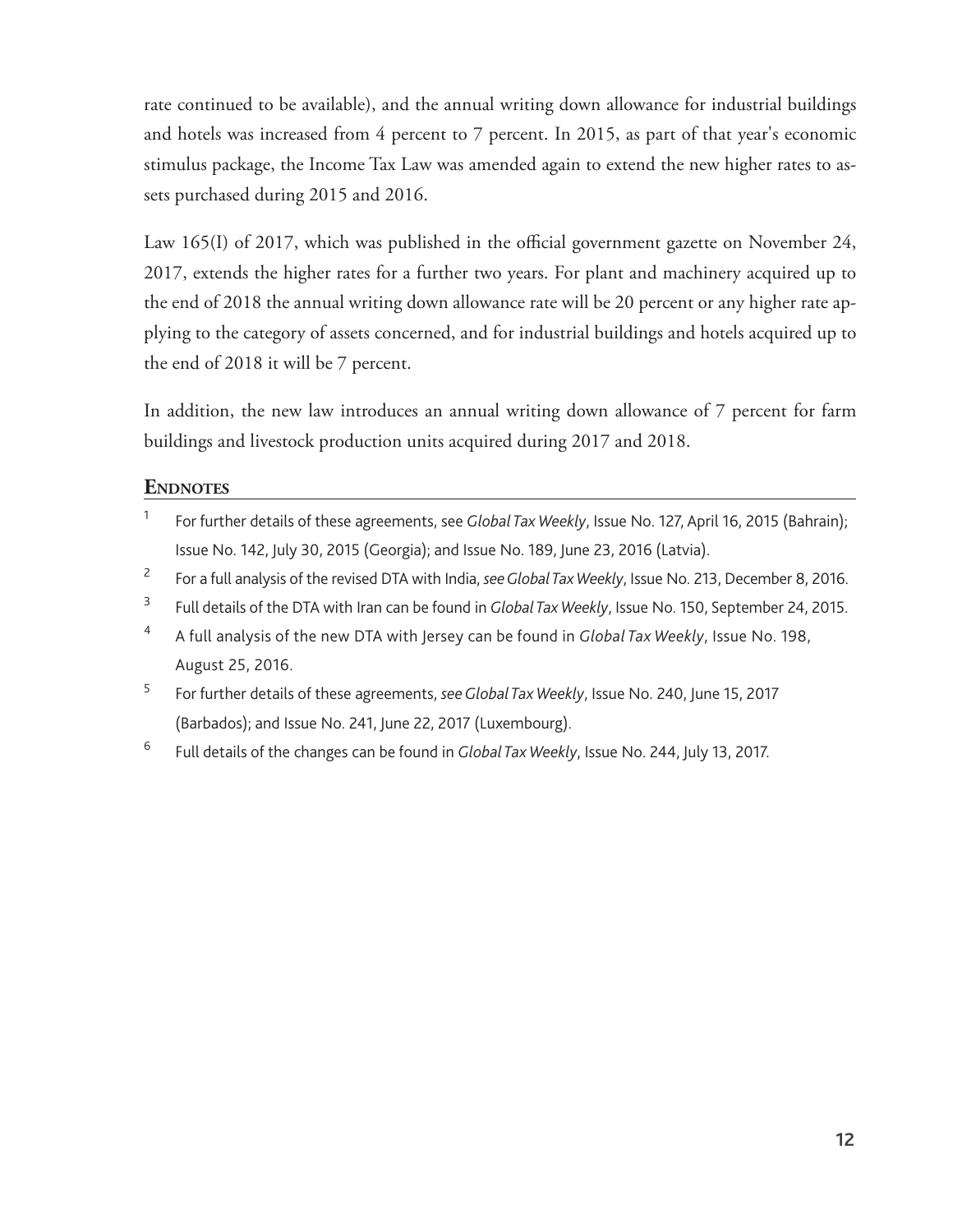### **FEATURED ARTICLES ISSUE 265 | DECEMBER 7, 2017**

 **Structuring Options For Individuals And The Unwanted Foreign Holding Company** 

 by Michael J. Miller, Roberts & Holland LLP

*Michael J. Miller is a Partner in Roberts & Holland LLP, New York, New York.*

*© 2017 M.J. Miller.*



*This article was previously published in International Tax Journal, Vol. 43, No. 6, November–December 2017.*

#### **Introduction**

 Many taxpayers, particularly individuals, are in the habit of creating structures and making investments without consulting their tax advisors. This is seldom an ideal course of action, but it can be particularly dangerous in the foreign area, as the cross-border rules are complex and often far from intuitive. The purpose of this article is to describe certain structures in which individuals unwisely chose to hold assets through a foreign holding company, to explain the problems caused by the holding company, and to consider possible options for restructuring.

#### **Scenario 1**

 Several years ago, Stuart, a US citizen residing in Florida, purchased a rental building (the "Building") located outside the United States, in the Republic of Freelandia, for USD1m.<sup>1</sup> For liability purposes, he did not purchase the building directly but instead organized a wholly owned Freelandia corporation ("Fco") to make the acquisition. Stuart dutifully told his accountant about Fco, and each year she prepared the necessary filings (e.g., IRS Forms 5471 and 8938) to disclose Stuart's ownership of a controlled foreign corporation ("CFC").<sup>2</sup> She even addressed the Subpart F rules, concluding that Fco's net rental income was currently taxable to Stuart as foreign personal holding company income, *e.g.* , because the active rent exception set forth in Code Sec.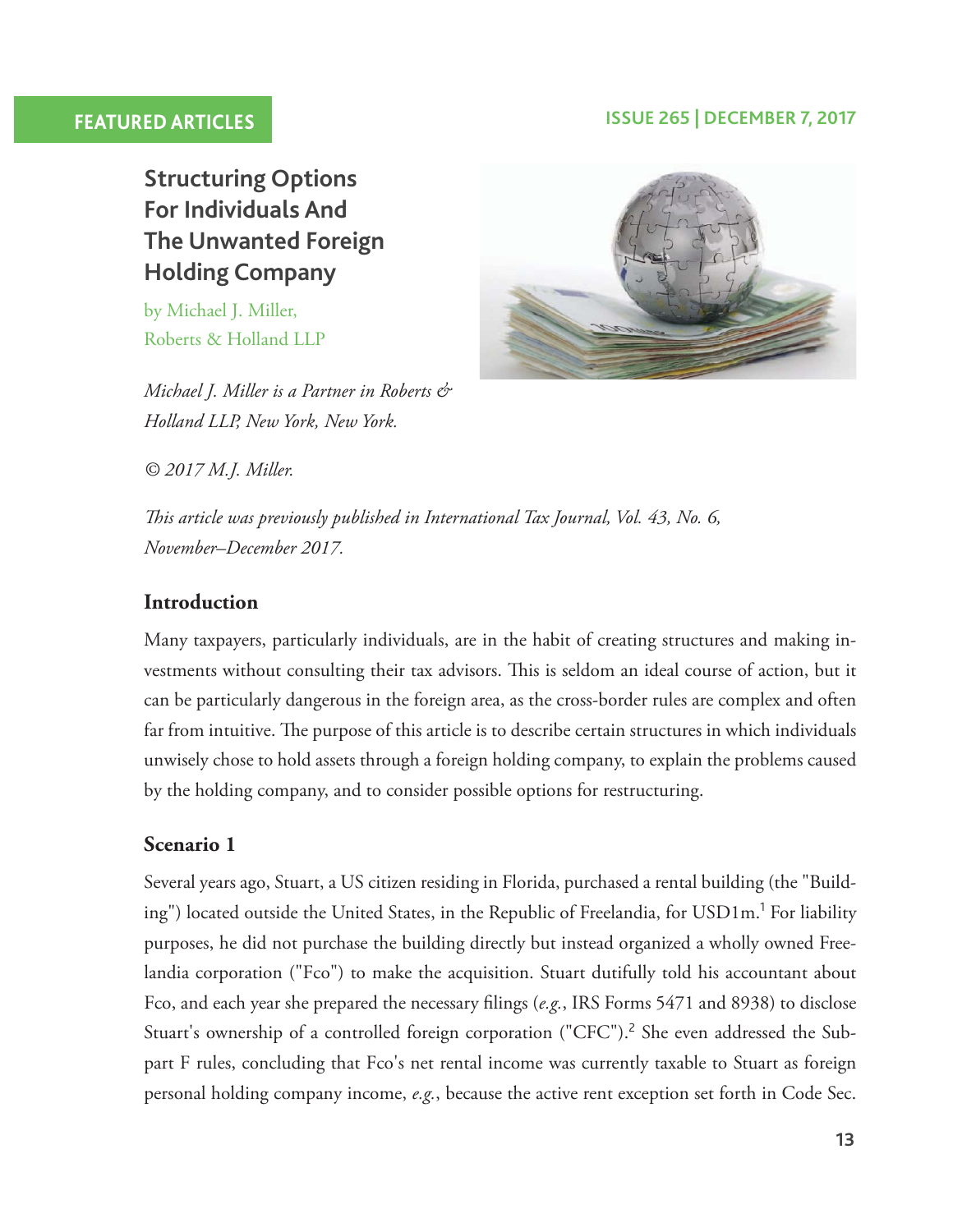$954(c)(2)$ (A) did not apply.<sup>3</sup> Fortunately, the Subpart F inclusions were minimal, so Stuart hardly noticed and was blissfully unaware that his tax structuring was less than ideal.

On October 1, 2017, a local developer offered Fco USD5m in cash for the Building. The Building had appreciated substantially, but even so this was a very generous offer. Stuart could not have been happier! Stuart spoke with the real estate broker in Freelandia and was advised that the USD4m of built-in gain will be subject to Freelandia corporate tax at a rate of 25 percent. <sup>4</sup> Stuart was a little disappointed at the prospect of paying USD1m of his hard-earned profits to Freelandia, but he cheered up when he realized he would have to pay roughly the same amount to the IRS anyway,<sup>5</sup> and he really did not care who got the USD1m of tax, so long as he could keep the other USD4m. Later that day, Stuart signed a contract on behalf of Fco, committing to sell the Building for USD5m on November 15, 2017.

The following week, Stuart was in a particularly good mood as he chatted with an acquaintance at a cocktail party about his great deal and what kind of yacht he should buy with the USD4m of after-tax proceeds. The acquaintance had a sinking feeling that something did not add up, so she urged Stuart to speak with someone about the US tax consequences of the sale. Stuart hated wasting time and money, but he did not want to offend his friend, so he agreed to hire Hilary, a local tax attorney, with some experience in cross-border matters.

 Stuart met with Hilary and he explained that the engagement should not take her very long and should not cost him very much. Obviously, he said, the gain on "his" sale of the Building is capital gain, and the foreign tax "he" is paying to Freelandia qualifies for a foreign tax credit. Hilary made a few noncommittal grunts in reply and went to work. When she completed her analysis, and reported back, Stuart was in shock.

The first blow came when Hilary advised that capital gains rates do not apply. Hilary explained that, while Stuart could qualify for capital gains rates if he sold the Building, he cannot sell the Building because he does not own it: Fco does. She went on to explain that, under the special tax rules set forth in Subpart F of the Code, certain passive income of a CFC, such as gain from the sale of a building held for the production of passive rent income, generally is taxed to the CFC's US shareholder at *ordinary* income rates.<sup>6</sup> Stuart was not pleased.

 Hilary then turned to the foreign tax credit issue. Unfortunately, she said, the wrong person will be paying the tax. While Stuart would qualify for a foreign tax credit (subject to applicable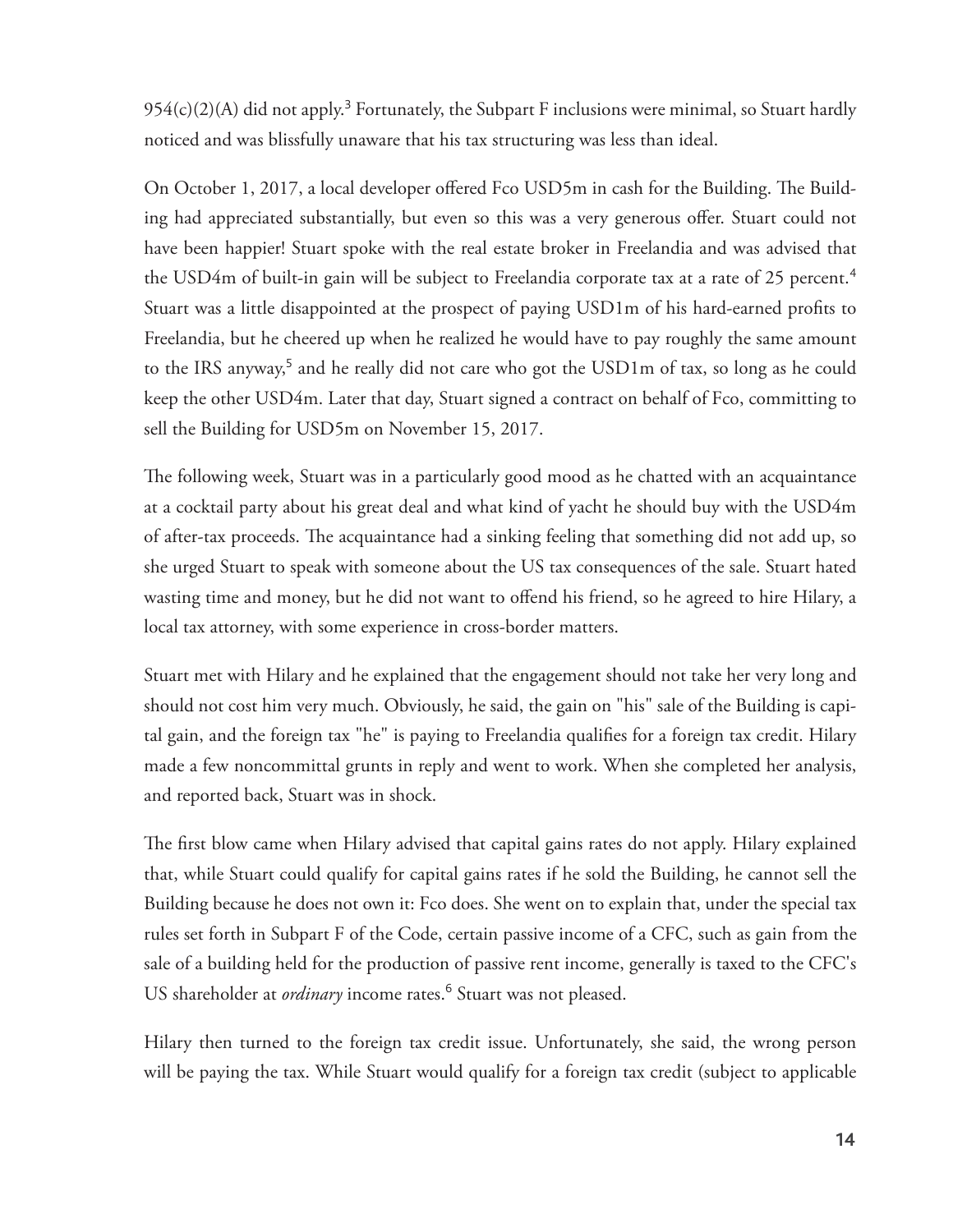limitations) under Code Sec. 901 for Freelandia income taxes if such taxes were imposed on *him* , he cannot claim a credit for Freelandia income taxes imposed on Fco. Individuals are ineligible for the "indirect" foreign tax credit allowed to corporations under Code Sec. 902.<sup>7</sup> After turning a lovely shade of crimson and taking a few moments to regain his composure, Stuart asked Hilary if there are any steps that might be taken to obtain a better result. She promised to do some research and get back to him.

 Hilary followed up several days later with a question and a proposal. First and foremost, Hilary asked if the sale could be put off until January 2018. Stuart made a face, as he did not wish to jeopardize the sale in any way, and asked Hilary if it was absolutely necessary. Hilary explained that, while the gain from Fco's sale of the building would normally be taxable to Stuart at ordinary income rates under Subpart F, such "inclusions" are required only if the foreign corporation is a CFC for an uninterrupted period of at least 30 days during the taxable year of the foreign corporation.<sup>8</sup> Hilary's plan was for Fco to elect to be disregarded as an entity separate from its owner as of January 2, 2018 (the "Election") and sell the Building on the same day, so that the 30-day requirement would not be satisfied. $9$ 

 Hilary also had the foreign tax credit covered. She explained that, while the Freelandia income taxes on the sale will be paid by Fco in *form*, those tax payments should be treated as payments by Stuart for US federal income tax purposes because Fco will be a disregarded entity at the time such taxes are paid. This should be sufficient to convert the noncreditable indirect tax into a creditable direct tax. Hilary informed Stuart that, unfortunately, the Code does not allow the 3.8 percent "Medicare tax" to be offset by foreign tax credits,<sup>10</sup> but Stuart took it in stride.

There are some other technical details that Hilary included in her file memorandum but did not bother mentioning to Stuart. For example, Stuart's gain from the deemed liquidation of Fco will be recharacterized as a dividend, pursuant to Code Sec. 1248, but fortunately such deemed dividend should be a qualified dividend and should therefore be taxed at capital gains rates.<sup>11</sup> She also observed that the United States and Freelandia would have very different views of the transaction. From a US tax perspective, the tax is triggered by the deemed liquidation (and deemed dividend) arising from the Election to treat Fco as a disregarded entity; the subsequent sale of the Building triggers no US tax because the tax basis of the Building is "stepped-up" in the liquidation. From a Freelandia tax perspective, the Election is meaningless, and the tax is triggered by the sale of the Building.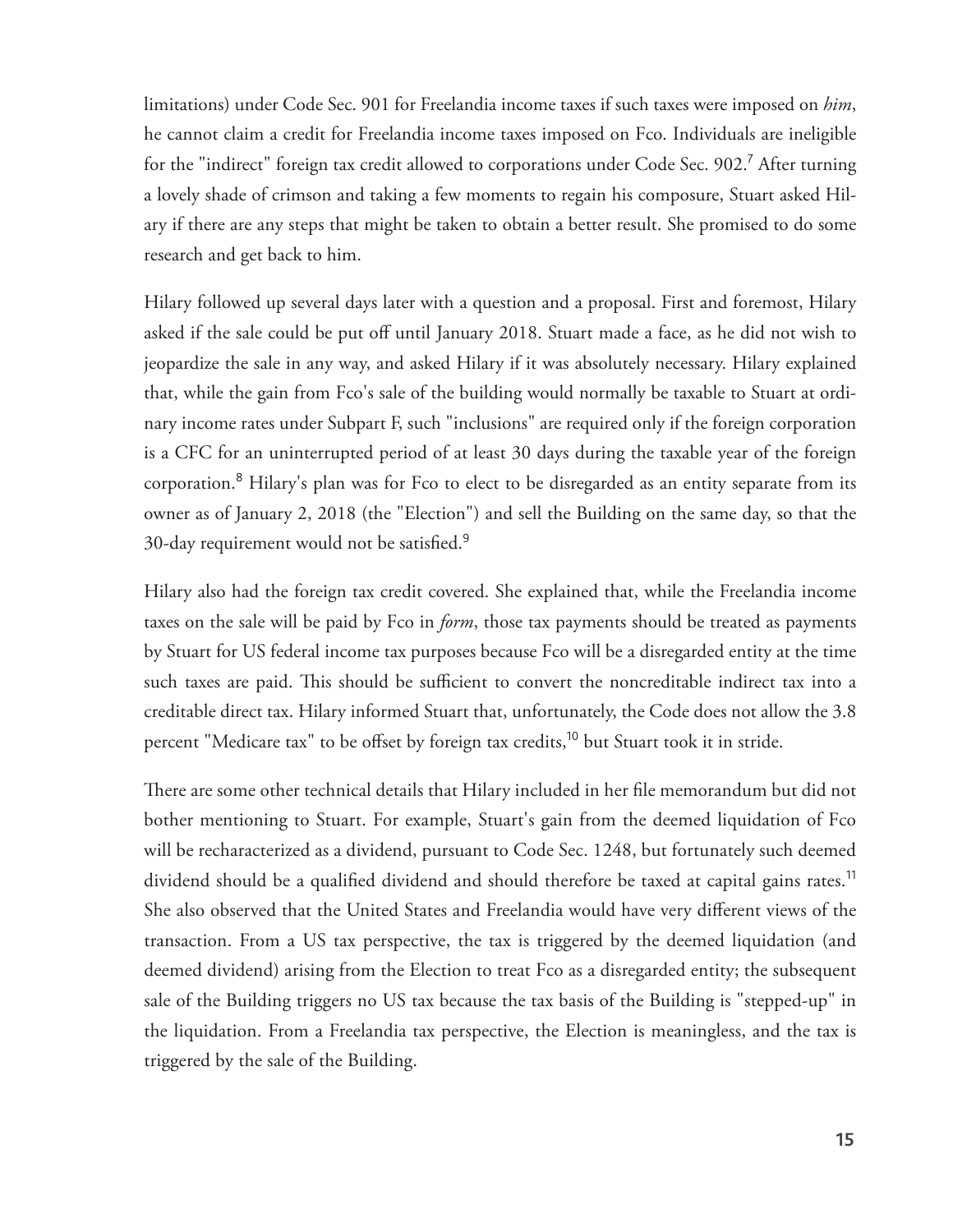After a bit of pondering, Hilary decided that none of these observations should make any difference. Code Sec. 904(a) generally limits the credit for foreign income taxes to the product of (1) the federal income tax otherwise imposed and (2) a fraction the numerator of which is the taxpayer's foreign-source taxable income and the denominator of which is the taxpayer's worldwide taxable income. Nothing in the mechanics of this limitation requires the transaction generating the foreign-source income to be precisely the same transaction that generates the foreign taxes. Pursuant to Code Sec. 904(d), the limitation is applied separately to separate "baskets" of income, but Hilary determined that both the deemed dividend and the Freelandia tax should be allocated to the "passive category income" basket.<sup>12</sup> There is a special rule for "base differences" that allocates foreign taxes to the basket for general category income when a foreign country taxes a type of item that does not constitute income under US tax principles,<sup>13</sup> but this is a fairly narrow category and would not apply merely because of a difference in tax basis.

The preamble to T.D. 8805 provides in part as follows:

Treasury and the Service believe that a base difference exists within the meaning of §1.904- $6(a)(1)(iv)$  only when a foreign country taxes items that the United States would never treat as taxable income, for example, gifts or life insurance proceeds. A sale that results in gain under foreign law but in loss for US tax purposes is attributable to differences in basis calculations rather than to a difference in the concept of taxable income and, therefore, does not constitute a base difference. The tax allocation rule of  $$1.904-4(c)(2)(ii)(A)$ , allocating foreign taxes on a loss sale to the same group of passive income to which gain would have been assigned had the United States recognized gain on the sale, is conceptually consistent with the treatment of timing differences in  $$1.904-6(a)(1)(iv)$ .

The example above specifically involves a transaction where a loss is realized for US tax purposes, but it should make no difference if, instead, there is no gain or loss under US tax principles.

 Moreover, inasmuch as Fco's deemed sale of the Building arising from the Election and the actual sale of the Building by Fco following the Election are closely related, the IRS or a court might well view them as a single transaction for foreign tax credit purposes, if that were necessary in order to avoid a basket mismatch. In this regard, LTR 199918047 is instructive.

 In LTR 199918047 , a US subsidiary distributed shares of a foreign corporation to its US parent so that the US parent could then sell the shares to a third party. The subsidiary was subject to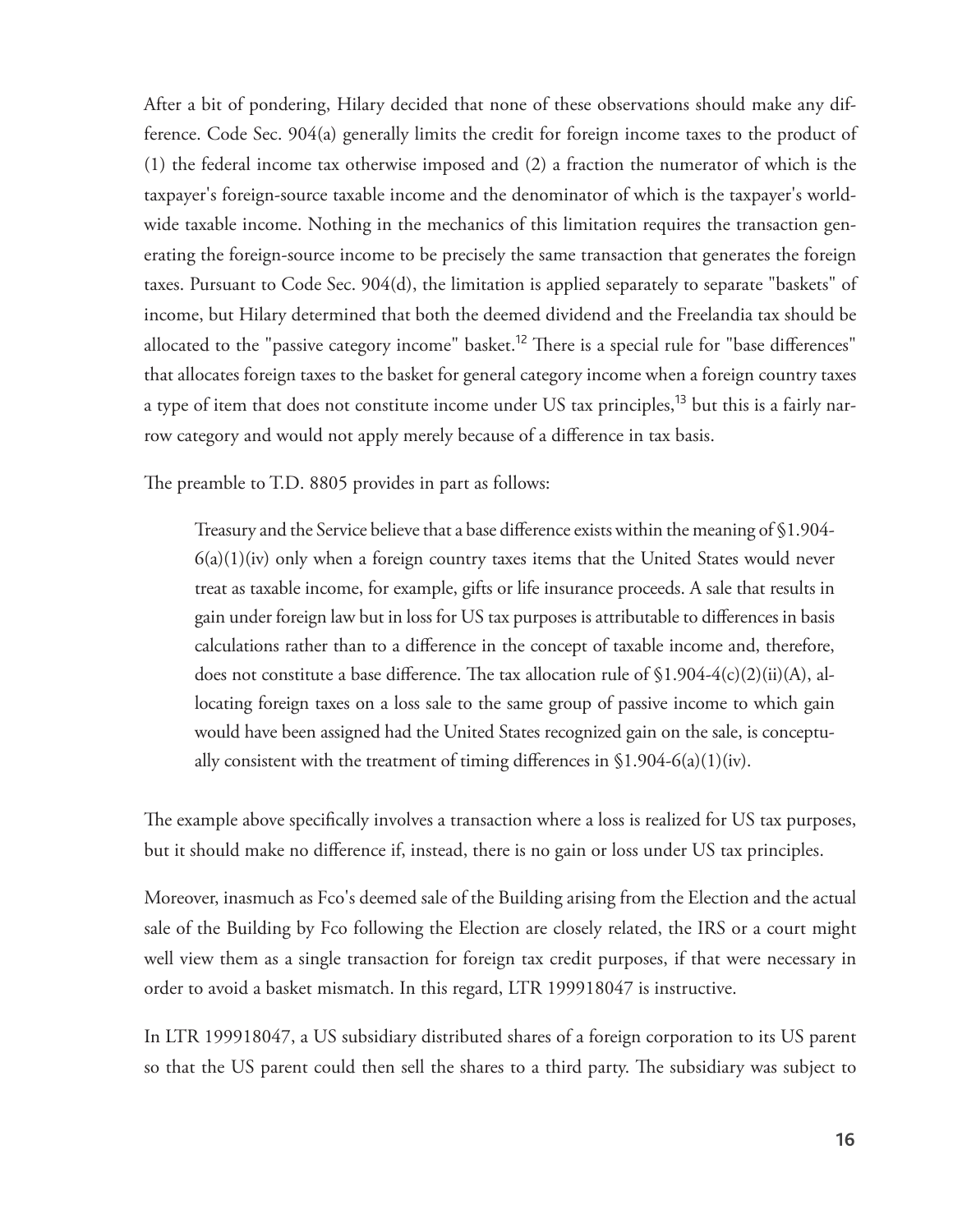US tax on the distribution (although such tax was deferred until the parent sold the shares of the foreign corporation), whereas the parent was subject to foreign tax on the sale. The problem that arose was that the gain on the distribution was US-source under the Code; it was resourced under an income tax treaty, but Code Sec. 865(h) provides that, as a condition of the treaty resourcing, the gain on the distribution must be placed in its own basket, potentially creating a potential mismatch since the foreign tax was imposed on the subsequent sale by the parent, not the initial distribution by the subsidiary. With little explanation, the IRS held that the foreign tax imposed on the parent's sale was " *related* to the gain derived [by the subsidiary on the distribution], and is therefore allocable to the separate section 865(h) income category for purposes of computing the foreign tax credit limitation." (Emphasis added.)

 Following his conversation with Hilary, Stuart called the buyer. After some back and forth, and some consideration for the buyer's inconvenience, the closing was delayed. As Hilary had suggested, Fco elected to be classified as a disregarded entity, and Fco sold the Building, on January 2, 2018. Stuart was largely able to enjoy the favorable tax treatment that he originally anticipated and was finally quite pleased.

#### **Scenario 2**

The facts here are similar to those in Scenario 1, except Stuart owns Fco through an S corporation ("Sco"). Stuart gave Hilary a call.

 Once she was fully briefed, Hilary explained that the basic problems are the same as in Scenario 1. Stuart understood why the Subpart F problem was the same but did not understand why Sco cannot claim an indirect foreign tax credit, since it is a corporation. Hilary patiently explained that, unfortunately, S corporations are treated as partnerships (or disregarded entities) for this purpose,<sup>14</sup> and that this makes sense, since the income earned by an S corporation passes through to the shareholders and is not subject to US federal corporate income tax.

 Stuart did not like this answer but accepted it fairly gracefully since he assumed Hilary would recommend the same solution to the problem as in Scenario 1. He was surprised, however, and visibly upset, when Hilary advised that selling in January and electing to treat Fco as a disregarded entity would not suffice in this case. Unfortunately, Hilary explained, the deemed liquidation of Fco into Sco would be treated as a tax-free liquidation of a subsidiary under Code Sec. 332.<sup>15</sup> Normally, that is a good thing, but as the recipient of Fco's assets in a tax-free Code Sec. 332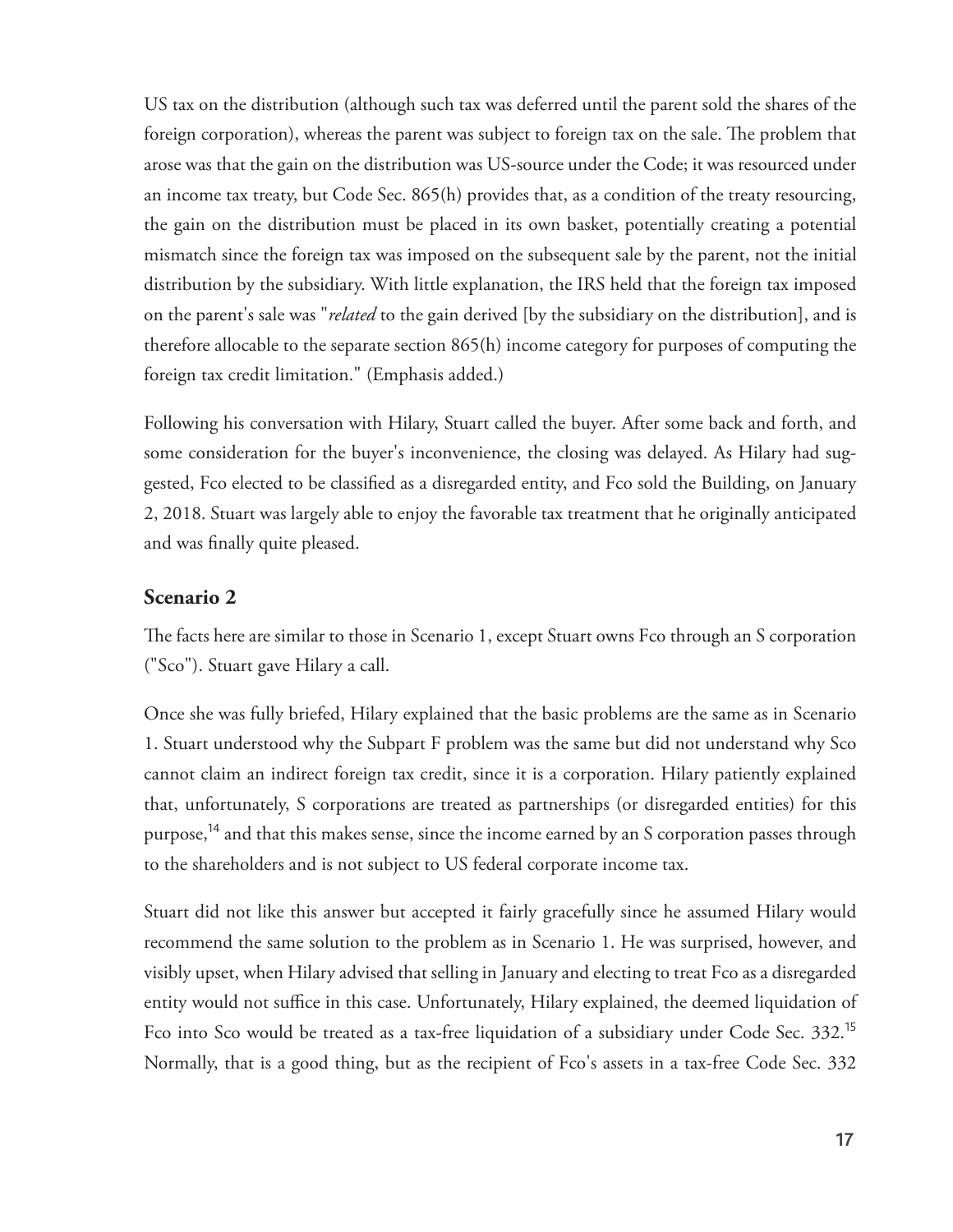liquidation, Sco would be subject to a corporate-level built-in gains tax, under Code Sec. 1374, when it sells the Building.<sup>16</sup> The built-in gains tax could be avoided by waiting until the five-year built-in gain period has elapsed, but that approach would hardly be feasible here, as Stuart expects to sell very soon. At Stuart's request, Hilary agreed to think further.

 A week later, Hilary followed up and told Stuart that the Scenario 1 approach could work after all, but one critical change was needed. Before the entity-classification election takes effect, the ownership of Fco must be restructured so that Sco no longer owns stock meeting the 80 percent ownership requirement that must be met for Code Sec. 332 to apply.

 As Hilary explained, Code Sec. 332 requires Sco's stock in Fco to represent 80 percent of both vote and value, so a restructuring that diminishes Sco's voting power in Fco below the 80 percent threshold should be sufficient to avoid the application of Code Sec. 332, even if Sco continues to possess nearly all of the equity in Fco. Upon Hilary's recommendation, Fco recapitalized immediately. Sco, which had held 100 shares of the only class of Fco stock, exchanged those shares for 99 shares of nonvoting common stock and one share of voting common stock.<sup>17</sup> Sco then distributed the one share of voting common stock to Stuart. Sco recognized gain on the distribution, and the gain passed through to Stuart, but the gain was attributable to only 1 percent of the stock, so Stuart could afford to be a sport. On January 2, 2018, Fco elected to be classified as a partnership and sold the Building.

 Since the restructuring prevented Code Sec. 332 from applying, <sup>18</sup> the deemed liquidation arising from Fco's entity-classification election was fully taxable, just as in Scenario 1. Once again, Hilary saved Stuart's bacon, allowing him to enjoy capital gains rates (on a qualified dividend) and to claim a direct foreign tax credit for the Freelandia income tax paid by Fco.

#### **Scenario 3**

 Junior, a close friend of Stuart, organized a Freelandia corporation ("Fco 2") several years ago to acquire three separate parcels of land (the "Properties") that have since appreciated substantially. Junior does not expect to sell any of them any time soon, and he has no particular reason to assume they will be sold at the same time. As in Scenario 1, Junior expects Fco 2 to pay Freelandia corporate income tax at a 25 percent rate. At Stuart's suggestion, Junior gave Hilary a call.

 When they met, Junior told Hilary that he is totally familiar with the structuring she did for Stuart and is hopeful the same plan will work for him. Hilary explained that, unfortunately, the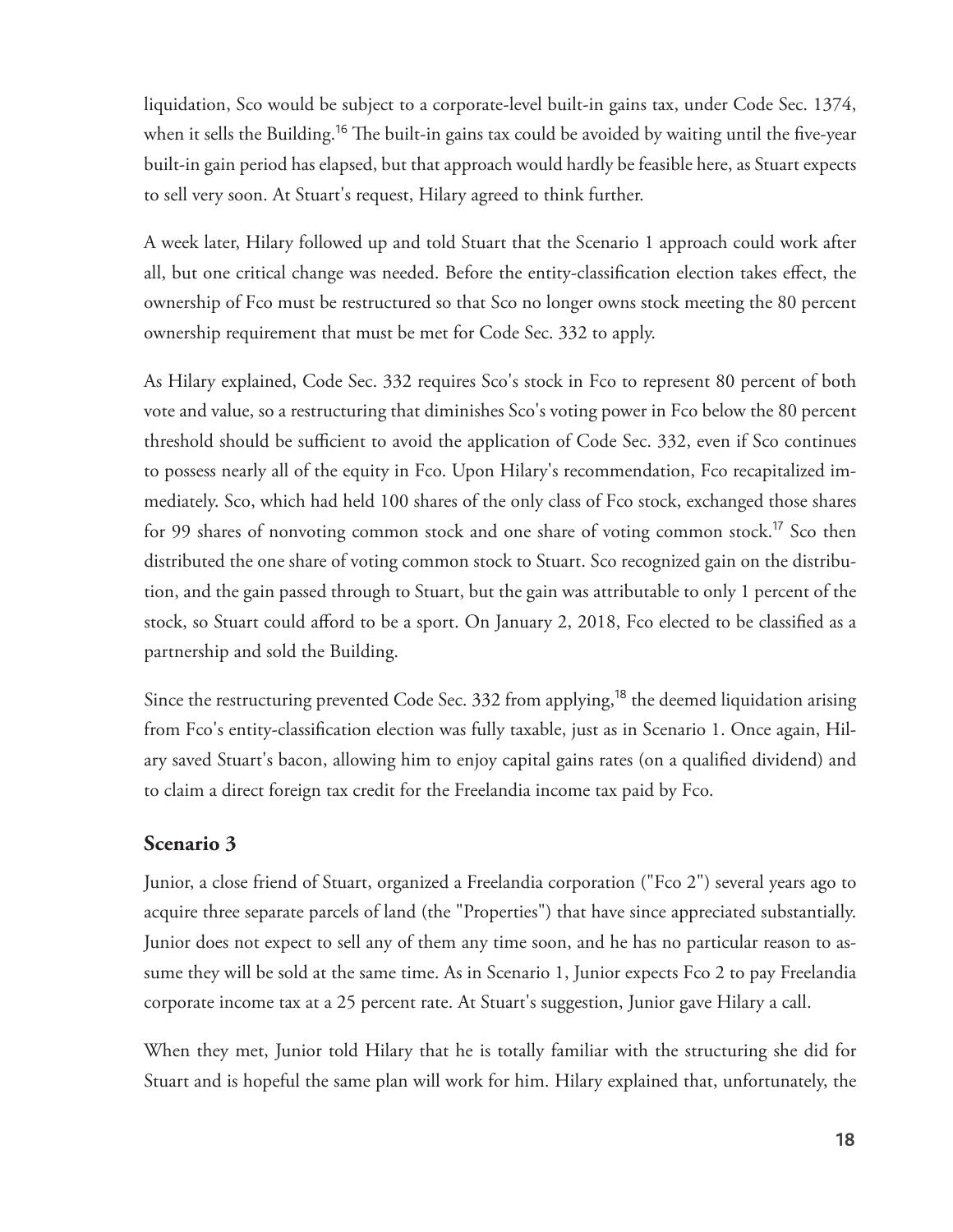plan she implemented for Stuart would have the effect of marking Junior to market on all three Properties. If he expects to sell only one Property at a time, this may be extremely burdensome.

 Fortunately, Hilary had another idea. She asked Junior if he could reasonably commit to waiting five years before selling any of the Properties and said that, if he can do so, the Subpart F and double tax problems can be eliminated, without any need to fit within the 30-day rule and without any other adverse consequences. The secret, Hilary explained, is to replace Fco 2 with a domestic corporation that elects S corporation status ("Newco") in a tax-free reorganization and then wait five years, until the built-in gain period has elapsed, before selling any of the Properties.<sup>19</sup> There are a number of possible mechanisms for replacing Fco 2 with Newco in a tax-free reorganization. A straightforward option is for Fco 2 to merge with and into Newco, with Newco surviving, as this should constitute an "A" reorganization described in Code Sec. 368(a)(1)(A). Alternatively, Junior can contribute the stock of Fco 2 to Newco and file an election to treat Fco 2 as a disregarded entity, which should be treated as an "F" reorganization described in Code Sec.  $368(a)(1)(F)$ , or alternatively a "D" reorganization described in Code Sec.  $368(a)(1)(D)$ .<sup>20</sup>

Junior would have preferred to avoid the five-year waiting period, but he viewed the Properties as long-term investments anyway and was willing to wait to solve his Subpart F and double tax problems.<sup>21</sup> He implemented Hilary's plan and, six years later, Newco sold the first of the Properties. Junior enjoyed capital gains rates and offset his federal income tax with a foreign tax credit. Another win for the good guys!

#### **ENDNOTES**

- 1 Everyone in Freelandia does business in US Dollars, so – mercifully – foreign currency issues are not presented.
- 2 Fco could have elected to be classified as a disregarded entity for US federal tax purposes, pursuant to Reg. §301.7701-3 , but neither Stuart nor his accountant was familiar with this election.
- 3 Except as may otherwise be expressly stated, all "Section" references are to the Internal Revenue Code of 1986, as amended. The accountant also considered other exceptions, such as the high-taxed exception of section  $954(c)(4)$ , but sadly no luck there, either.
- 4 For the sake of simplicity, adjustments to basis for depreciation are disregarded. In addition, we shall also assume that the broker's understanding of Freelandia taxes is accurate (through brokers are not always the best source of accurate tax advice).
- 5 Rounding a bit, Stuart was thinking of the 20 percent long-term capital gains rate and the 3.8 percent Medicare tax, which comes to 23.8 percent in the aggregate.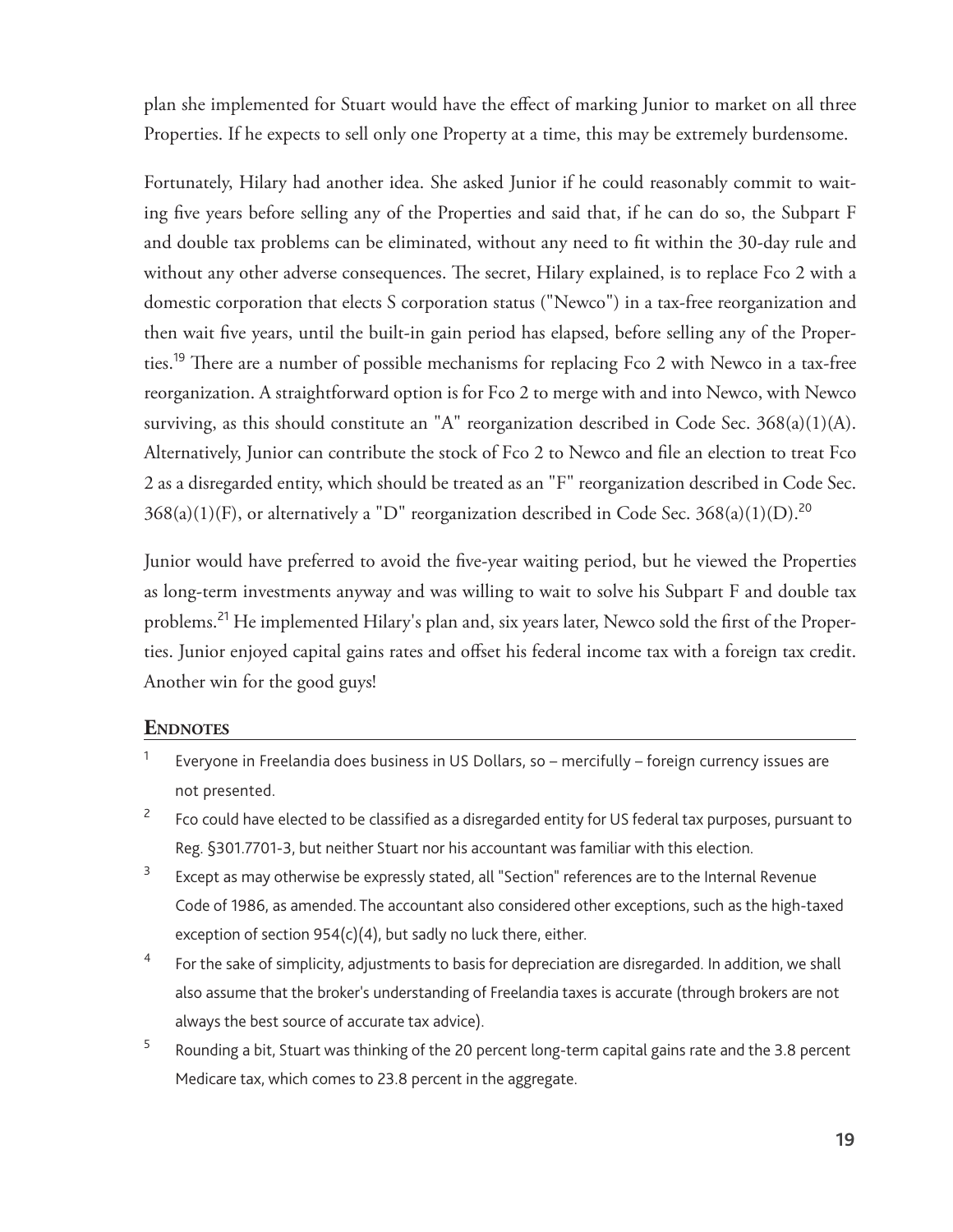- 6 *See* Code Secs. 951(a)(1)(A)(i), 952(a)(2), and 954.
- 7 There is an election that may be made under Code Sec. 962 to be taxed as a corporation, and this election essentially permits an individual to claim an indirect foreign tax credit, but the election comes at the cost of double taxation. Hilary determined that the election would not be desirable here and did not mention it to Stuart.
- 8 Code Sec. 951(a)(1) . It is assumed herein that Fco's taxable year is the calendar year. Pursuant to Code Sec. 898 , Fco generally must use the same taxable year as Stuart, but a one-month deferral is permitted under Code Sec. 898(c)(2) . If Stuart had been unable to push the closing to January, Hilary's fallback plan was to have Fco change to a taxable year ending November 30 and close in December.
- 9 The deemed liquidation of Fco arising from the Election will be considered to occur immediately prior to the close of business on January 1, 2018. *See* Reg. §301.7701-3(g)(3) . If the Election were instead effective as of January 1, 2018, the deemed liquidation would be considered to occur immediately prior to the close of business on December 31, 2017. Since Freelandia is fictional, the author asks the reader to take it on faith that Fco is an eligible entity.
- <sup>10</sup> See Code Sec. 27 (allowing a foreign tax credit, to the extent provided under Code Sec. 901(a), against the tax imposed under Chapter 1 of the Code) and Code Sec. 1411 (imposing the "Medicare tax" under Chapter 2A of the Code). Hilary also determined that Stuart was not entitled to a credit under the US income tax treaty with Freelandia.
- <sup>11</sup> Pursuant to Code Sec. 1(h)(11)(C)(i)(II), a foreign corporation that is eligible for the benefits of a comprehensive US income tax treaty that includes appropriate exchange-of-information provisions is (with limited exceptions not applicable here) a "qualified foreign corporation," the dividends of which generally constitute qualified dividend income under Code Sec.  $1(h)(11)(B)(i)$ . Thankfully, the United States and Freelandia are party to a comprehensive income tax treaty. Hilary determined that Fco qualifies for the benefits of that treaty, including under the treaty's limitation on benefits article.
- <sup>12</sup> Pursuant to Code Sec. 904(d)(3)(D), the term "passive category income" includes dividends from a CFC to the extent allocable to earnings of the CFC attributable to passive category income. Since the Fco's gain from the deemed sale of the Building in connection with its deemed liquidation gives rise to passive category income (specifically, passive foreign personal holding company income under Code Sec. 954(c)), the dividend paid by Fco to Stuart should constitute passive category income under the look-through rule of Code Sec. 904(d)(3)(D). For the same reason, the Freelandia taxes imposed on the sale of the Building should also be allocated to the passive category income basket.
- 13 *See* Reg. §1.904-6(a)(1)(iv) .
- 14 Code Sec. 1373(a).
- $15$  A deemed dividend would be triggered on any previously untaxed earnings of Fco under Code Sec. 367(b) , but all of Fco's earnings to date have been taxed to Stuart under Subpart F.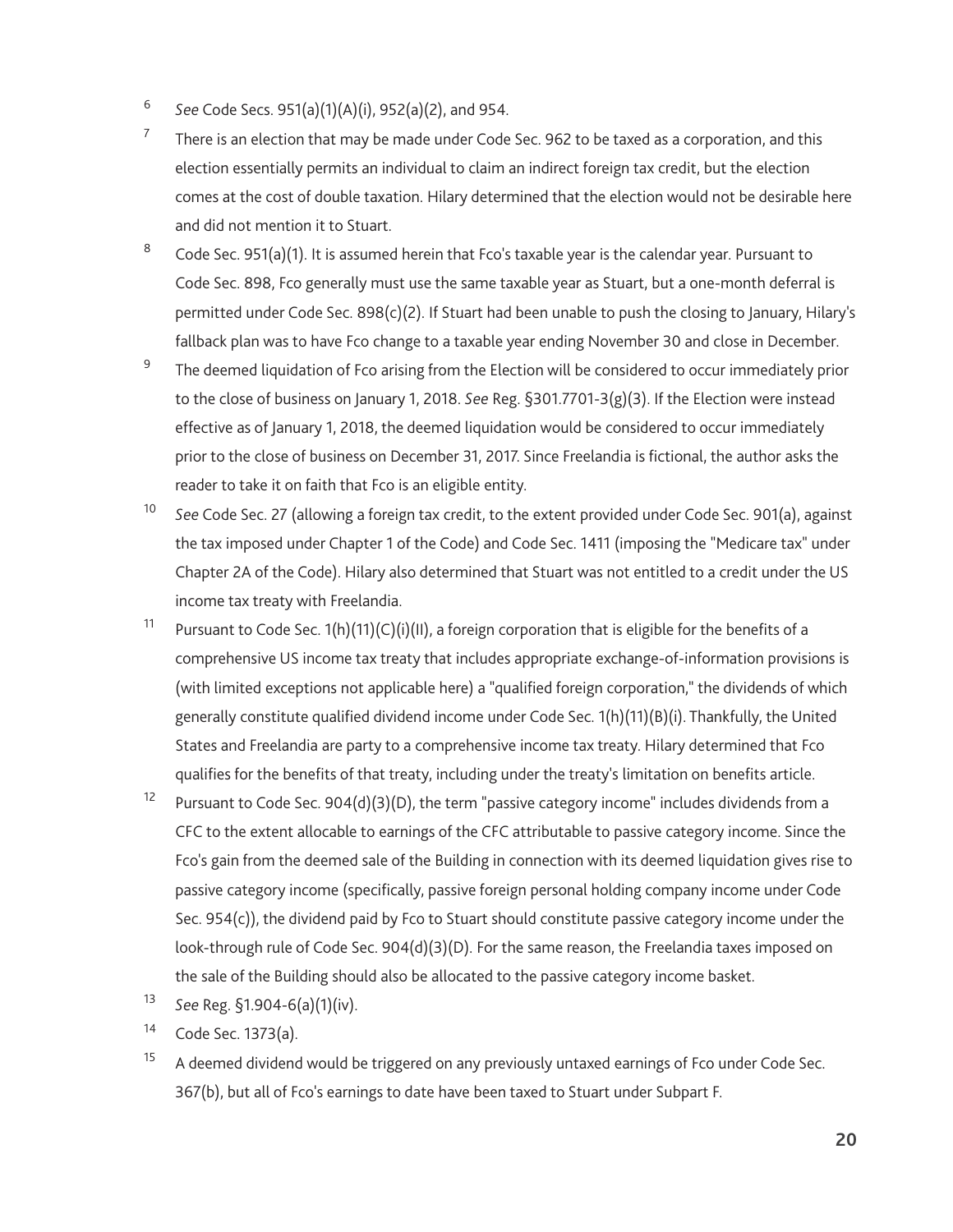- <sup>16</sup> Pursuant to Code Sec. 1374(d)(8), the built-in gain rules apply to any asset acquired by an S corporation from a C corporation in a transaction where the S corporation's tax basis in the asset is determined, in whole or in part, by reference to the C corporation's tax basis in the asset.
- <sup>17</sup> The exchange would appear to be a tax-free recapitalization under Code Sec. 368(a)(1)(E) and, moreover, a tax-free exchange of common stock for common stock under Code Sec. 1036 .
- <sup>18</sup> One may reasonably wonder whether the IRS or a court would allow Stuart to achieve this more favorable result through such a blatantly tax-motivated restructuring. However, the Tax Court has essentially characterized Code Sec. 332 as an elective provision and has been quite permissive in allowing taxpayers to elect out of Code Sec. 332 by manipulating ownership to avoid satisfying the 80 percent ownership requirements at the time of liquidation. *See G.L. Riggs, Inc.* , 64 TC 474, December 33,283 (1975).
- <sup>19</sup> Alternatively, Hilary points out that the recognition of gain for US federal income tax purposes upon a sale could be avoided through a like-kind exchange under Code Sec. 1031, but for various business reasons, Junior was not interested.
- 20 *See* Rev. Rul. 87-66 , 1987-2 CB 168. The second approach may well be preferable from a Freelandia tax perspective.
- <sup>21</sup> Furthermore, Hilary explained to Junior that if he were to sell one of the Properties during the built-in gain period he would have double tax issues with respect to that particular Property, but the structure would still be effective for the other two Properties. She also suggested that, with a reasonably cooperative buyer, they might work out an arrangement involving leases, puts and calls that defers the sale for a period of time but transfers significant benefits and burdens of ownership to the buyer (provided the parties are not too greedy).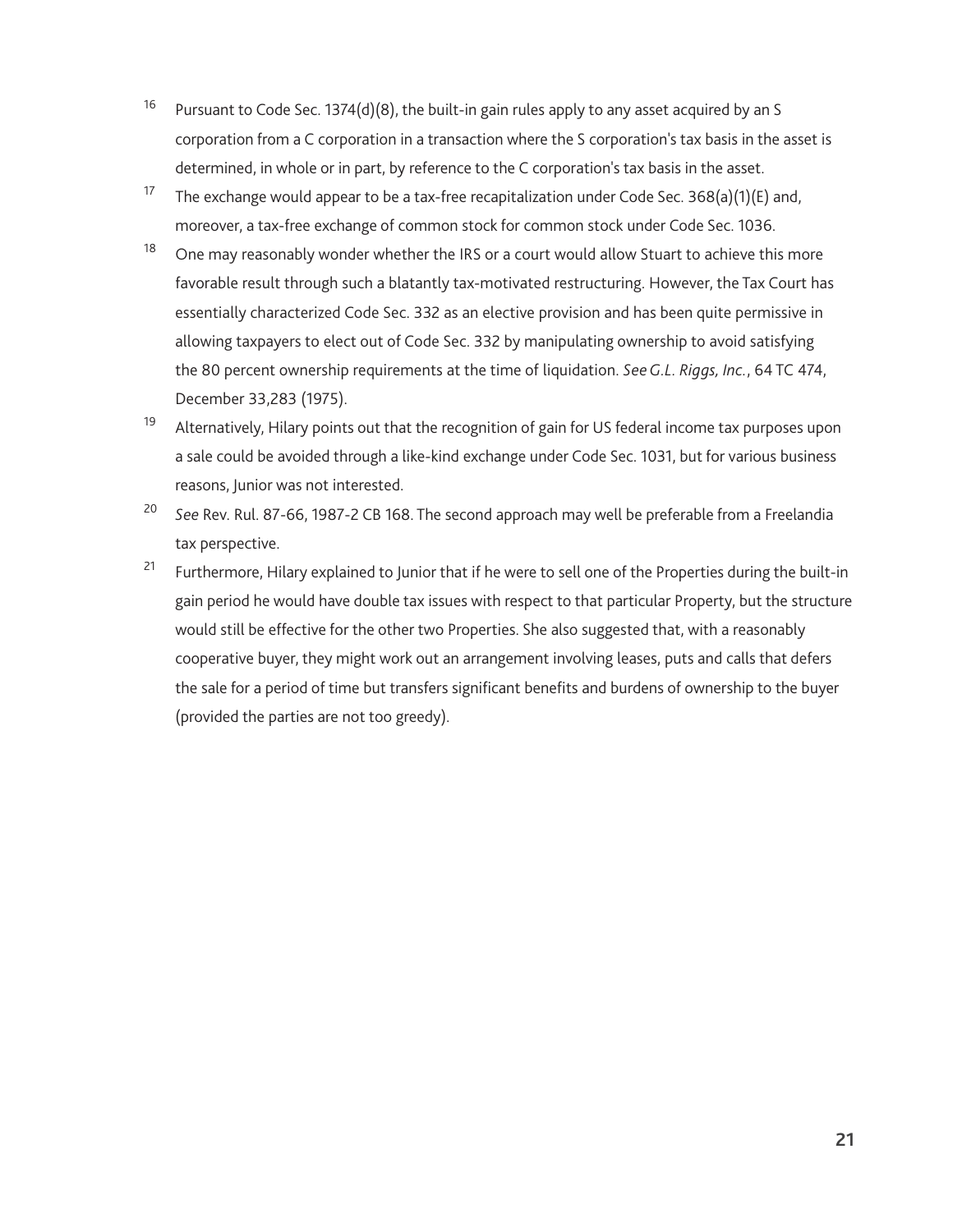#### **FEATURED ARTICLES ISSUE 265 | DECEMBER 7, 2017**

# **The European Union's Digital Tax Agenda**

 by Stuart Gray, Senior Editor, Global Tax Weekly

The EU has emerged as the leading candidate to offer concrete solutions to the challenge of ensuring the appropriate taxation of the digital economy. This article



considers the European Commission's proposals to pin down the income of nebulous digital business models, and tax it.

### **The Future Is Digital**

 Against the backdrop of the OECD's BEPS project, tax reforms to reduce opportunities for the avoidance of direct and indirect taxes in general are a priority for governments globally. However, the EU considers that ensuring more effective taxation of digitalized companies has become critical given digital firms' rapid growth over the last decade and the relatively low effective rates of tax that they pay.

According to the European Commission, $1$  only one digital company was among the top-20 firms by market capitalization in 2006, accounting for just 7 percent of the market capitalization. But by 2017, there were nine such companies in the top-20, accounting for 54 percent of total market capitalization.

The top five e-commerce companies' revenue growth has also massively outpaced that of "traditional" retailers, says the Commission. These e-commerce firms saw their revenues grow by 32 percent per year on average between 2008 and 2016, while revenue in the entire EU retail sector grew on average by 1 percent per year.

The Commission concludes in a fact sheet released as part of its digital tax strategy that the current pace of technological developments means that the digitalization is only going to become more pervasive across the global economy. It says:<sup>2</sup>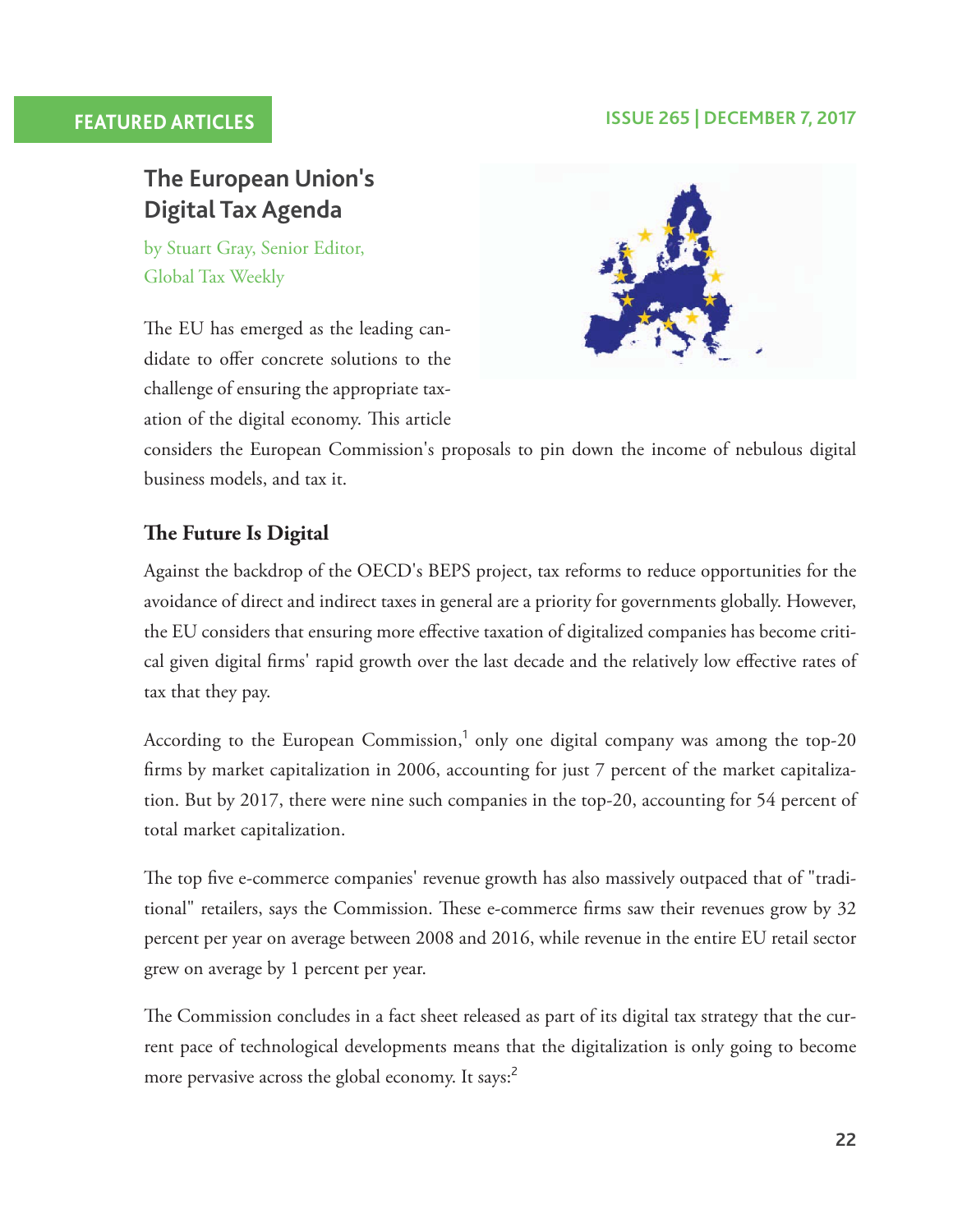"A new generation of information technologies will spur the development of the internet of things, artificial intelligence, robotics and virtual reality. Digital solutions are increasingly used and open up new opportunities for people, businesses, investors and public administrations."

There is already a debate taking place among academics and policymakers about how these technologies might impact societies and economies in the future. But how might these developments impact the world's treasuries? Based on the Commission's estimations, quite severely if current trends continue. It has calculated that domestic digitalized business models are currently subject to an effective tax rate of only 9 percent. Cross-border digital businesses, it claims, are able to reduce their exposure to tax to as low as zero, a fact largely attributable to their heavy reliance on intangible assets, which are highly mobile.

 So the challenge as the Commission sees it is to "make the most of these digital opportunities to ensure Europe's competitiveness, while ensuring fair taxation." However, reforming international tax rules first designed in the early 20th century to ensure in the 21st century that digital company profit is taxed where value is created is a challenge in itself. For traditional "brick-and-mortar" businesses, with factories, offices, and warehouses  $-i.e.,$  a strong physical presence – these rules are still largely relevant. For digital companies, it is much harder to pinpoint where value is created, or indeed to quantify this value in the first place.

#### **Digital Business Models**

But what exactly is a "digital business"? The Commission groups them into five broad categories, as follows:

- Digital platforms granting access to a marketplace: these typically involves two services access to users in exchange for a fee (either subscription or transaction based), and services offered by users among themselves;
- Digital platforms granting access to content: these offer access to a platform and to content such as music or video in exchange for a fee;
- The social media and advertising model: this offers access to social media networks and/or search engines for free, with users' personal data sold on to advertisers and other businesses;
- The distant sales model: goods are sold via a website before being physically transferred, with revenues generated from the sale of goods; and
- The collaborative platform model: this enables individuals to share "access" to assets rather than own them outright.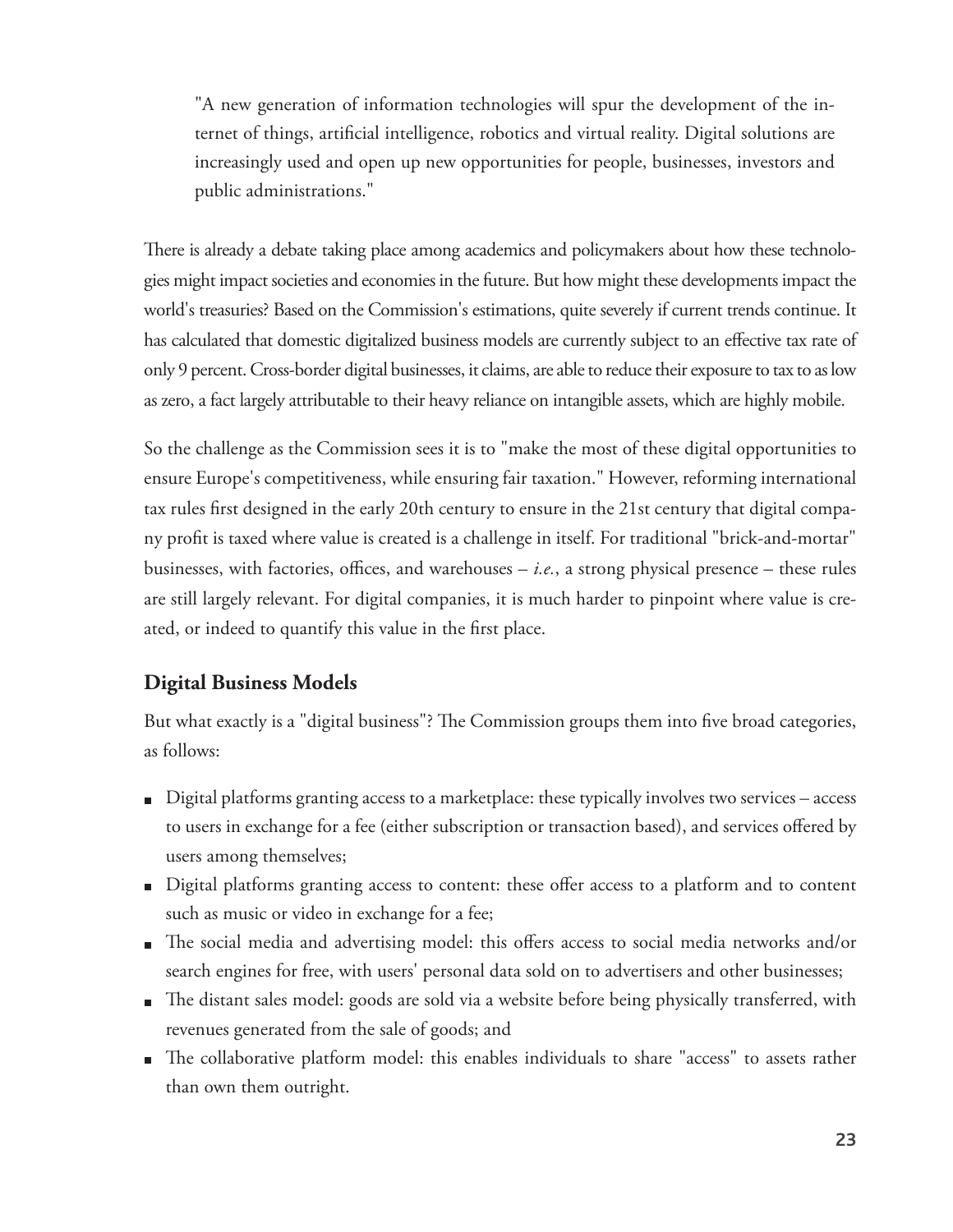#### **Taxing Rights And Profit Attribution**

As part of its deliberations on this matter, the Commission has identified changes to international guidance on transfer pricing rules and definitions of permanent establishment as key to solving the problem. In other words, establishing and protecting taxing rights in a country where businesses can provide services digitally with little or no physical presence despite having a commercial presence; and attributing profit in new digitalized business models driven by intangible assets, data, and knowledge.

 For example, in the case of a social media network run by a business located outside the EU, despite the company generating considerable income from selling information on its users, who are able to freely access the network, to advertisers (who deliver targeted marketing messages via the network), it does not have a taxable presence in the EU. "Under the current international tax framework, the business is not subject to corporate tax in the EU," the Commission observes.

 In another example, the Commission describes how digital companies can shift mobile intangible assets between jurisdictions to substantially reduce their exposure to tax:<sup>3</sup>

 "Company A is located in a low-tax country outside the EU and owns the intellectual property for the multinational group. Companies belonging to the same group in the EU pay royalty fees to company A for the use of the intellectual property. Company A charges very high prices to the companies in the EU for these royalty fees, which facilitates the shifting of profits to company A in the low tax country. The current transfer pricing rules are unable to challenge the inflated prices charged for the royalty fees because they do not have a comparable transaction in the independent market and it is hard for the tax authorities to determine what the value of the intellectual property really is."

#### **Short- And Long-Term Solutions**

In a consultation exercise launched by the Commission on October 26, 2017,<sup>4</sup> it was conceded that developing new permanent establishment definitions and transfer pricing rules is a longterm project which is likely to need input from the international community. However, it also proposed some short-term, temporary solutions as part of a two-pronged strategy.

The consultation explains that the following temporary options have been identified:

A tax based on revenues generated from "digital activities";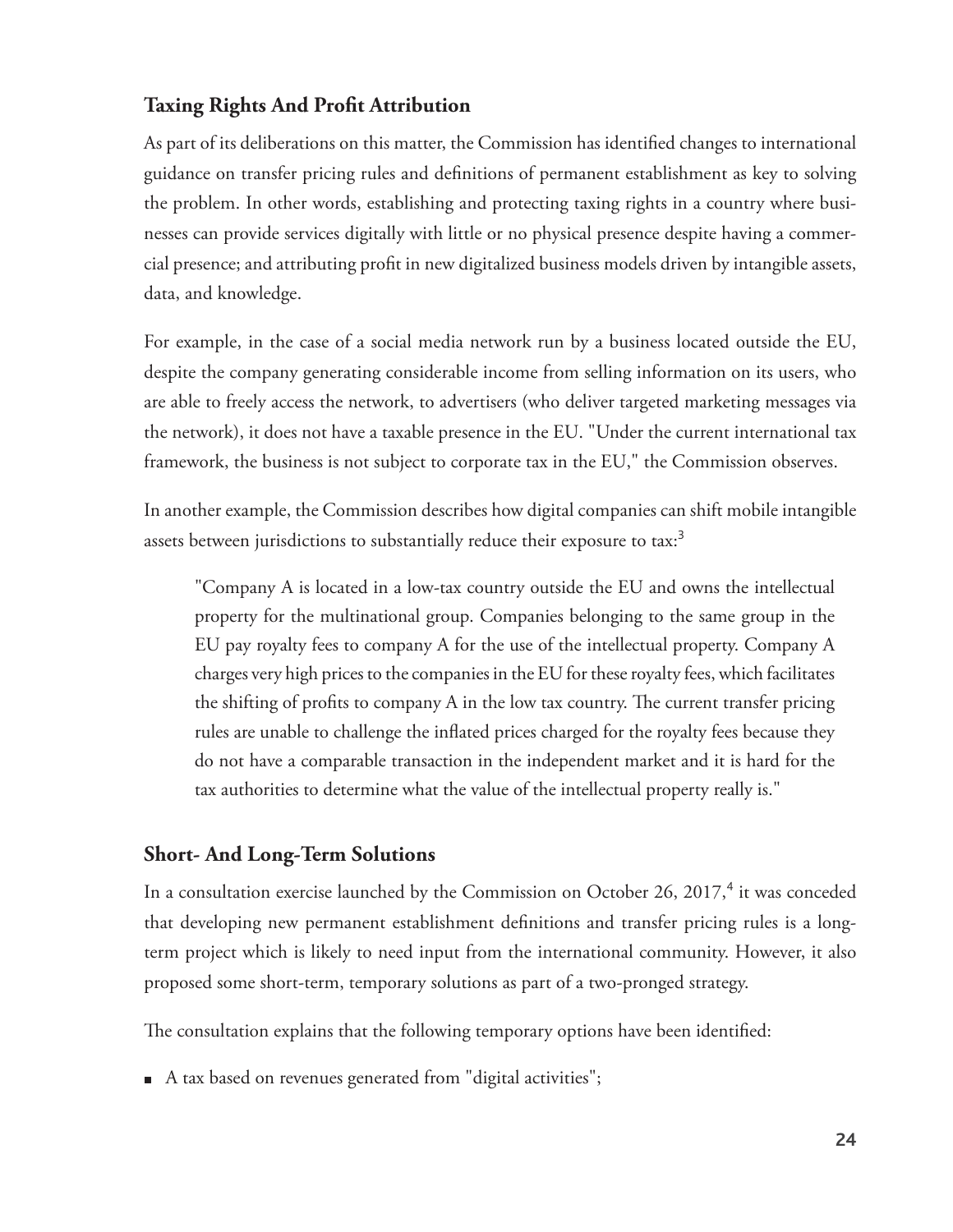- A withholding tax based on payments to non-resident providers of goods/services ordered online;
- A tax based on revenue from digital transactions concluded remotely with a non-resident entity that has a significant economic presence; and
- A digital transaction tax that applies early in the value creation process.

The possible long-term solutions include:

- New permanent establishment and profit attribution rules introduced through a modified proposal for a common consolidated corporate tax base (CCCTB);
- New EU rules for permanent establishment and profi t attribution to capture digital activities of businessesin a stand-alone EU Directive;
- The introduction of a destination-principle to corporate taxation, according to which the jurisdiction to tax is based on the consumer's location;
- $\blacksquare$  A tax on a share of the world profit of digital companies, which could be attributed to each country on the basis of the percentage of revenue earned in that country; and
- A system where the profits of a company are declared and taxed in the member state of establishment – as is currently the case – but with the applicable rate being the turnover-weighted average of the tax rates of the countries where the turnover is generated.

## **CCCTB** – The Preferred Solution

 While these ideas are quite wide-ranging, the Commission has let it be known that its preferred option is the proposed CCCTB, which already provides an EU framework for revised permanent establishment rules and for reallocating the profit of large multinational groups using the formulary apportionment approach on the basis of assets, labor, and sales. This system, argues the Commission, should better reflect where the value is created. This proposal, it said, can also be adapted to ensure that "digital activities are effectively captured."

The CCCTB is a single set of rules that companies operating within the EU would use to calculate their taxable profits. Initially presented in draft form by the Commission in 2011, the CCCTB was repackaged and re-released in 2016<sup>5</sup> after member states failed to agree on the original proposals.

The idea is that a company or group of companies would have to comply with just one EU system for computing its taxable income, rather than different rules in each member state in which it operates. In addition, under the CCCTB, companies active in more than one EU member state would only have to file a single tax return for the whole of their activity in the EU.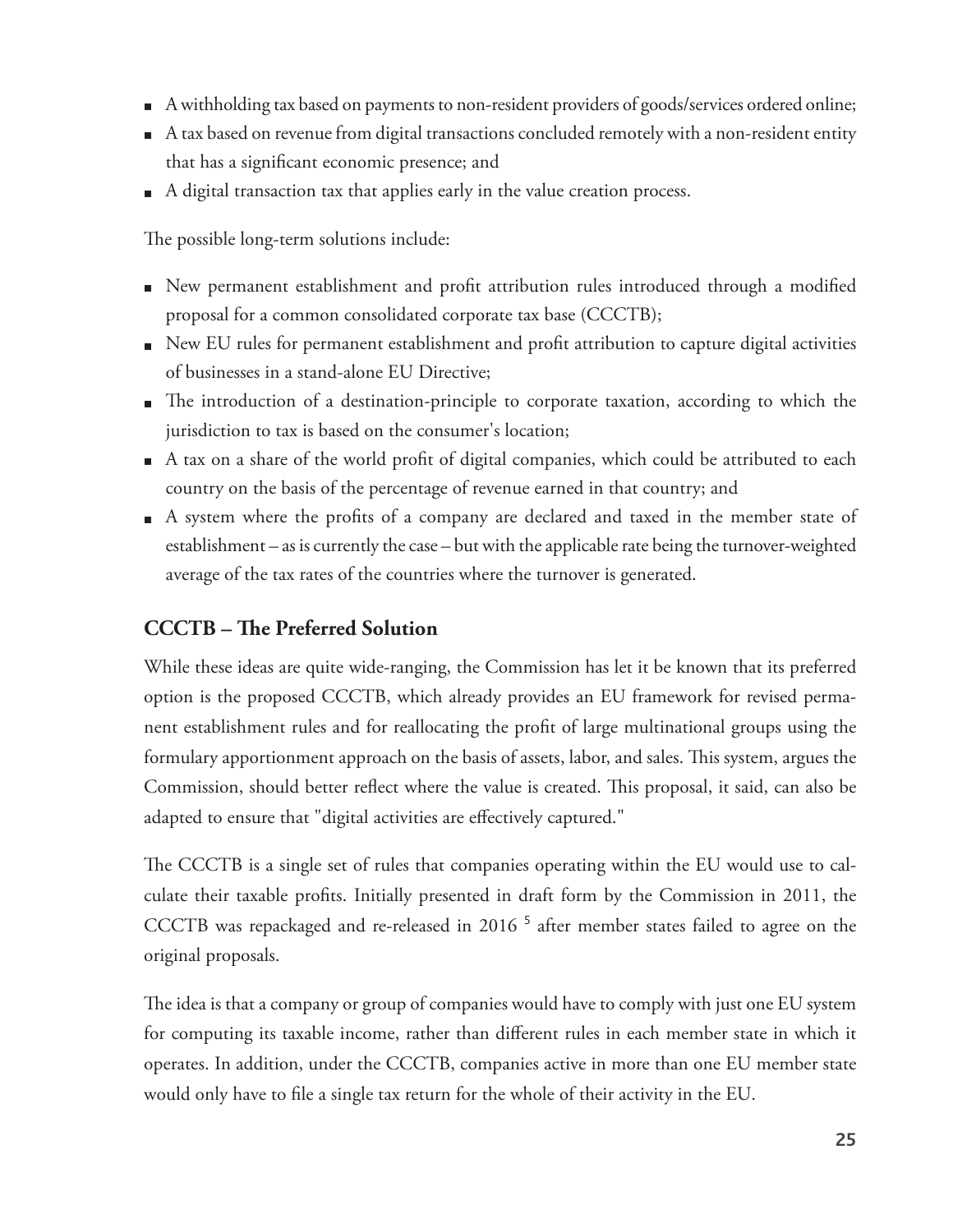The single consolidated tax return would be used to establish the tax base of the company, after which all member states in which the company is active would be entitled to tax a certain portion of that base, according to a specific formula based on three equally-weighted factors – labor, assets, and sales by destination.

The CCCTB would be mandatory for large multinational groups with global revenues exceeding EUR750m (USD890m)  $-$  *i.e.*, the same threshold for country-by-country reporting requirements under the OECD's BEPS recommendations. However, these proposed reforms have faced ongoing political opposition from certain member states in the European Council, and so their introduction is far from guaranteed.

#### **The Rise Of Unilateralism**

 But where is the OECD in all of this, and what of multilateralism under the banner of the BEPS project? The Commission makes clear that, ideally, new tax measures for digitalized companies would be developed at global level, "to ensure a consistent and comprehensive approach." However, it is also worried that different approaches being proposed and put into practice by individual EU member states could splinter the single market and "destabilize the level playing field," while increasing tax uncertainty and opening new channels for tax avoidance.

The United Kingdom is a particularly prominent example of a member state taking digital tax matters into its own hands. Indeed, a paper published alongside the 2017 Budget on November  $22<sup>6</sup>$  states the Government's belief "in the principle that a multinational group's profits should be taxed in countries in which it generates value," and, in a somewhat contradictory follow-up statement, goes so far as to state that the UK has taken "bold unilateral action where needed" as it led the implementation of the BEPS outputs. Examples include the controversial diverted profits tax, and the recently proposed withholding tax on royalties and payments for certain other rights made to low- or no-tax jurisdictions in connection with sales to UK customers.

 Ominously perhaps for the OECD as it attempts to hold together an increasingly fractious coalition, the UK Government declares in the paper that "there is still more to be done." Pending reform of the international framework, the Government intends to explore interim options to raise revenue from digital businesses that generate value from UK users, such as a tax on revenues that these businesses derive from the UK market. And while it will continue to work with other countries to consider how such a tax could be targeted, designed, and coordinated, the paper states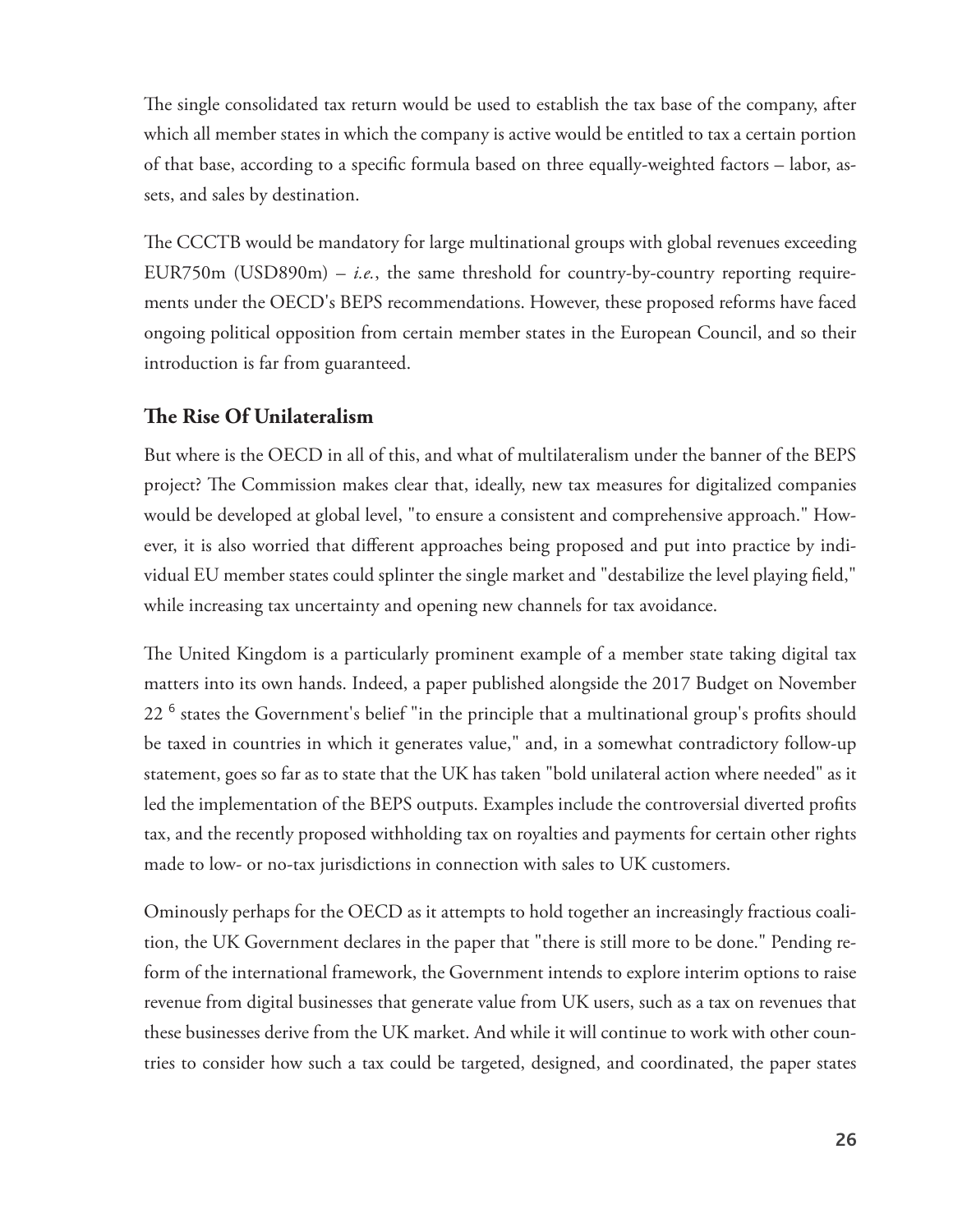that the UK "stands ready to take further unilateral action in the absence of sufficient progress on multilateral solutions."

 So by taking leadership of this issue, the Commission is attempting to get member states to rally around a single set of proposals. However, it is also hoping to influence the international debate on taxing the digital economy. "A common EU approach will strengthen our position in the international discussions to push for progress on this issue and the development of meaningful, multilateral solutions," it says.

 But by seeking to head off unilateral responses at member state level, businesses warn that the EU approach to digital taxation could diverge from that decided at global level, with likely negative consequences. These include a more fragmented and uncertain international tax environment, and the possibility that specific digital tax measures would conflict with long-established principles in international taxation, such as those laid down in double taxation avoidance treaties.

 Commenting on the proposal to develop a turnover (or equalization) tax, the International Chamber of Commerce has said that such a measure would not only negate generally accepted principles of taxing corporate profits, by taxing turnover, but could also have a negative impact on the solvency of, or investment opportunities for, businesses:<sup>7</sup>

"Adopting an equalization levy would also adversely affect EU competitiveness and risk economic growth in the region. Some other options under consideration, such as a withholding tax on digital transactions, may also conflict with double-taxation treaties' general principle under which business profits should only be taxable in the state where the provider of the service is located."

 Bernhard Welschke, Secretary General at the Business and Industry Advisory Committee to the OECD, has also expressed deep concerns that unilateral action for the taxation of the digital economy will lead to serious distortions in markets and global value chains:<sup>8</sup>

 "We recognize there are important and complex issues concerning the digitalization of our economies. However, unilateral action in this field will lead to costly fragmentation and threatens to diminish the considerable potential for growth and innovation. Only a comprehensive multilateral engagement between tax authorities, taxpayers, and other stakeholders will lead to outcomes that support a successful digital transformation."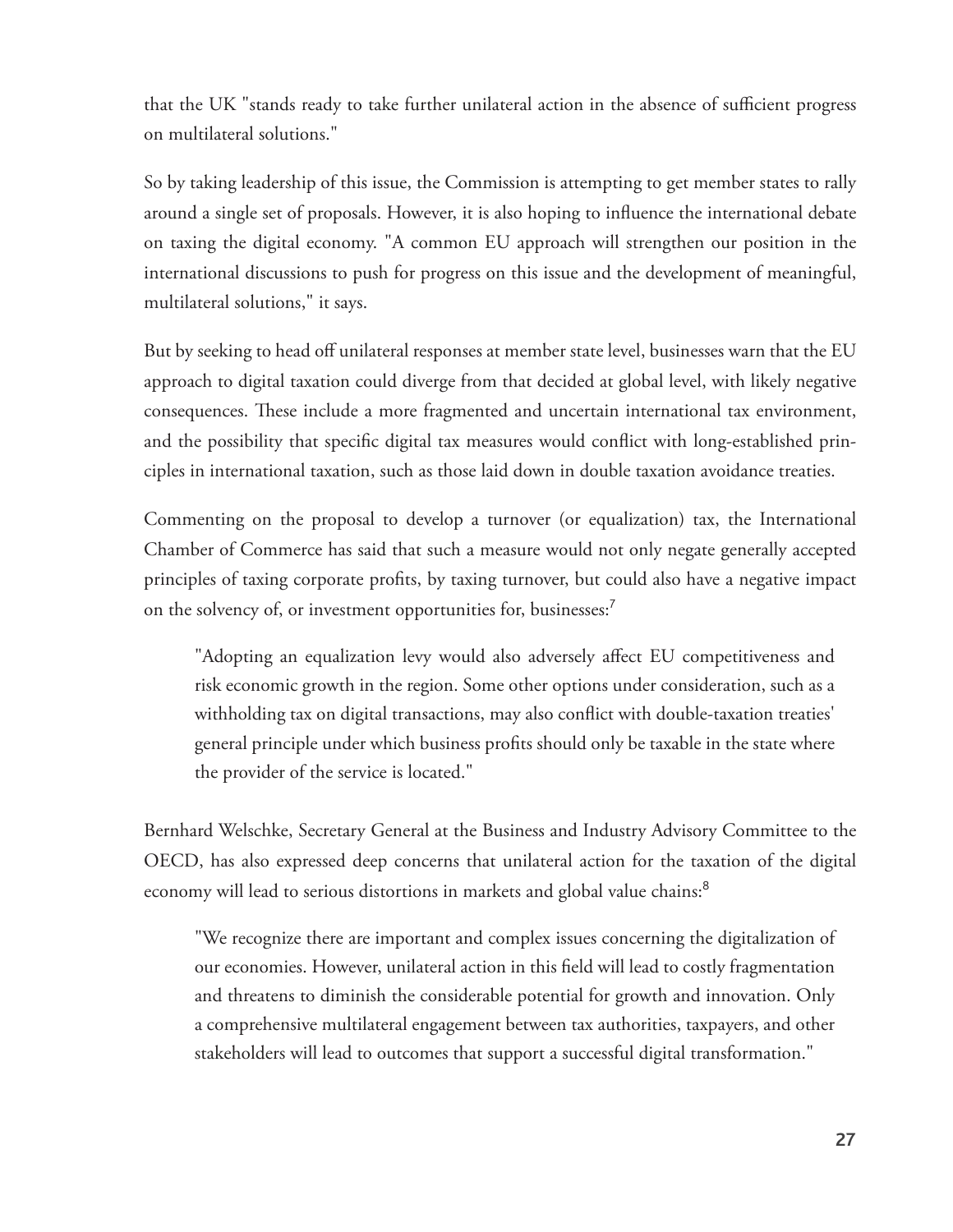And Carol Doran Klein, international tax counsel at the United States Council for International Business, has echoed these sentiments: <sup>9</sup>

"For business to flourish in the digital economy, tax rules must be implemented in a coherent and coordinated manner. Fragmented rules are likely to result in double taxation and a negative impact on global trade and investment."

#### **Next Steps And The Way Forward**

The Commission's consultation will close on January 3,  $2018$ .<sup>10</sup> In the meantime, the Commission continues to work on the detail for new proposals on digital taxation, which it will present in the spring of 2018. The contributions to the consultation and a report on the feedback received will be published in the first quarter of 2018.

 For now, these ideas are very much at the formative stage, but with some member states as skeptical of their merits as parts of the business community, actually legislating for them at EU level could be a long and difficult process, if indeed doing so is possible at all.

 Perhaps the key point here is that on this issue, the EU has shown a determination to break with the global consensus on BEPS currently held together by the OECD. That such an influential member of the international community is doing so could have major ramifications for the outcomes of the project as a whole.

#### **ENDNOTES**

| 1  | http://europa.eu/rapid/press-release_MEMO-17-3341_en.htm                                       |
|----|------------------------------------------------------------------------------------------------|
| 2  | Id.                                                                                            |
| 3  | Id.                                                                                            |
| 4  | https://ec.europa.eu/info/consultations/fair-taxation-digital-economy_en                       |
| 5  | http://europa.eu/rapid/press-release_IP-16-3471_en.htm                                         |
| 6  | https://www.gov.uk/government/uploads/system/uploads/attachment_data/file/661458/corporate_    |
|    | tax_and_the_digital_economy_position_paper.pdf                                                 |
| 7  | https://iccwbo.org/media-wall/news-speeches/icc-expresses-concern-eu-proposals-new-taxation-   |
|    | policy-digital-economy/                                                                        |
| 8  | http://biac.org/wp-content/uploads/2017/09/2017-09-28_BIAC-promotes-a-multilateral-effort-for- |
|    | addressing-the-tax-ch_.pdf                                                                     |
| 9  | https://www.uscib.org/multilateral-effort-needed-to-address-tax-in-digital-economy/            |
| 10 | Supra, note 4.                                                                                 |
|    |                                                                                                |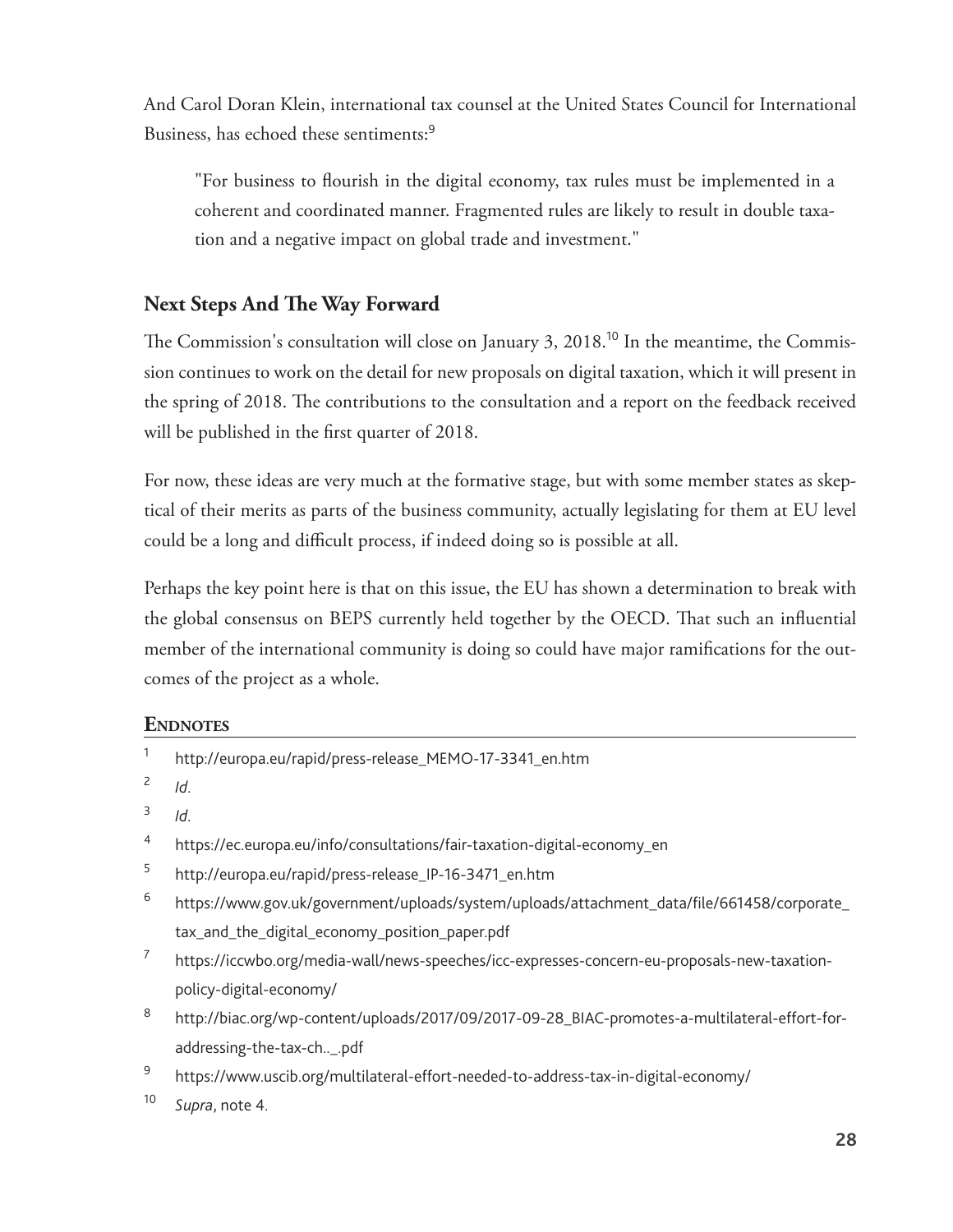## **Topical News Briefing: Time To Build Bridges On The Hill**

by the Global Tax Weekly Editorial Team

 As reported in this week's issue of *Global Tax Weekly* , the US Senate approved a heavily edited version of the tax reform bill that was passed by the Finance Committee last month, putting a comprehensive tax reform bill a step closer to the President's desk.

 Indeed, it is now not out of the question that the legislative process can be wrapped up before lawmakers head off for their Christmas break later this month, as Republican leaders had hoped when the process began. It is certainly the case that we are nearer to witnessing a long-called-for shake-up of the US tax code than at any point in the last 30 years.

But, while there are reasons for optimism, there is also cause for some measure of caution.

That the Senate version has gone through some major changes reflects that, politically, this is a sensitive piece of legislation. It passed by the narrowest of margins – 51 votes to 49 – with a number of amendments designed to appease the concerns of several Republican members of the Senate over issues like individual tax deductions, small business taxation, and the legislation's impact on the federal budget deficit.

 And as a result of these changes, there are many gaps that now need bridging between the version of the Tax Cuts and Jobs Act (TCJA) passed by the House of Representatives last month, and the TCJA approved by the Senate on December 1.

Corporations at least can be fairly confident that corporate tax will be slashed from 35 percent to about 20 percent. However, a particularly wide chasm continues to exist in the key area of pass-through business-income taxation. The Senate bill now includes a 23 percent deduction on pass-through income, up from the previous rate of 17.9 percent, after several Republican Senators complained that the original version was too in favor of large corporations. However, the income-deduction approach remains vastly different to the 25 percent tax cap provided by the House-approved bill.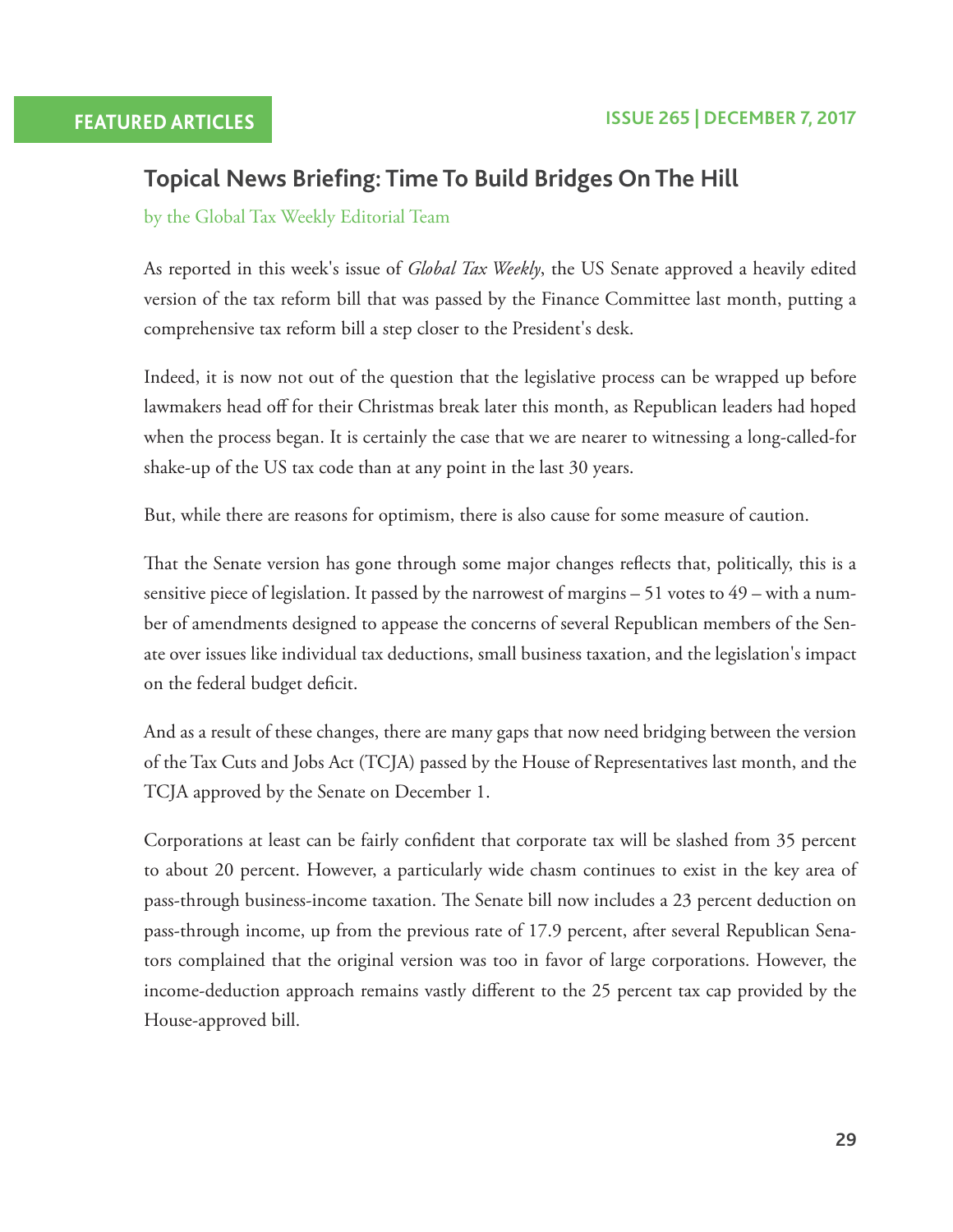Controversially, in an attempt to keep overall costs of the tax bill down, both the individual and corporate alternative minimum taxes would be retained by the Senate bill, whereas the House bill would eliminate both.

Individual tax rates differ between the two bills, from the House's five-bracket schedule (which includes a zero percent rate) to the Senate's seven-tier regime, while the House voted to repeal the estate tax, yet the Senate would merely increase the estate tax exemption on a temporary basis.

Indeed, to ensure that the TCJA doesn't add to the deficit beyond a ten-year budget window  $-$  a crucial requirement for the bill to avoid higher procedural hurdles in the Senate and to pass with a simple majority – many of the Senate's individual tax reform provisions, unlike the House's, are set to expire from 2025, raising the prospect that they would have to be periodically extended by Congress.

 Legislating for temporary tax reform is hardly an ideal solution, given the headaches that temporary tax measures have given taxpayers and lawmakers in recent years, but it's evident that many compromises have already been made to make the tax reform bill politically acceptable, and many more could be made in the weeks ahead as lawmakers work to reconcile the two bills.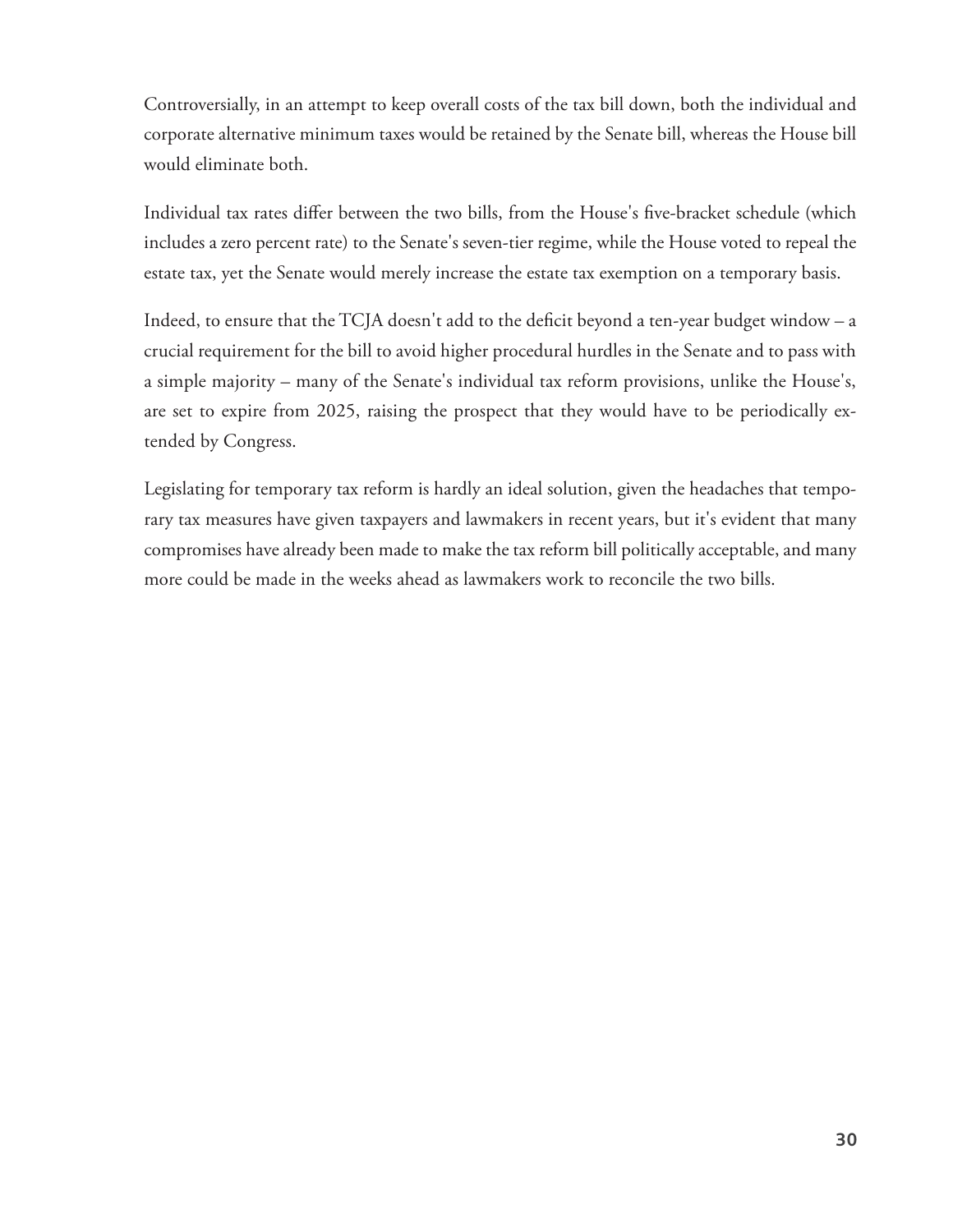### **FEATURED ARTICLES ISSUE 265 | DECEMBER 7, 2017**

 **Russia's Federal Tax Service Issues Recommendations On Applying Article 54.1 Of The Tax Code (The Abuse Of Law Concept)** 

 by Alexei Nesterenko and Ivan Rodionov, EY, Moscow



Contact: Alexei.Nesterenko@ru.ey.com; Ivan.Rodionov@ru.ey.com

### **What Has Happened?**

 On August 19, amendments to the Tax Code were made in the form of the introduction of Article 54.1, "Limits on the Exercise of Rights Relating to the Calculation of the Tax Base and (or) the Amount of a Tax, a Levy or Insurance Contributions."

 On October 31, the Federal Tax Service issued detailed recommendations on applying the provisions of Article 54.1 of the Tax Code,<sup>1</sup> setting out its interpretation of the abuse of law concept, explaining how circumstances indicating abuse of law should be proven, and giving examples of such circumstances.

#### **What's New?**

The provisions of clause 1 of Article 54.1 prohibit a taxpayer from reducing the tax base by misrepresenting information on economic events and objects of taxation.

According to clause 2 of Article 54.1, where the circumstances specified in clause 1 do not exist for transactions (operations) which have taken place, the taxpayer has the right to reduce the tax base and (or) the payable amount of tax in accordance with the rules of the relevant chapter of Part Two of the Tax Code provided that the following two conditions are simultaneously met:

 1. It is not the main purpose of a transaction (operation) to enable the non-payment (incomplete payment) and (or) crediting (refund) of an amount of tax;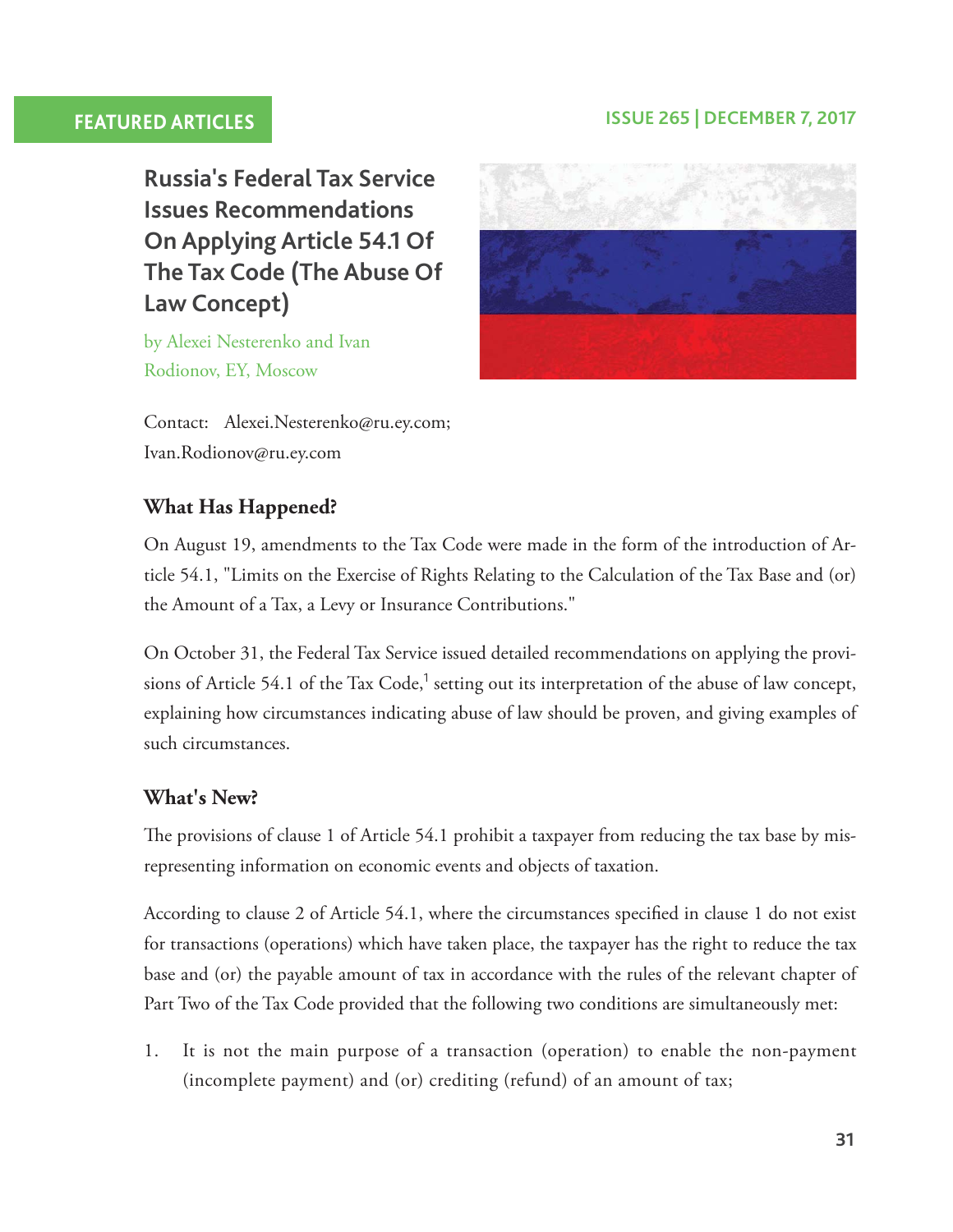2. The obligation arising from a transaction (operation) has been fulfilled by a person who is a party to a contract concluded with the taxpayer and (or) a person to whom the obligation to perform the transaction (operation) was transferred by contract or by law.

 It is explained in the Letter that Article 54.1 represents a new approach to the problem of the abuse of rights by taxpayers, rather than a codification of the rules formulated in Ruling No. 53 of the Plenum of the Supreme Arbitration Court of October 12, 2006 "Concerning the Evaluation by Arbitration Courts of the Legitimacy of the Receipt of a Tax Benefit by a Taxpayer."

In the Letter, the misrepresentation of information on economic events is understood to include:

- Business splitting schemes;
- Actions aimed at artificially creating conditions required for the use of reduced tax rates, reliefs and exemptions;
- Schemes aimed at the improper application of tax treaty provisions;
- The absence of actual performance of a transaction (operation) by the parties involved;
- The non-disclosure by a taxpayer of income from sales of goods (work, services and property rights), including by reason of the involvement of persons controlled by the taxpayer;
- The provision by a taxpayer of knowingly false information on objects of taxation.

It follows from the text of the Letter that tax authorities must, on finding that information on economic events/objects of taxation has been misrepresented, prove all of the following circumstances:

- The substance of the misrepresentation;
- The causal link between the taxpayer's actions and the misrepresentations that have occurred;
- $\blacksquare$  The premeditated nature of the taxpayer's actions, consisting in the conscious misrepresentation of information on economic events for the purpose of reducing the tax base;
- Losses to the budget.

 It is stated in the Letter that the law places limits on a taxpayer's right to claim expenses and deductions in respect of a transaction where, in particular, the following circumstances exist:

- 1. The transaction was performed by a person other than the person specified in primary documents;
- 2. The occurrence of a business decision outside the normal run of business without a specific reasonable economic (business) purpose;
- 3. The main purpose of the transaction (operation) was to secure a tax saving;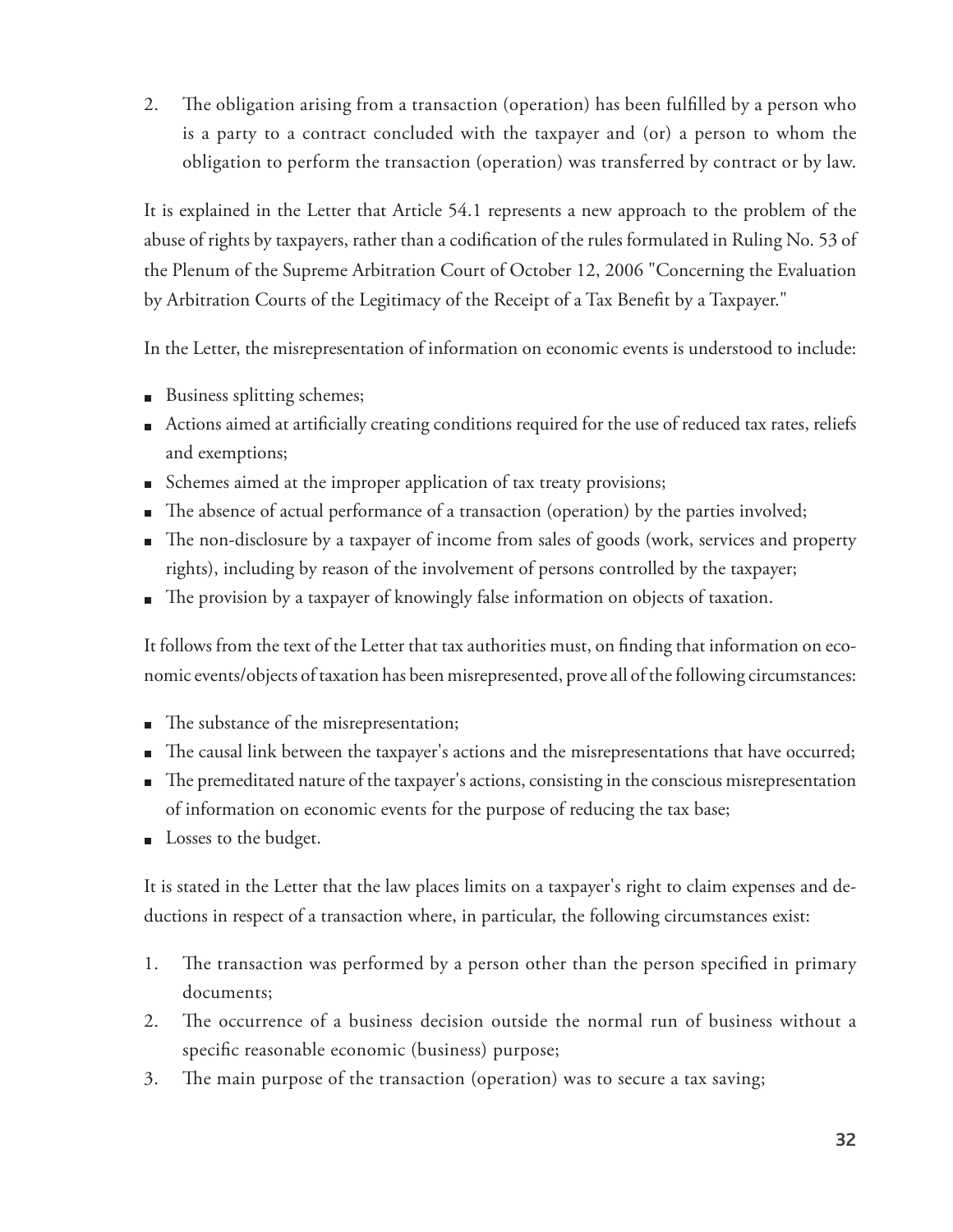- 4. There is no reasonable explanation for the conclusion and performance of the transaction (operation) from the point of view of business necessity;
- 5. There are indications of artificiality;
- 6. Related documentation is purely formal in nature.

### **What May Be Expected?**

The Letter sets out the mechanisms by which tax authorities must disprove the genuineness of a disputed transaction, and in particular:

- Obtaining explanations from persons possessing information on the circumstances of the conclusion and performance of a transaction (operation);
- Conducting technology-aided inspections of sites, premises, documents and objects;
- Collating quantities of goods supplied with the size of storage premises (sites);
- Conducting an inventory of assets;
- Analyzing and recreating an enterprise's full balance sheet (product balance sheet, warehouse records, *etc.* );
- Requesting documents (information) and, where necessary, seizing documents (objects);
- Questioning officers of the taxpayer being inspected who are involved in production activity;
- Requesting documents (information) from clients and questioning their officers and persons in charge of technical supervision;
- Identifying other, "non-problematic" contract partners that perform similar work and services for the taxpayer, and carrying out control procedures in relation to them;
- Examining internal regulations on the establishment of access control for guarded facilities, entry passes and logbooks;
- Identifying documentation anomalies and deviations from normal business conduct by parties to a transaction (operation) and officers of a taxpayer in concluding, supporting and documenting the results of transactions (operations);
- Conducting expert examinations (handwriting analysis and other kinds), *etc.*

 However, in carrying out tax control measures, tax authorities must consider the appropriateness of each individual information gathering mechanism rather than formalistically working through the entire range of mechanisms.

It is worthwhile adding that the process of proving the existence of the circumstances specified in clause 1 of Article 54.1 and (or) non-compliance with the conditions of clause 2 of that Article must take place in the context of tax control measures conducted by a tax authority.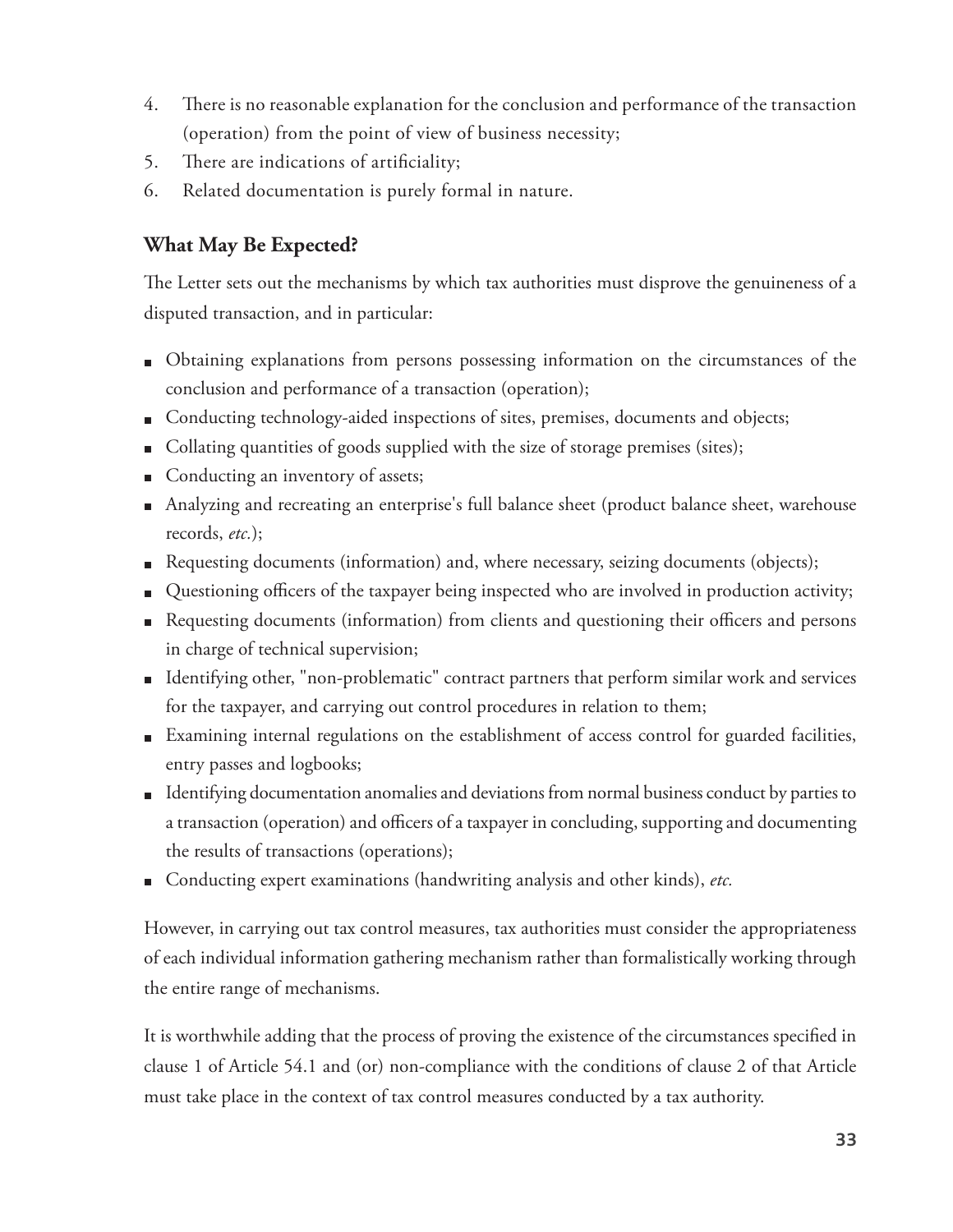This means that the principle of the presumption of a taxpayer's good faith, one of the core elements of the constitutional framework of tax regulation and public order, remains essentially intact.

#### **How Should Companies Prepare For The Changes?**

 In order to be in compliance with the new legislative requirements and reduce the likelihood of disputes with the tax authorities, it is advisable for companies to proceed as soon as possible:

- To make an inventory of current contract partners and the current process for checking them;
- To update control systems;  $\mathbf{r}$
- To develop a format for supporting documentation ("defence file");
- $\blacksquare$  To automate control systems.

 EY is ready to assist taxpayers at each stage of preparing for the implementation of the new requirements, including:

- Assessing the risk of current suppliers being classed as bad-faith taxpayers in the context of Article 54.1 and quantifying the scale of the problem;
- Considering the extent to which the company's current model for checking suppliers meets the new requirements of Article 54.1 and assessing vulnerabilities, including by:
	- Analyzing the provisions of standard contracts with suppliers;
	- Analyzing the company's business processes and internal control system at the stage of client acceptance and contract performance;
	- Analyzing internal regulations (policies, procedural rules) governing the checking of contract partners;
	- Analyzing the features of current IT systems;
- Updating the control model, including by developing standard contract provisions, regulating processes, and developing control procedures for checking contract partners;
- Developing the format and structure of the "defence file" to be used in potential disputes with the tax authorities;
- Assessing the scope for automating control procedures and facilitating the implementation of automated solutions.

#### **ENDNOTE**

1 Letter No. YeD-4-9/22123@ of the Federal Tax Service of October 31, 2017 "Concerning Recommendations on Applying Article 54.1 of the Tax Code of the Russian Federation" ("the Letter").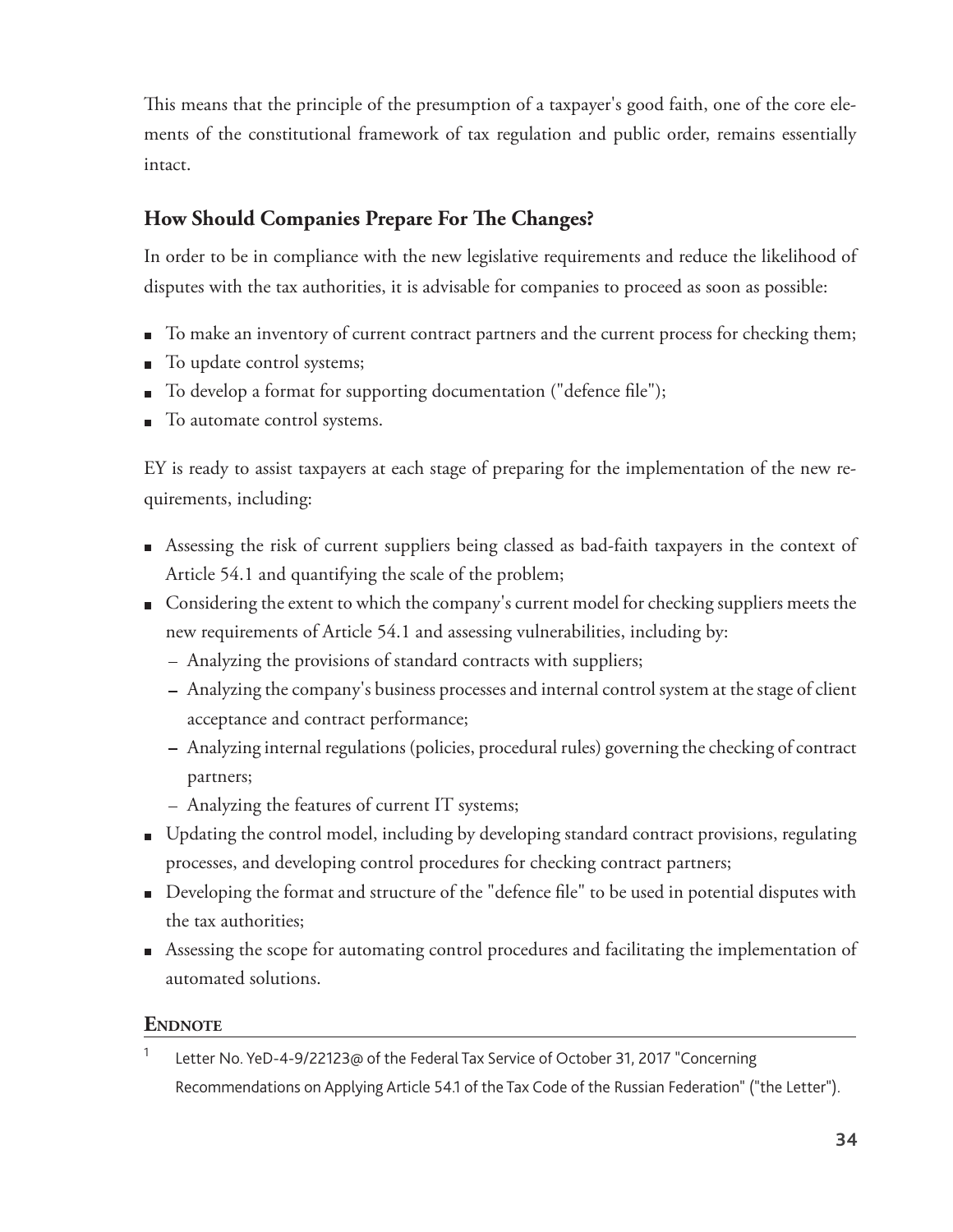#### **FEATURED ARTICLES ISSUE 265 | DECEMBER 7, 2017**

# **Recent Tax Developments In Brazil**

 by Cristiane M.S. Magalhães and Nathália Fraga, Machado Associados Advogados e Consultores, São Paulo, Brazil

#### **Taxation Of Capital Gains Earned By Non-Residents**



 Normative Instruction of the Brazilian Federal Revenue Service ("IN RFB") 1732/17, published on August 29, 2017, introduced changes in IN RFB 1455/14, which previously established the levy of 15 percent Withholding Income Tax ("WHT") on capital gains obtained by legal entities domiciled abroad upon the disposal of goodsand rights located in Brazil.

 IN RFB 1732/17 establishes the levy of Income Tax under progressive rates, which can be calculated based on the practical table below:

| Taxable Basis              | Rate (percent) | Deductible Share           |
|----------------------------|----------------|----------------------------|
| Up to BRL5m (USD1.5m)      | 15%            |                            |
| From BRL5.1m up to BRL10m  | 17.5%          | BRL125,000.00 (USD39,000)  |
| From BRL10.1m up to BRL30m | <b>20%</b>     | BRL375,000.00 (USD117,000) |
| Higher than BRL30.1m       | 22.5%          | BRL1.125m (USD350,000)     |

This Normative Instruction also provides that:

- i. The tax will be paid by the last business day of the month following the capital gain ascertainment;
- ii. In case of disposal of the same asset in different transactions, if the second transaction occurs before the end of the calendar year following the first transaction, the capital gains arising as a result of the second transaction shall be added to the gains earned on the previous transactions, deducting the tax amount previously paid;
- iii. The previous 15 percent WHT rate applies for taxable events which occurred until December 31, 2016 with the progressive rates applying as of January 1, 2017; and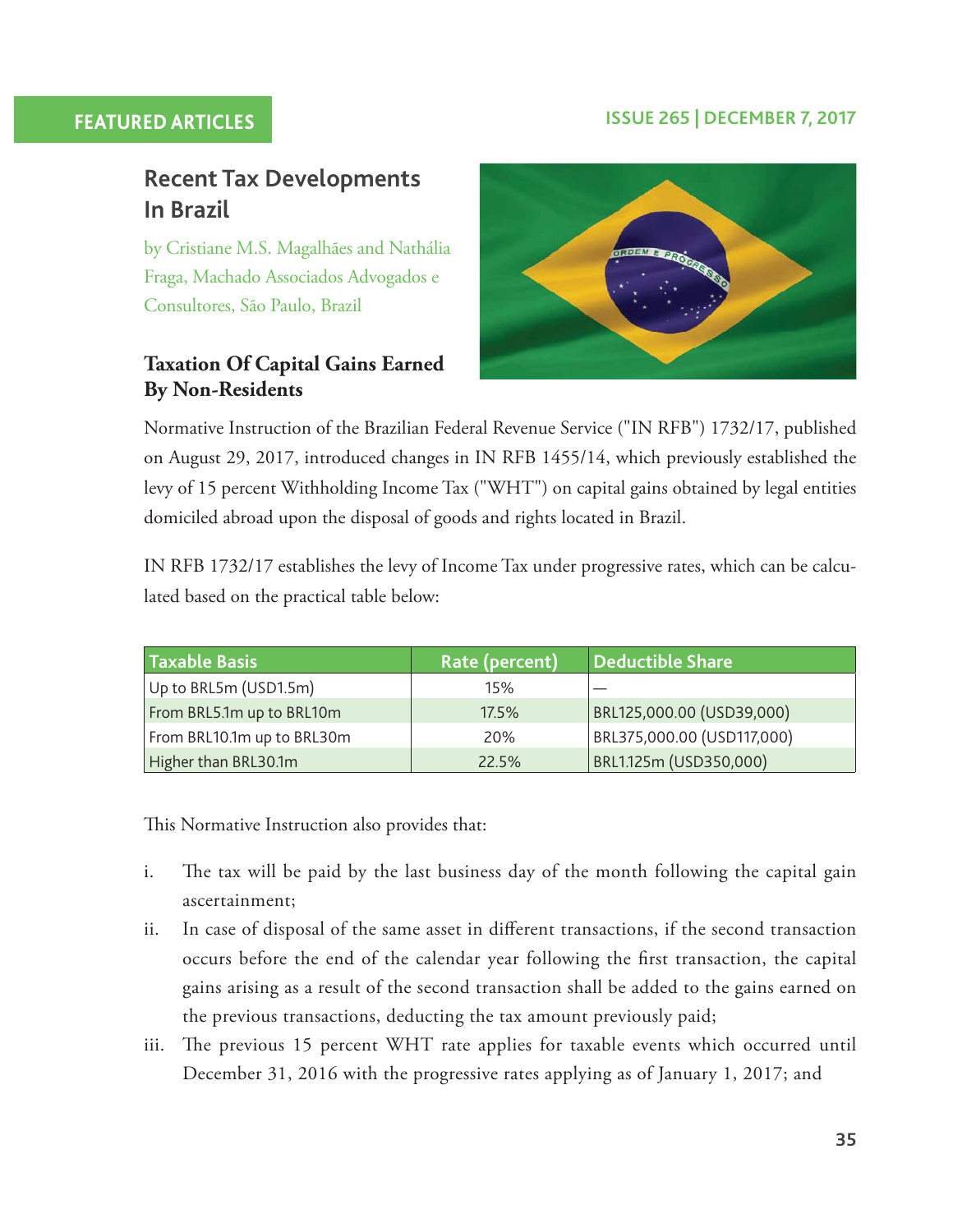iv. The tax should be withheld by the acquirer, if domiciled in Brazil, or its representative when the acquirer is domiciled abroad.

The levy of Income Tax using progressive rates on capital gains earned by individuals domiciled in Brazil was established by Law 13259/16 and entered into force as of January 1, 2017.

 Since the publication of such Law, we understand that the progressive rates apply to capital gains earned by non-residents, regardless of whether they are individuals or legal entities, in light of Article 18 of Law No. 9249/95 ("the capital gain earned by a non-resident will be calculated and taxed in accordance with the rules applicable to Brazilian residents") and that the rules applicable to non-residents are those that regulate the taxation of individuals that are Brazilian residents.

Finally, if the beneficiary of the gain is tax resident in a country with favorable taxation, a WHT of 25 percent rate applies, regardless of the amount of capital gain.

#### **Amending Protocol To The Brazil–Argentina Double Tax Treaty**

 Brazil and Argentina on July 21, 2017, signed an amending protocol to the Brazil–Argentina Double Tax Treaty. Among the main changes, we highlight the following:

- i. Inclusion of rate limits on the payment of dividends (10 percent/15 percent), interest (15 percent), and royalties (10 percent/15 percent)<sup>1</sup>, in case of taxation of the income in the source country;
- ii. Inclusion of the concept of "technical services and technical assistance" provided by Brazilian tax legislation<sup>2</sup> for the purposes of Article 12 ("royalties") application;
- iii. Replacement of the tax exemption in (a) Brazil of dividends received from Argentina; and (b) Argentina of income arising from Brazil for the offsetting of taxes; and
- iv. Inclusion of a Limitation of Benefits ("LOB") clause, restricting the use of the treaty in abusive situations.

The amending protocol must still be incorporated in the domestic legislation of each country (in Brazil, the protocol shall be approved by the National Congress and enacted by the Executive Power).

The bilateral change on the Brazil–Argentine Double Tax Treaty shows the option of Brazil changing its double tax treaties bilaterally instead of modifying them by means of multilateral instrument.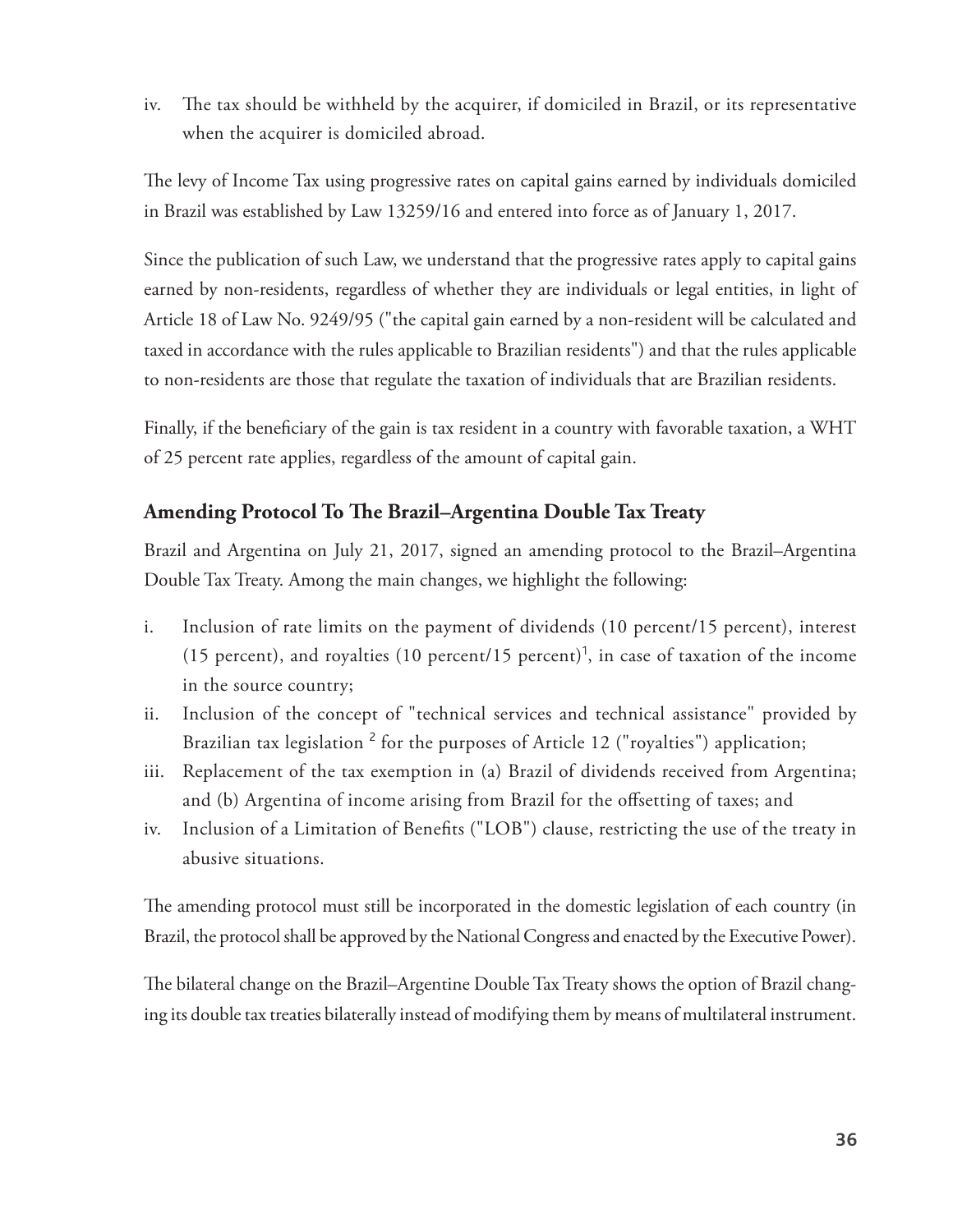#### **ENDNOTES**

- 1 The 10 percent rate on royalties applies to technology transfer agreements duly registered in accordance with domestic legislation and payments for the use of literary, theatrical, musical or any kind of artistic works, including software, to the author or successors.
- 2 The Brazilian Federal Revenue Service defines "technical services and technical assistance" as services rendered with the use of any specific knowledge or that involves administrative assistance or consultancy services, performed by independent professionals or under labor agreements or related to automated structures with clear technological content. As this definition is very broad, it encompasses almost all services, irrespective of any transfer of technology, even comprising services that are not usually classified as "technical" in other countries.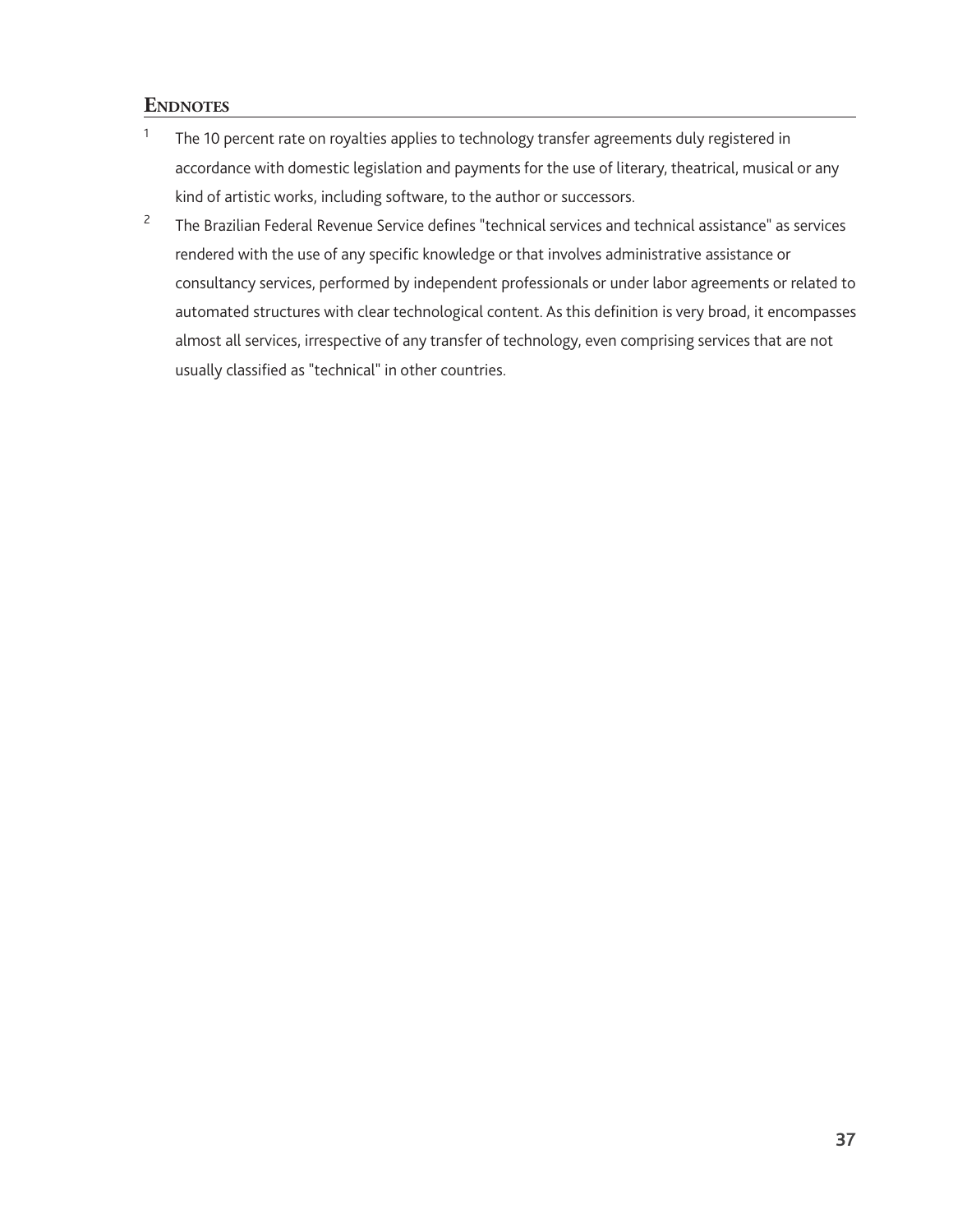## **Topical News Briefing: Free Zones The New Black(listed)?**

by the Global Tax Weekly Editorial Team

 Companies operating in one of the world's many thousands of free zones often pay little in tax. Yet, such zones rarely attract the sort of criticisms that "tax havens," and the companies operating in them, do.

This issue is a particularly pertinent one at present, given that the European Union (as reported in this week's issue of *Global Tax Weekly* ) has just issued its new blacklist of non-cooperative tax jurisdictions, while China is strengthening its links with free zones worldwide as part of its "Belt and Road" economic strategy.

 Indeed, "tax havens" in the most pejorative sense of that phrase have dwindled in number in recent years, while free zones, the modern versions of which began to emerge in the aftermath of World War II, have continued to grow rapidly, reaching 5,000 by 2008, according to the OECD.

 But are tax havens and free zones really all that alike? In some respects, yes. Companies qualifying for free-zone status are usually accorded legal, regulatory, or fiscal privileges – or a combination of some or all of these – not available to actors in the regular economy. Typically, these can include exemption from corporate income taxes, sales taxes, or value-added taxes; lower rates of tax on outbound dividend payments; no customs duty on goods temporary stored within the zone; reductions to import and export duties; and less stringent labor laws.

 Also, many free zones are characterized as having a degree of autonomy from the government, and it is common for zones to be administered wholly by private sector organizations or under a public–private sector arrangement.

All quite reminiscent of a tax haven, one might conclude.

However, while traditional offshore jurisdictions are very much centered on finance, free-zone regimes are often skewed towards encouraging investment in certain industrial operations, the export of physical goods, and high-technology businesses. Indeed, their prevalence in emerging economies, particularly in Latin America and Asia, suggests they are increasingly being deployed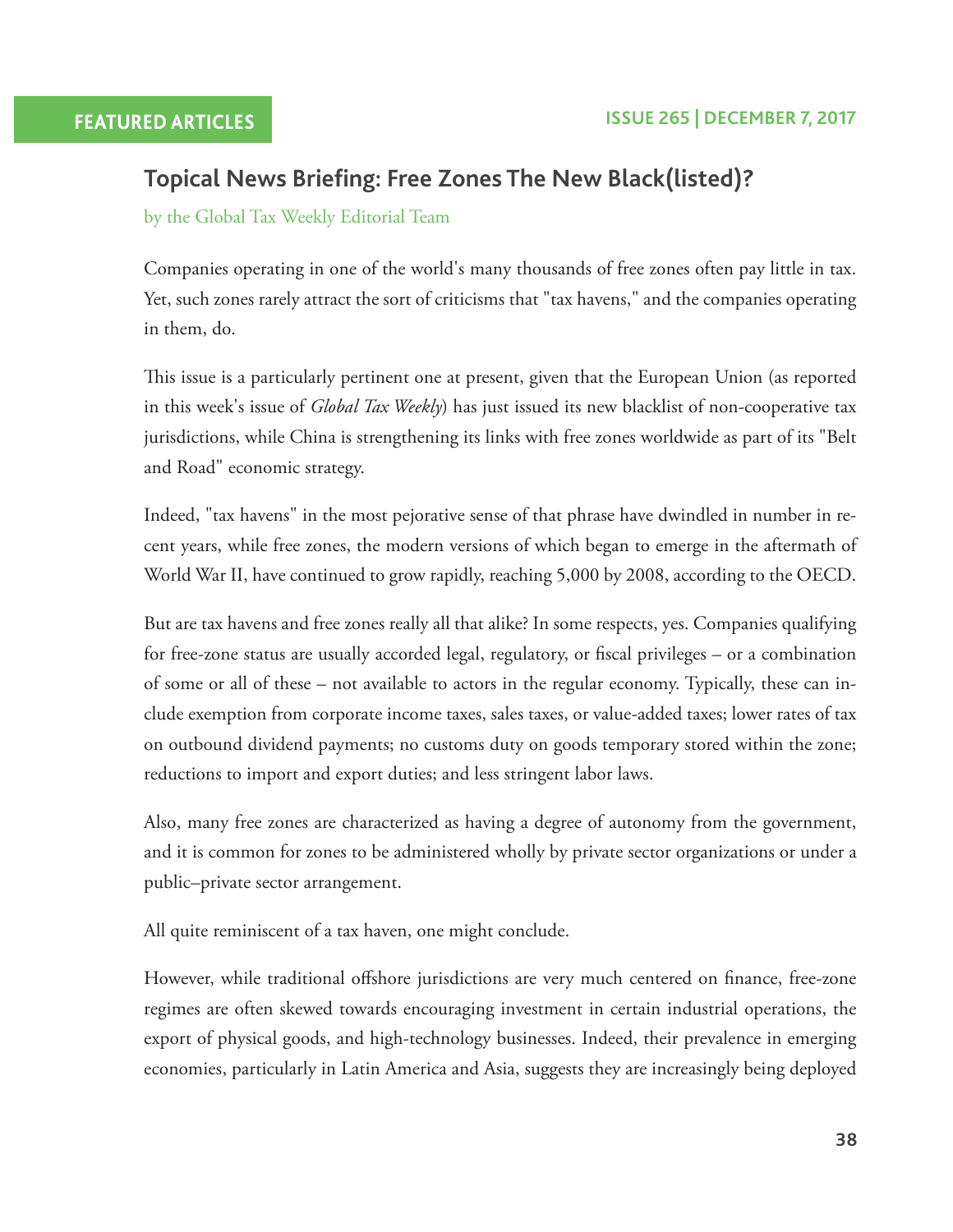by governments to quicken the pace of economic development and industrialization, and to provide high-skilled, well-paid jobs.

 China has used free zones extensively as part of its wider economic modernization strategy. Indeed, increasingly, free zone operations are the economy itself in China; according to the World Free Zone Organization, China has more than 200 free zones, and these accounted for almost half of its exports in 2009. For example, the Shanghai Pilot Free Trade Zone, composed of a bonded area, high-tech park, financial area and export processing zone, and offering a number of tax preferences, is one of the China's fastest-growing free zones despite being one of its newest.

 So are free zones merely the new tax havens, with their tax exemptions and other generous tax concessions? Perhaps. But the sorts of "harmful" tax regimes in the sights of the OECD and the EU at present are those that lead to the separation of profits from economic substance, particularly intellectual property tax schemes such as patent and royalty boxes. By contrast, free zones tend to encourage the shifting of production, rather than of profits.

Furthermore, the OECD's final report on Action 5 of the BEPS project, which focused on harmful tax regimes, stated that current concerns are as much about a lack of transparency, especially in connection with certain rulings, as they are about the tax rules themselves.

The vast majority of free zones therefore appear to be outside the scope of the BEPS initiatives and are likely to remain so while the separation of profits from substance and transparency are the major concerns. What's more, their promotion by the Chinese Government suggests that free zones have a long future in those jurisdictions keen to embrace Chinese investment.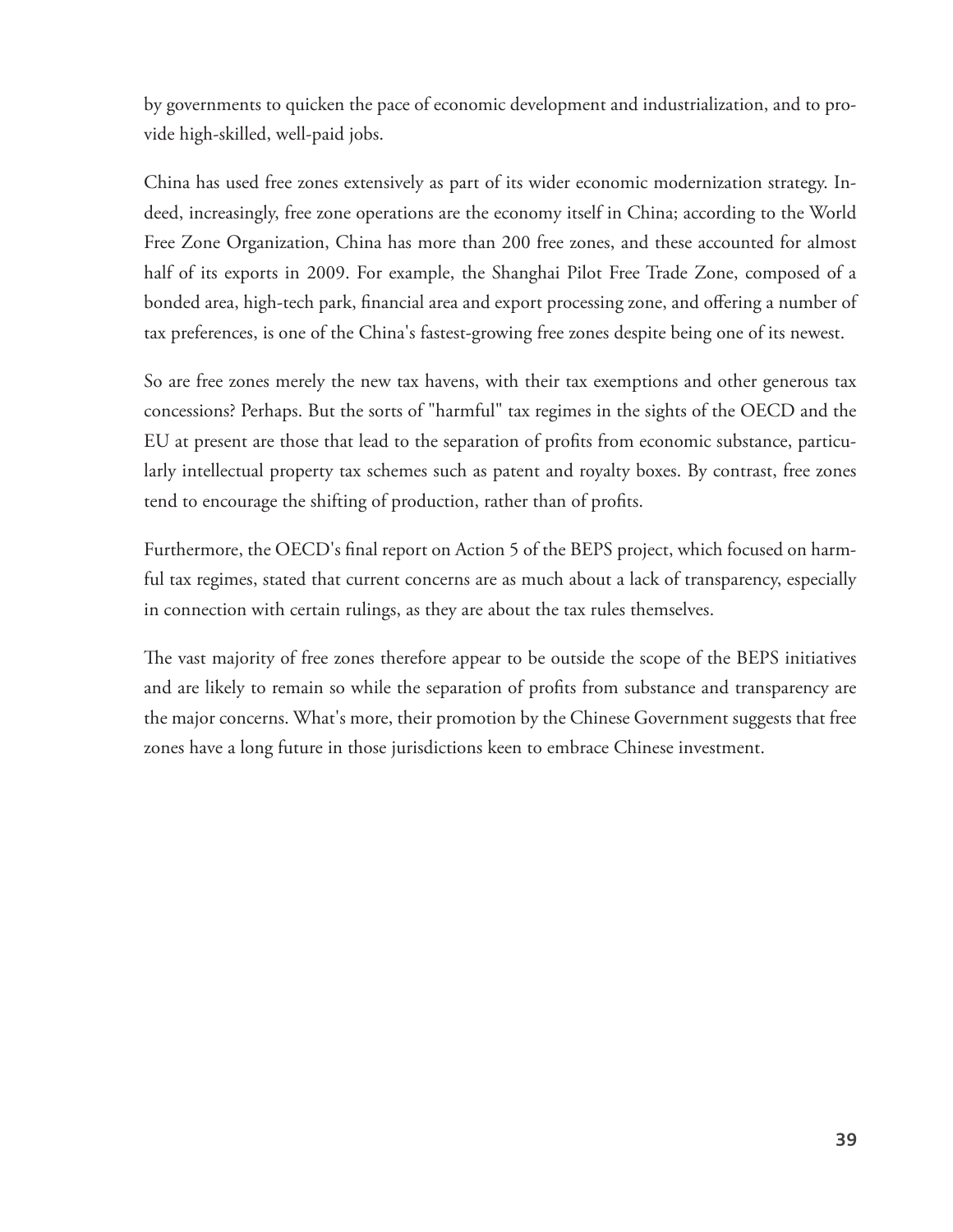# **US Lawmakers In Final Tax Reform Push**

The Senate and the House of Representatives have formed a committee to finalize a consolidated Tax Cuts and Jobs Act, which Treasury Secretary Steven Mnuchin said should be presented to President Trump within the month.

 "In the weeks ahead, we will send a bill to the President for the first time in 31 years that cuts taxes for families and job creators and ushers in a new era of economic growth," said House Ways and Means Committee Chairman Kevin Brady (R – Texas) on December 4, after being appointed to the Committee. "We are committed to delivering by the end of the year bold tax reform that creates more jobs, bigger paychecks, and fairer taxes."

 A majority of both the House and the Senate delegations must sign a conference report representing the final agreed version of the tax reform bill. This will then go to both the House and Senate floors for a final vote, following which the bill will be sent to the President.

 "I look forward to working with the House and Senate to send legislation to the President's desk this month," said Treasury Secretary Steven Mnuchin in a statement on December 2.

# **US Commerce Chamber, Tax Foundation Criticize JCT's Tax Bill Scoring**

The Joint Committee on Taxation (JCT) failed to accurately estimate the economic impact of the Senate tax bill in its latest analysis, both the US Chamber of Commerce (USCC) and the Tax Foundation (TF) have claimed.

 On November 30, the JCT released its dynamic scoring estimate of the Senate tax bill, which found that the proposal would increase the level of economic output by 0.8 percent per year over the ten-year window – substantially lower than the 3–5 percent growth rate estimated by the White House Council of Economic Advisors in October.

 It stated that would increase revenues by US-D458bn, reducing the amount the tax reform package will add to the deficit from USD1.414 trillion to just over USD1 trillion, after taking into account increased debt-servicing costs.

 J. D. Foster, Senior Vice-President of the US-CC's Economic Policy Division and Chief Economist, disagreed with the JCT analysis in a statement released on November 30.

 "Credible analysis of the House and Senate bills, whether based on educated judgment or economic modeling, put the expected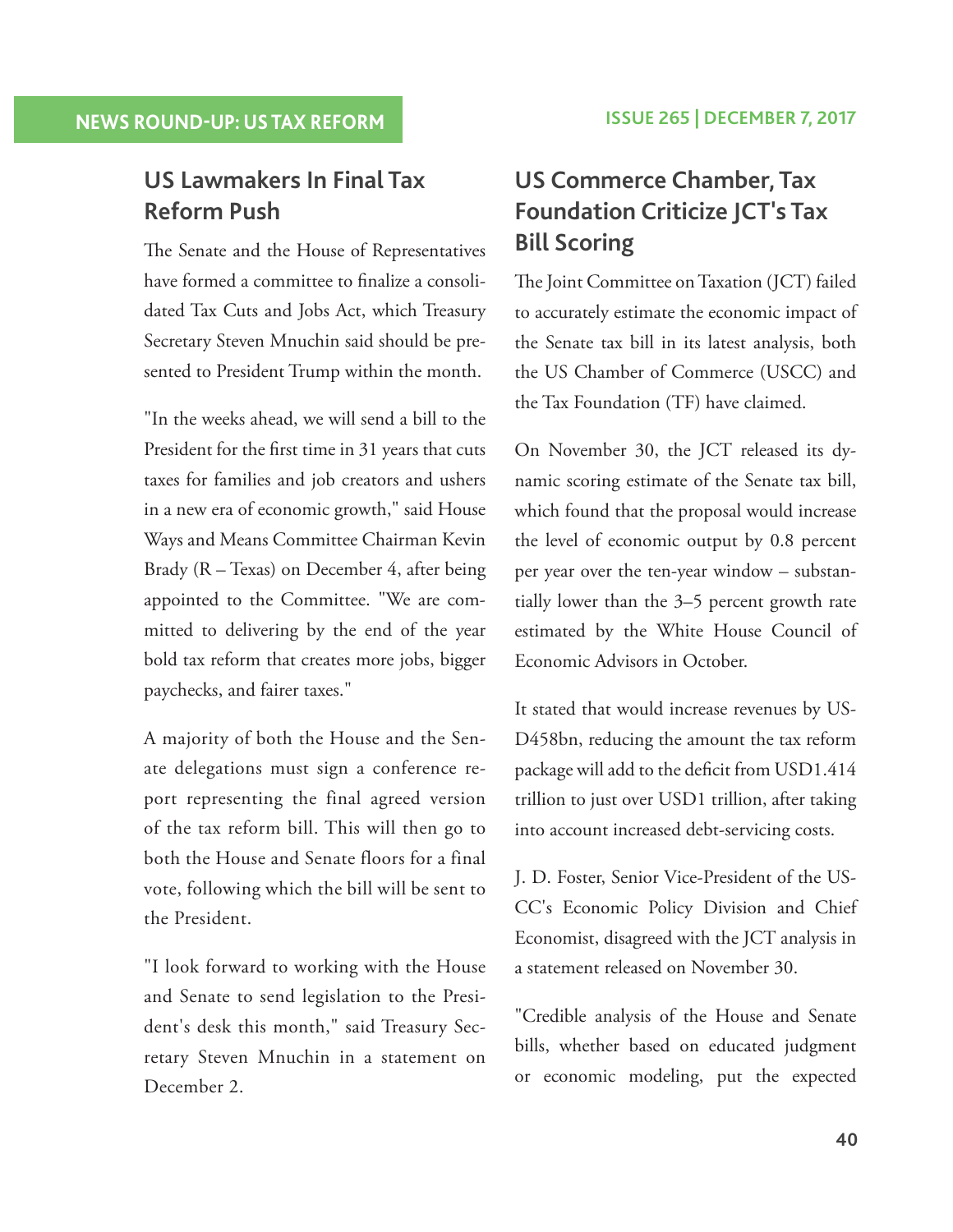additional growth from tax reform in the range of 2 percent to 5 percent of GDP," he said.

 He suggested the JCT analysis was based on "ill-chosen" assumptions and used incorrect predictions of potential Federal Reserve interest rate movements in its analysis, resulting in a lower prediction of annual growth.

"The JCT... cannot produce credible dynamic analysis," he said. "The JCT's work in this area should be quickly consigned to the circular file and serious questions raised as to the JCT's future in dynamic analysis."

 Dynamic scoring (as opposed to static scoring), which has been championed for some time by the Republican Party, is said to recognize that tax changes do affect economic growth. For example, dynamic scoring assumes that reduced taxation will encourage work, saving, and investment, and increase economic growth, thereby raising the amount of revenue above the value predicted by static estimates.

 "Static" revenue estimating techniques meanwhile assume that tax policy changes have no impact on the economy's performance. This methodology has been widely criticized on the grounds that it could provide policymakers with inaccurate numbers and create a bias against lower tax rates.

The TF raised similar concerns about the JCT report. "JCT's results should be viewed as likely underestimating the economic growth spurred by this tax bill," it said on November 30. "The range of estimates from JCT includes several important assumptions that limit its growth results, particularly, assumptions regarding the Federal Reserve's response to potential inflation and the United States being an open economy that assumes financial flows don't change quickly."

 In a closed economy, businesses are limited to domestic savings for investment, which would be eroded by increased government borrowing, thus "crowding out" the opportunity for small businesses to invest. However, in an open economy, savings from foreign investors are also available.

 "US businesses have access to a plethora of savings. As long as there are economically viable projects, foreign investors funnel savings into the US to take advantage of the opportunity. Moreover, US investors with assets in foreign countries can choose to sell their investment abroad and purchase US assets," said the TF.

 Both the TF and the USCC suggested that the Federal Reserve would be unlikely to raise interest rates in response to the increased demand for investment, as assumed by the JCT. "The JCT's score includes Federal Reserve activity that would counteract the economic expansion from tax cuts," said the TF. "Given the interest rate is functionally near zero, it is unlikely that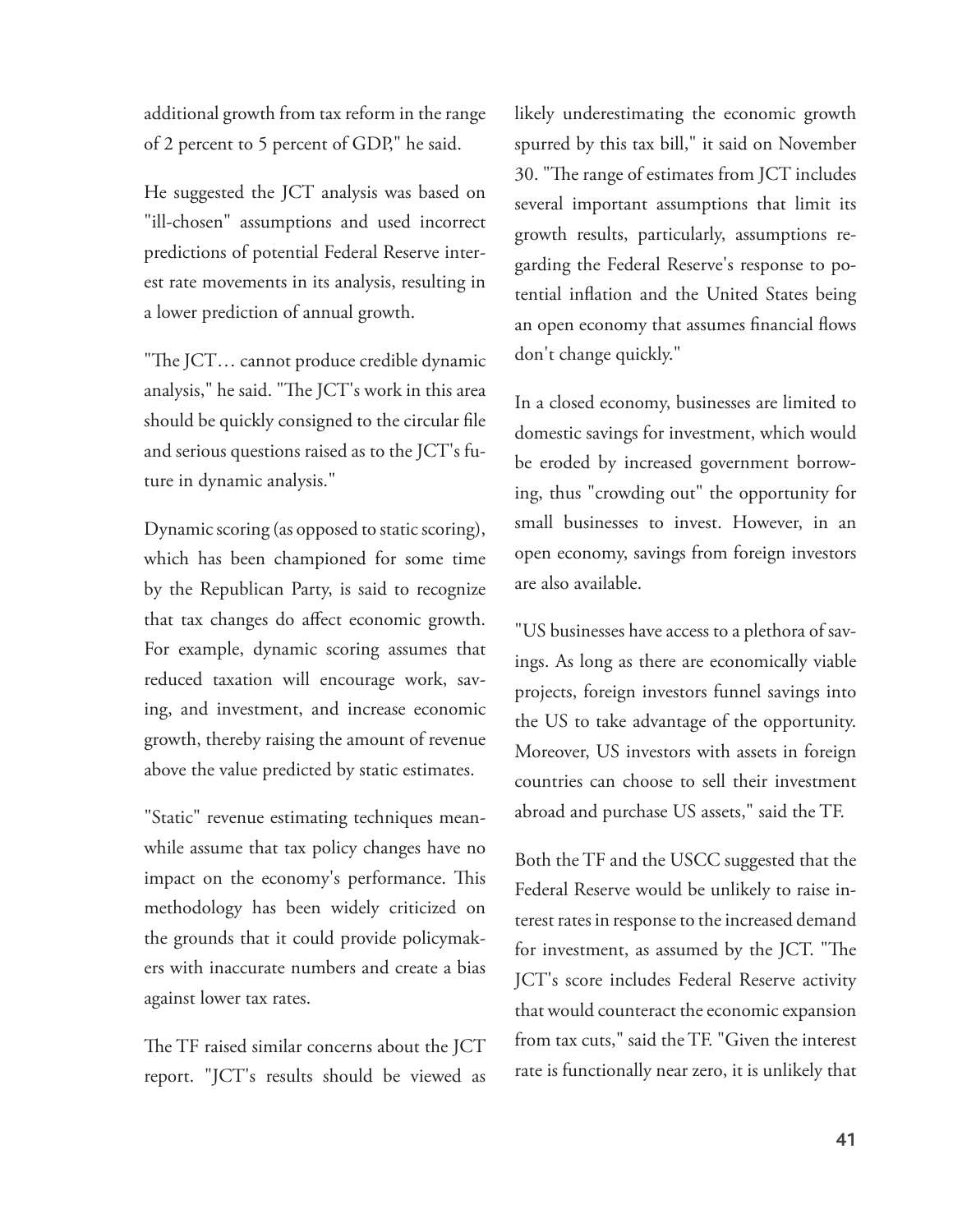the Federal Reserve will increase the rate above and beyond its current schedule, which has already been priced into the economy."

# **US Senate Tax Bill Best For America's Top Earners**

 Individual tax cuts in the Senate's US tax reform bill would disproportionately cut taxes for wealthy individuals, the Tax Policy Center (TPC) said.

The TPC has released distributional estimates of the Tax Cuts and Jobs Act based on the bill passed by the Senate on December 2, 2017.

 According to the TPC, compared with current law, "taxes would fall for all income groups on average in 2019, increasing overall average after-tax income by 1.6 percent. In general, tax cuts as a percentage of after-tax income would be larger for higher-income groups, with the largest cuts as a share of income going to taxpayers in the 95th to 99th percentiles of the income distribution."

"The pattern of tax changes across income groups would be similar in 2025 (the last year before nearly all the individual provisions sunset) although the magnitude of average tax decreases would be slightly smaller for most income groups."

 "In 2027, the overall tax reduction would be just 0.3 percent of after-tax income. On average, relative to current law, low- and middle-income taxpayers would see little change and taxpayers in the top 1 percent would receive an average tax cut of 1.1 percent of after-tax income."

 In terms of its impact on the economy, the TPC estimated that the legislation would boost GDP by 0.7 percent in 2018, and by 0.1 percent in 2027.

The analysis stated that the increase in taxable incomes would reduce the revenue loss arising from the legislation by USD179bn from 2018 to 2027.

 In comparison, the White House Council of Economic Advisors has predicted higher GDP growth of between 3 and 5 percent as a result of the tax plan. The Joint Committee on Taxation in its latest dynamic scoring of the Senate proposal suggested a lower economic impact, of boosting GDP growth by 0.8 percent.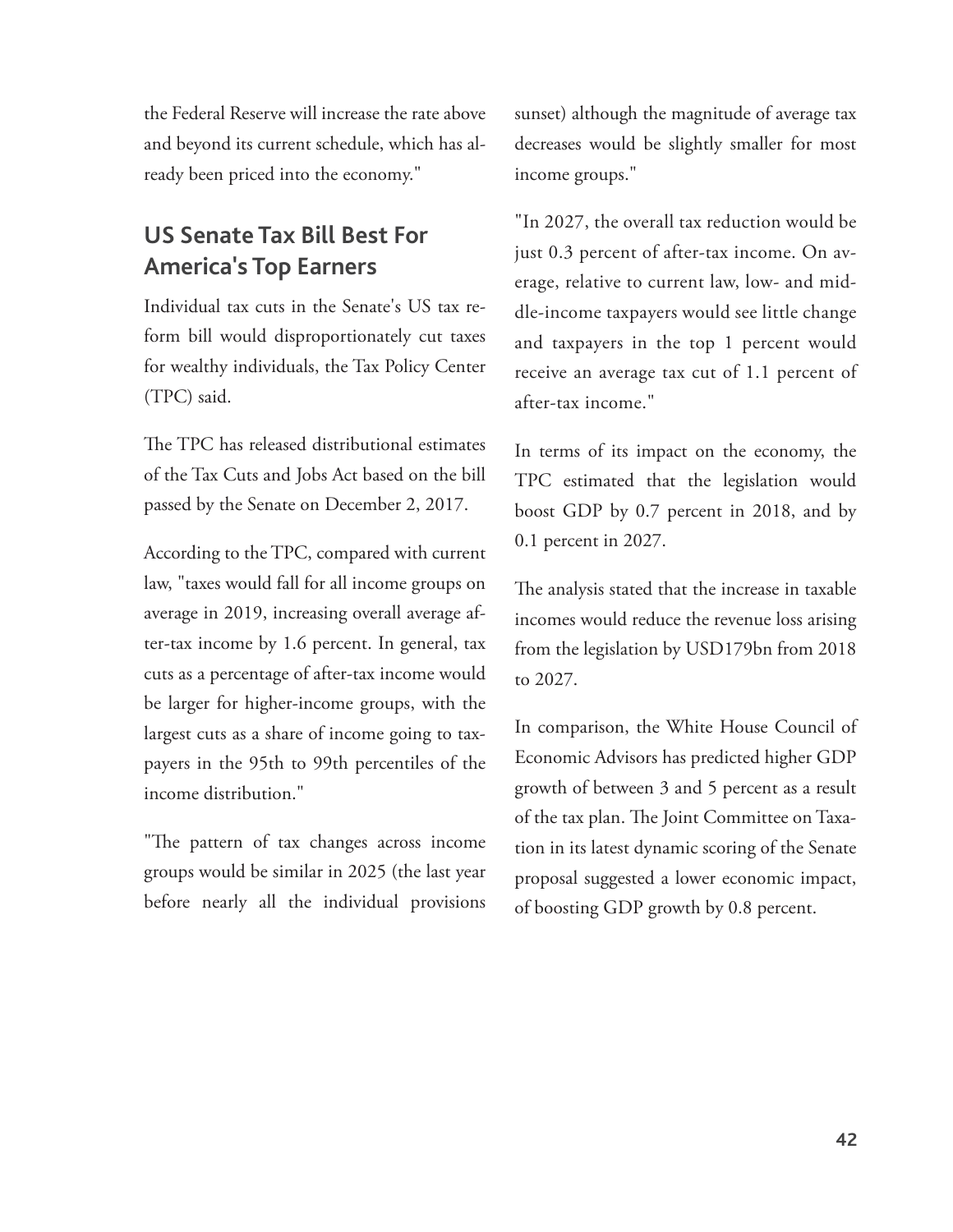# **Countries Faster To Resolve MAP Cases Following BEPS Action 14**

 A new report from the OECD says countries are concluding Mutual Agreement Procedure (MAP) cases, to resolve businesses' double tax issues, more quickly following the international agreement on BEPS Action 14.

The OECD said it is now receiving considerably more information on countries' MAP activities, since members of its Inclusive Framework on tackling BEPS agreed to provide MAP statistics to the OECD and in a uniform way.

 Releasing the stats for 2016, the OECD said: "Improving the effectiveness and timeliness of dispute resolution mechanisms is the aim of Action 14 of the BEPS Action Plan and is also part of the continuous efforts to enhance tax certainty. One of the elements of the Action 14 minimum standard [under the BEPS project] requires jurisdictions to seek to resolve [MAP] cases within an average timeframe of 24 months."

 "To monitor compliance with this, members of the Inclusive Framework on BEPS have committed to report their MAP statistics pursuant to an agreed reporting framework. Such reporting provides a tangible measure of the effects of the collective implementation of some

#### **NEWS ROUND-UP: BEPS ISSUE 265 | DECEMBER 7, 2017**

elements of the Action 14 minimum standard and now includes data from over 65 jurisdictions. These MAP statistics are now available for the 2016 reporting period."

 According to the report, approximately 8,000 cases were in the inventory of the reporting jurisdictions as of January 1, 2016, and almost 25 percent of these were closed during 2016. In addition, 1,500 cases were newly initiated during 2016 and a quarter of these were also closed by the end of the year – that is, within less than 12 months.

 According to the statistics, cases involving multinationals' transfer prices continued to take the longest to resolve. Such cases took an average of 33.5 months to resolve, compared with 26.5 months for all cases.

 Countries are beginning to reduce the backlog of transfer pricing cases, with a reduction from the start to the end of 2016 of 4,451 to 4,032.

 Of the cases closed in 2016, the average time taken was 22.5 months, considerably faster than for cases begun before January 1, 2016 (when the BEPS Action 14 standard was agreed).

 According to the OECD, transfer pricing cases account for slightly more than half of the MAP cases in inventory. They take more time on average than other cases: approximately 30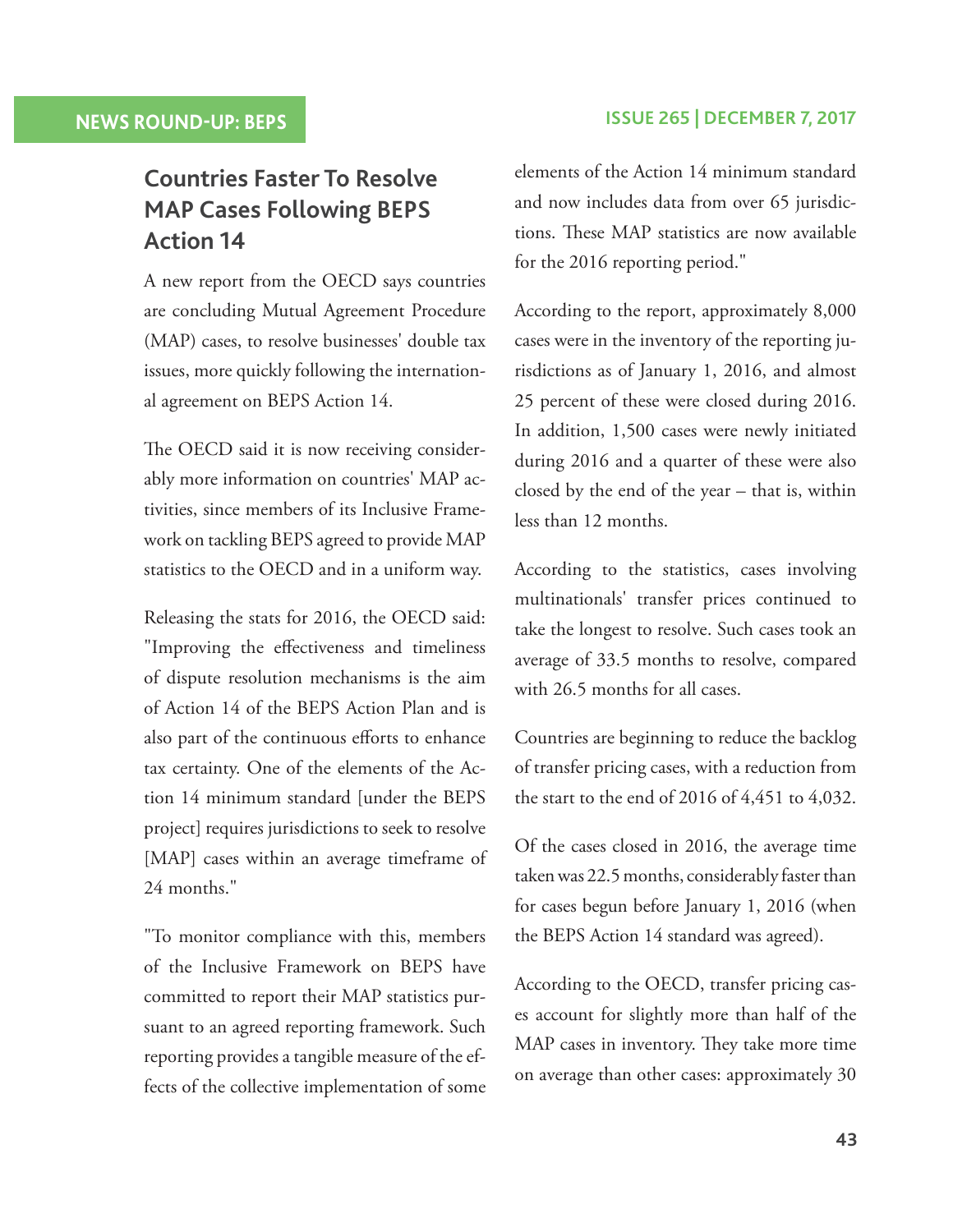months are needed for transfer pricing cases and 17 months for other cases.

 Over 85 percent of MAP cases concluded in 2016 resolved the issue. Almost 60 percent were closed with an agreement fully resolving the taxation not in accordance with the tax treaty; almost 20 percent were granted a unilateral relief; and almost 5 percent were resolved via domestic remedy.

 Of those not resolved, 5 percent of the MAP cases closed were withdrawn by taxpayers, while approximately 10 percent were not resolved for various other reasons.

# **Apple To Pay Irish State Aid Bill From 2018**

 Ireland and Apple have reached an agreement that will see the technology giant start paying the EUR13bn (USD15.4bn) it is alleged to owe in back taxes.

 Irish Finance Minister Paschal Donohoe told reporters that the Government has "now reached an agreement with Apple in relation to the principles and operation of the escrow fund." He added that the Government expects "the money will begin to be transmitted into the account from Apple across the first quarter of next year."

 In September 2016, a European Commission investigation concluded that two rulings provided by the Irish Government had "substantially and artificially lowered the tax paid by Apple in Ireland since 1991."

 Both the Irish Government and Apple have appealed the Commission's ruling. In July, Ireland launched a procurement process for an escrow agent/custodian for an escrow account into which the funds would be placed and held until the European courts issue their final ruling on the Government's appeal.

The Commission estimated the amount of illegal state aid to be recovered by the Irish authorities to be around EUR13bn, plus interest. The deadline for Ireland to recover the money expired in January 2017. In October, the Commission referred Ireland to the European Court of Justice for its failure to do so.

 Earlier this month, Irish Prime Minister Leo Varadkar said he did not "want to be in a situation where the Irish Government has to take Apple to court because the European Commission is taking the Irish Government to court."

# **OECD Releases First Peer Reviews On Tax Ruling Info Exchange**

On December 2, the OECD released the first analysis of individual countries' progress in spontaneously exchanging information on tax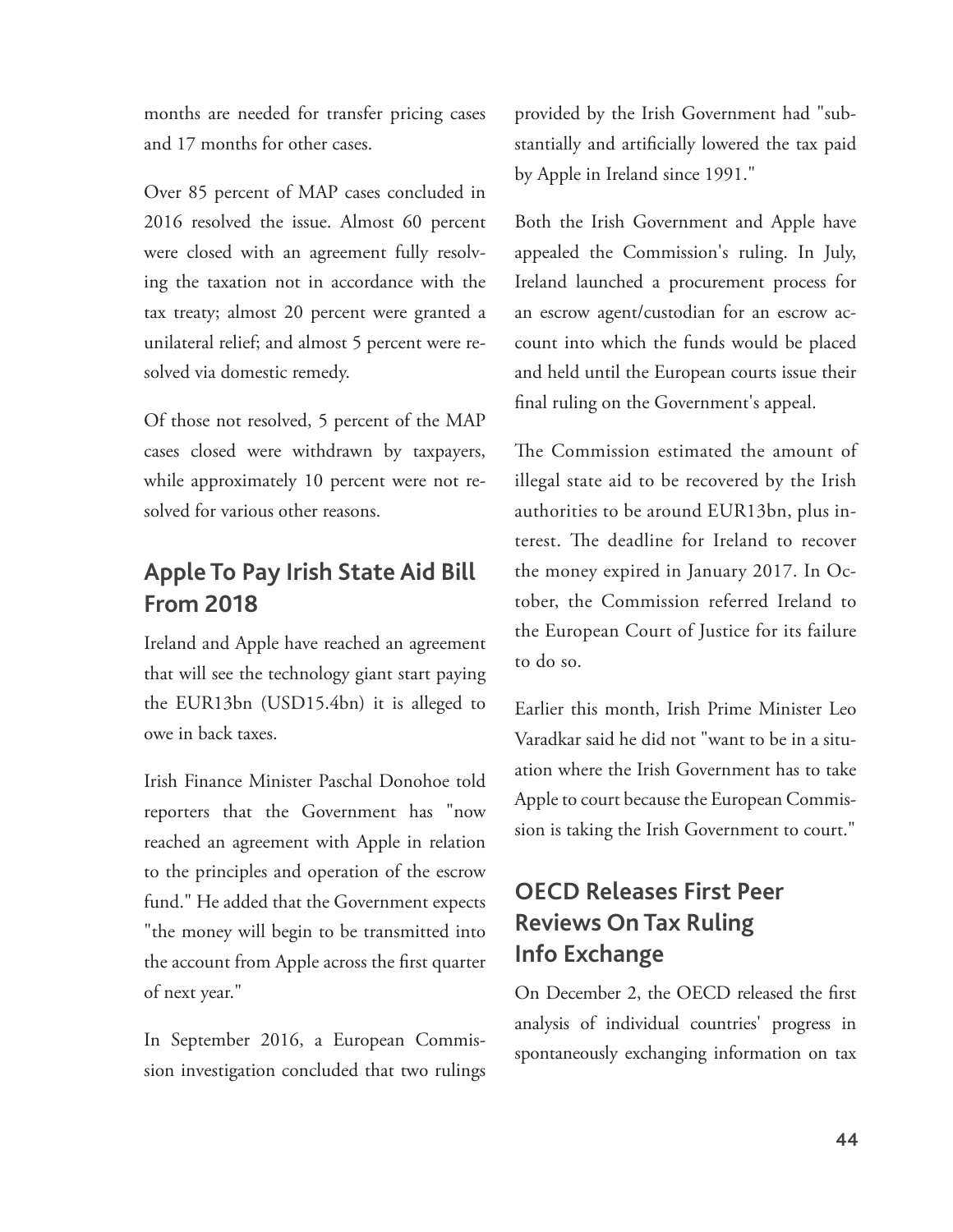rulings in accordance with Action 5 of the BEPS package of measures released in October 2015.

The first annual report on the exchange of information on rulings evaluates how 44 countries, including all OECD members and all G20 countries, are implementing one of the four new minimum standards agreed in the OECD/G20 BEPS Project.

 According to the OECD, "A key aim of the project was to increase transparency, which resulted in a new minimum standard to ensure that information on certain tax rulings is exchanged between relevant tax administrations in a timely manner (Action 5). This minimum standard requires tax administrations to spontaneously exchange information on rulings that have been granted to a foreign related party of their resident taxpayer or a permanent establishment which, in the absence of exchange, could give rise to BEPS concerns. As a minimum standard, all members of the Inclusive Framework on BEPS have committed to implement this standard, and to have their compliance with the standard reviewed and monitored by their peers."

The standard covers rulings such as advance pricing agreements (APAs), permanent establishment rulings, related party conduit rulings, and rulings on preferential regimes. More than 10,000 relevant rulings were identified up to the end of 2016.

The annual report includes almost 50 country-specific recommendations on issues such as improving the timeliness of the exchange of information; ensuring all relevant information on the taxpayer's related parties is captured for exchange purposes; and ensuring that exchanges of information are made with respect to preferential tax regimes that apply to income from intellectual property.

The OECD said the next annual peer review will cover all members of the Inclusive Framework, except for the developing countries that requested a deferral of their review to 2019.

## **Bermuda To Exchange MNE Tax Info With UK**

 Bermuda and the UK recently signed an agreement providing for the automatic exchange of country-by-country (CbC) reports.

Bermuda is the first UK Overseas Territory to sign a CbC Competent Authority Agreement with the UK, which enables the automatic reporting of corporate income on a country-bycountry basis for UK-related transfer pricing enforcement purposes.

The CbC report is one element of a three-tiered standardized approach to transfer pricing documentation proposed under BEPS Action 13. Multinational enterprise (MNE) groups are required to provide aggregate information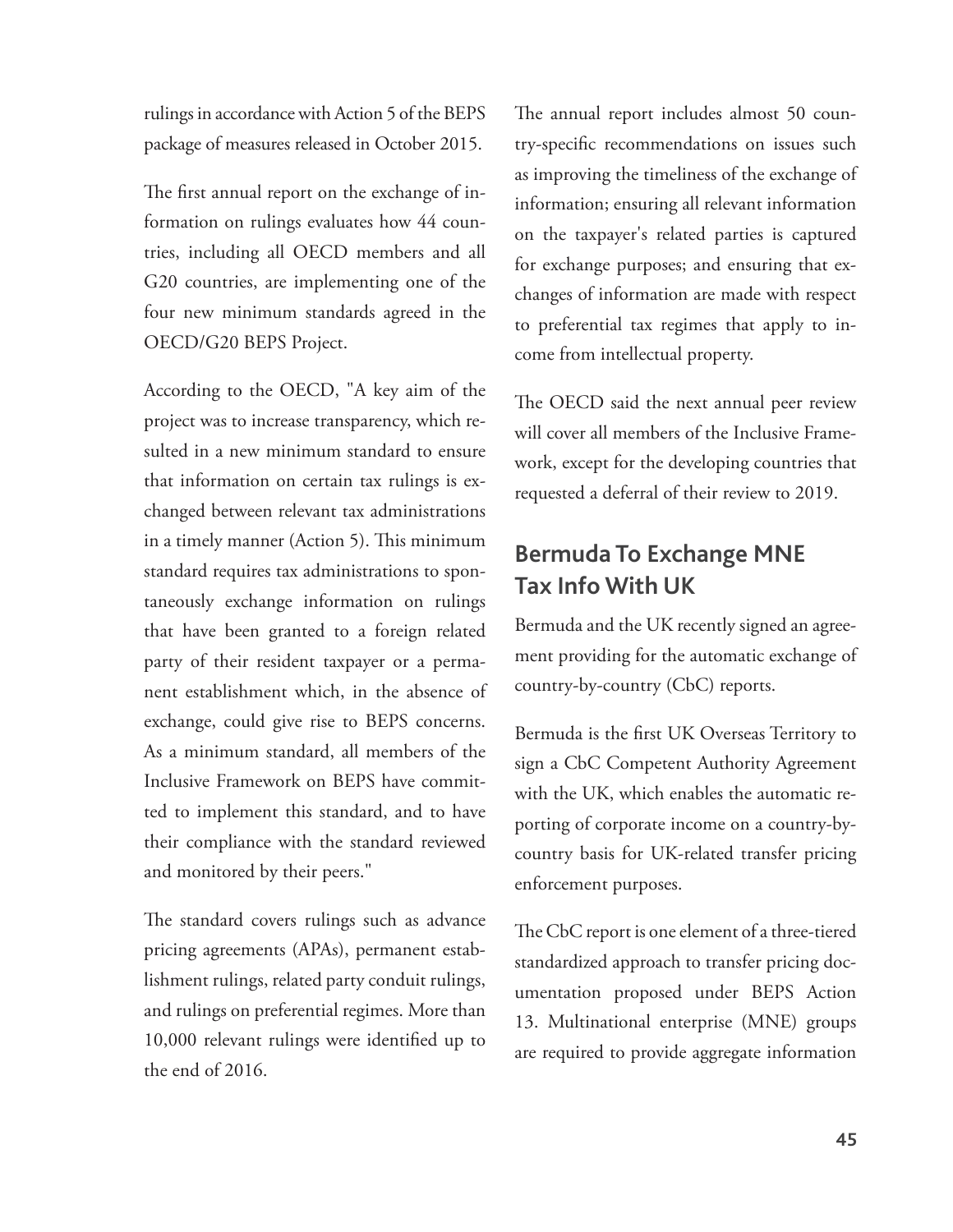annually for each jurisdiction where they do business, including the global allocation of income and taxes paid; indicators of the location of economic activity within the group; and information about which group entities do business in a particular jurisdiction, as well as the business activities they engage in.

 At the conclusion of the signing of the agreement, Bermuda's Premier, David Burt, said: "I am pleased to sign this important agreement with the UK on behalf of the people of Bermuda. We are the first Overseas Territory to sign the agreement which further solidifies Bermuda's position as a global leader in international tax transparency. Bermuda remains a jurisdiction with an excellent reputation for quality. We continue to demonstrate leadership in global tax transparency and we encourage other countries to meet the 'Bermuda Standard'."

# **OECD Issues Further Guidance On CbC Reporting**

The OECD has published additional guidance on the implementation of the countryby-country (CbC) reporting requirement proposed under Action 13 of its BEPS project.

The guidance, issued on November 30, addresses the following issues:

How to report amounts taken from financial statements prepared using fair value accounting;

- How to treat a negative figure for accumulated earnings in Table 1;
- How to treat mergers/acquisitions/de-mergers;
- How to treat short accounting periods, and
- The definition of total consolidated group revenue.

 Releasing the guidance, the OECD said: "Since the BEPS Action 13 Report was released, jurisdictions have made great efforts to establish the necessary domestic and international legal and administrative frameworks for the filing and exchange of CbC reports in accordance with the Action 13 minimum standard and the global landscape for CbC reporting by MNE groups is still evolving."

"This initial period may be challenging for both tax administrations and [multinational enterprise (MNE)] groups seeking to be compliant with CbC reporting, which may call for a pragmatic approach that takes into account best efforts made to comply with CbC related obligations. These challenges should diminish over time, as the global landscape for CbC reporting becomes more settled and both tax administrations and MNE groups gain in experience."

The CbC report is one element of a three-tiered standardized approach to transfer pricing documentation proposed under Action 13 of the BEPS project. Under the framework, MNEs are required to provide aggregate information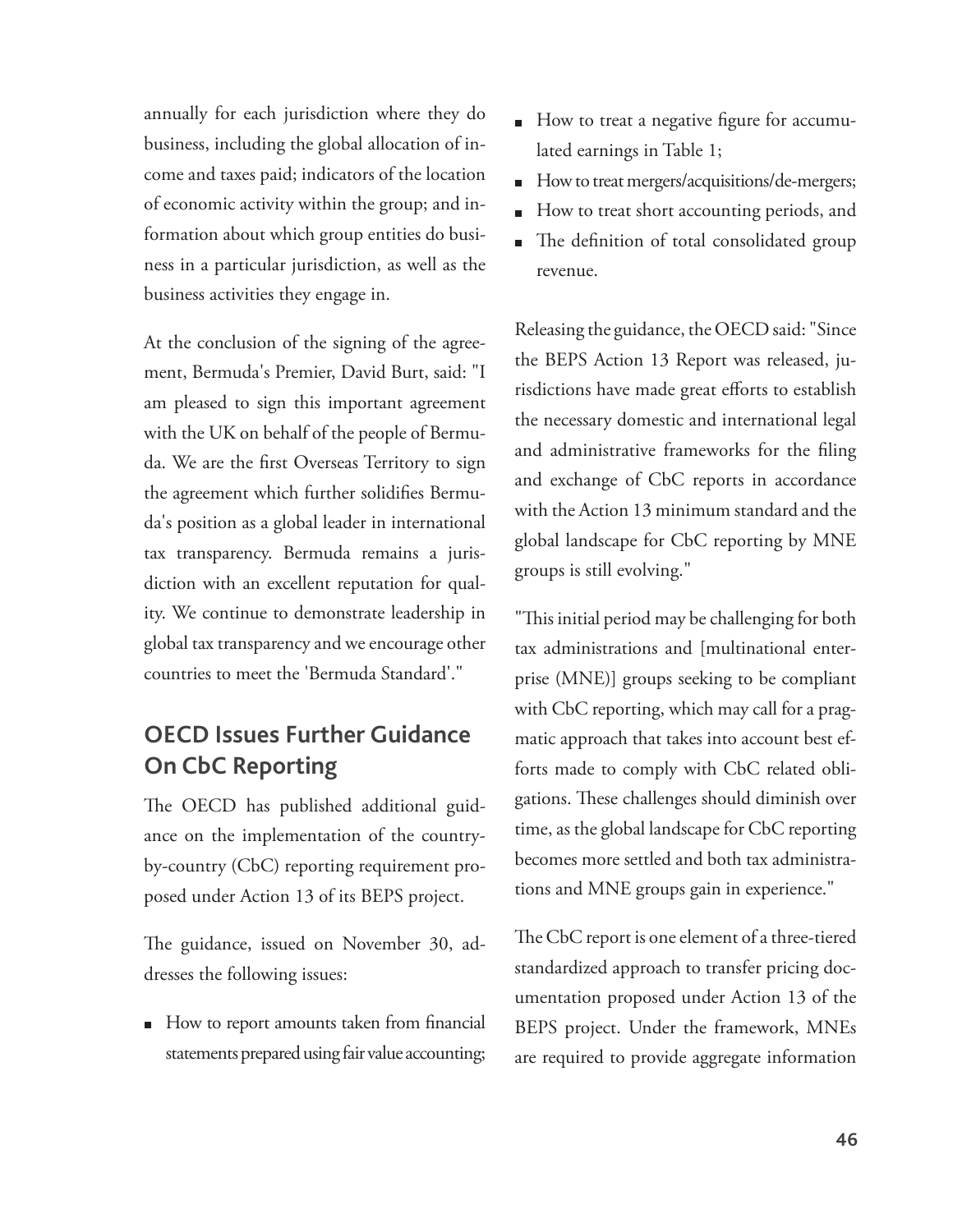annually for each jurisdiction where they do business, relating to the global allocation of income and taxes paid, together with other indicators of the location of economic activity

within the MNE group. It also covers information about which entities do business in a particular jurisdiction and the business activities each entity engages in.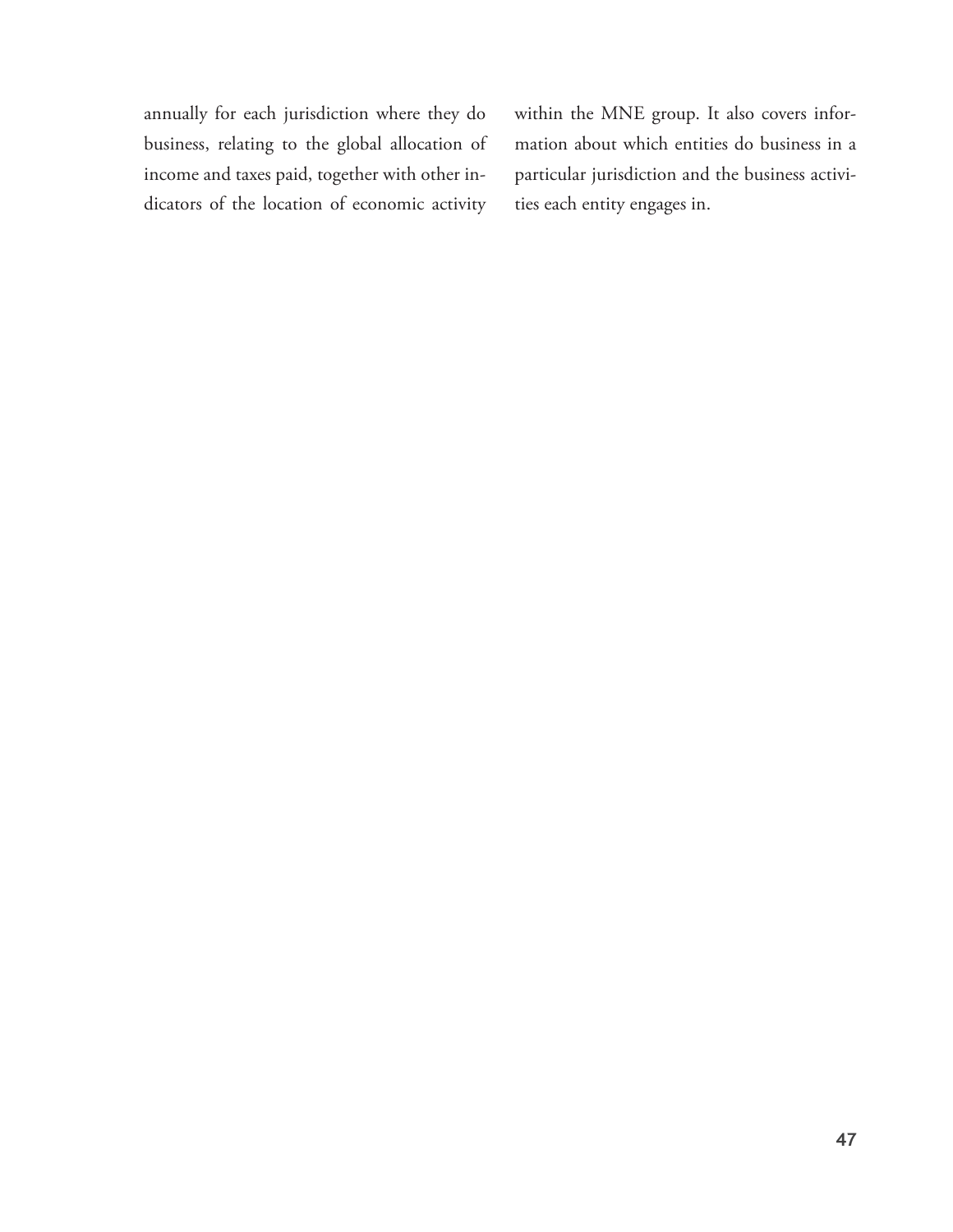## **NEWS ROUND-UP: COUNTRY FOCUS — UNITED KINGDOM ISSUE 265 | DECEMBER 7, 2017**

## **Australia, UK Discussing Future Trade Deal**

The early completion of a new free trade agreement (FTA) between Australia and the UK is a post-Brexit priority for both governments, according to their trade ministers.

 Australian Trade Minister Steven Ciobo and his UK counterpart Liam Fox met in Sydney on November 30.

 According to a joint statement issued by the ministers, they noted the progress being made in the Trade Working Group to "scope out the parameters of a future ambitious and comprehensive free trade agreement between the two nations."

Australia was the first country with which the UK established a Trade Working Group following its vote to leave the EU.

The ministers confirmed that the early completion of an FTA is a priority for both governments, once the UK is "in a position to negotiate new trade deals."

The ministers instructed officials to report back to them in the second half of 2018, and to provide "their conclusions on scoping the parameters of a future FTA." They also asked officials to continue building momentum in the Working Group, and to identify practical

steps that could be taken to enable companies in both countries to trade and do business with one another more easily.

The statement added that both members hoped that negotiations toward an EU–Australia FTA would commence in the near future.

## **MEPs Say Not Enough Progress Made On Brexit**

The European Parliament's Brexit Steering Group (BSG) has argued that more progress is needed on citizens' rights and on the situation on the island of Ireland before negotiators can move on to discussing the future EU–UK relationship.

 On November 29, the BSG met with the chairs and coordinators of the European Parliament's committees on Employment and Social Affairs, Legal Affairs and Civil Liberties, and Justice and Home Affairs.

 Following the meeting, Guy Verhofstadt wrote on the BSG's behalf to the EU's chief Brexit negotiator, Michel Barnier, to set out its concerns over the lack of progress made to date.

 In the case of Ireland, the letter explained that the BSG wants the UK to "make a clear commitment, to be enshrined in a form which would guarantee its full implementation in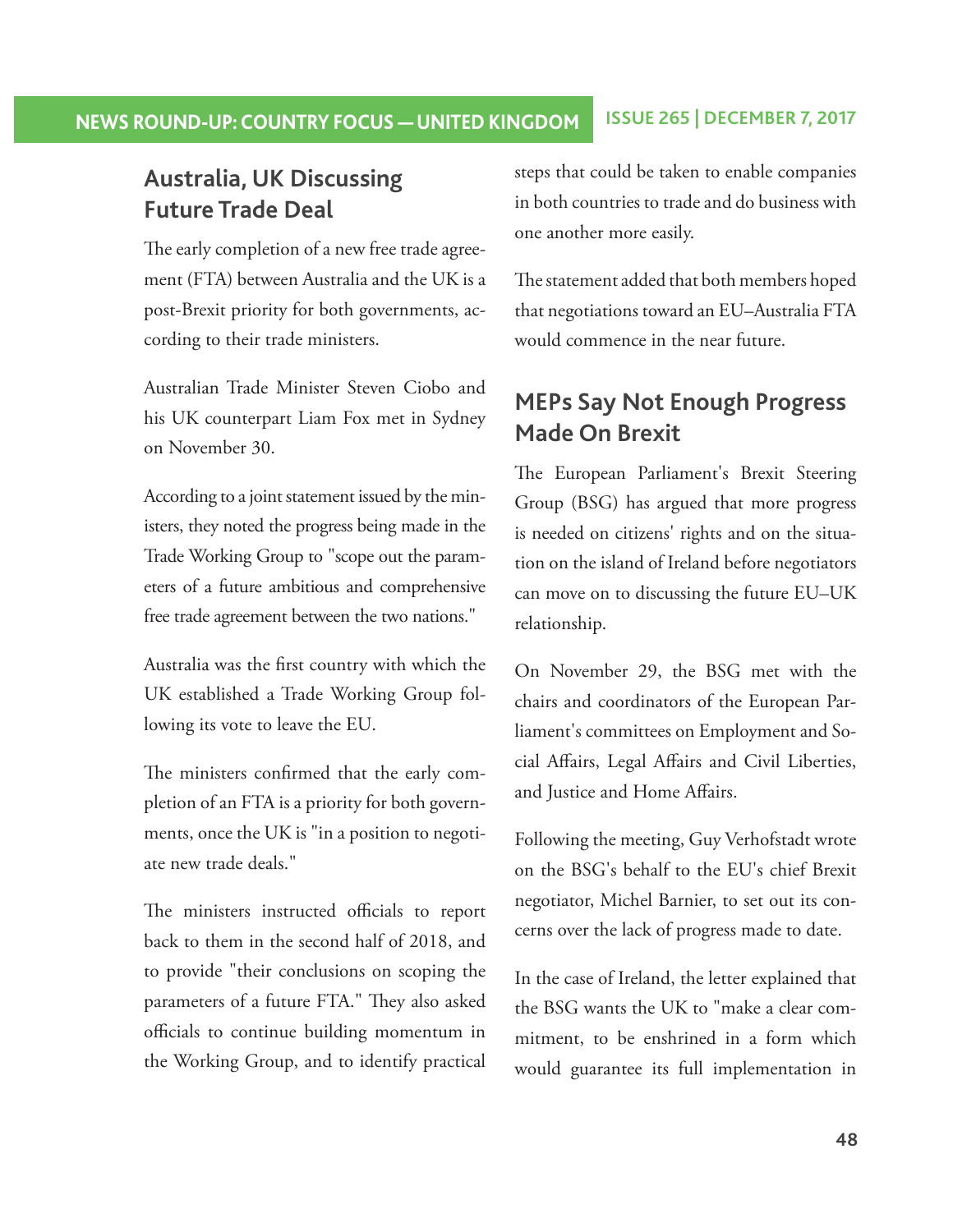the withdrawal agreement," that it will protect the Good Friday Agreement. In addition, it wants the UK to guarantee that there will be no "hardening of the border on the island of Ireland," and that the rights of people in Northern Ireland will not be diminished as a result of Brexit.

 Regarding citizens' rights, the letter acknowledged that progress has been made since the start of negotiations but stressed that "considerable problems remain, which pose a fundamental question as to whether sufficient progress has been achieved."

The European Council will meet on December 14–15 to decide whether "sufficient progress" has been made in phase one of Brexit negotiations to warrant the discussion of the future trading relationship between the UK and the EU.

The European Parliament must approve any withdrawal agreement.

# **UK Releases Consultation On Royalties WHT Proposal**

The UK Government has released a consultation on the royalty withholding tax (WHT) targeting digital firms announced in its most recent Budget.

 Under the proposal, the Government intends to introduce legislation in Finance Bill 2018– 19 to broaden the circumstances in which certain payments made to non-UK residents have a liability to income tax. These changes will have effect from April 2019, in what is said to be an expansion of the UK's arsenal to combat base erosion and profit shifting activities by multinational companies.

The consultation, which is intended to support the development of the legislation, notes that the Finance Act 2016 (FA16) included provisions to reinforce that all royalties arising from the UK will be subject to the deduction of income tax – a withholding tax – at source unless the UK has explicitly given up its taxing rights under an international agreement (such as a double tax avoidance agreement).

 At Autumn Budget 2017, the Government announced a further extension to the FA16 rules. This measure will mean that payments for the exploitation of certain property or rights in the UK that are made to connected parties in lowor no-tax jurisdictions will be subject to "appropriate taxation."

The Government said in the consultation: "This is another step towards the Government's longer term ambition of domestic and international reform of the taxation of digital businesses. Whilst this measure will predominantly affect digital businesses, it may also affect groups operating in other sectors." It explained that the measure is proposed to be "a targeted rule aimed at intragroup arrangements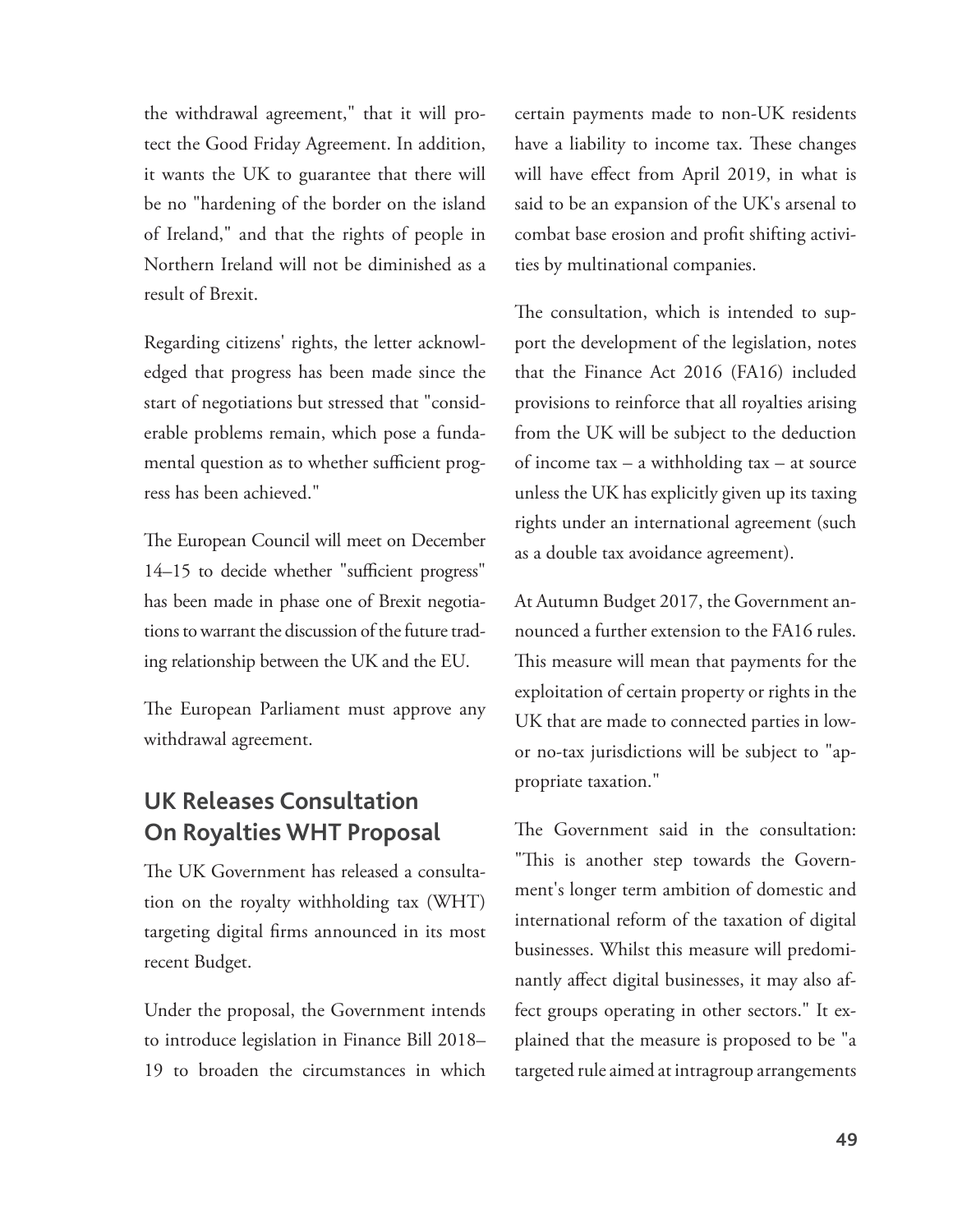that achieve an artificially low effective rate that is distortive to competition in the markets in which they operate, including the UK."

The consultation is to intended to support the development of a WHT that delivers on these policy aims. The consultation will close on February 23, 2018, and legislation is to be tabled in the summer of 2018.

# **Most FTSE 100 Firms Already Publishing UK Tax Strategy**

 Over half of all FTSE 100 companies (59 percent) have already published a UK tax strategy as part of their Annual Report, according to analysis published by Deloitte on December 4.

The firm's fourth Annual Review of FTSE 100 tax disclosures, which looks at tax transparency trends in the largest companies' annual reports, found that out of the 94 companies with a year-end of December 31, 2016 or later, 59 percent (55 companies) have disclosed some form of tax strategy statement.

 Of those strategies that were published, 64 percent (35 companies) made a stand-alone statement, while 36 percent (20 companies) included the strategy in their annual report. The majority of businesses disclosing their tax strategy (75 percent) made a global statement reflecting the scale of their organizations. While 55 percent emphasized the tax contribution they made and provided headline values, most (84 percent) steered clear of providing detailed country-by-country analysis. Moreover, tax strategies were typically concise; half of them (28) were summarized in less than a page, while only nine companies wrote more than four pages.

The UK Government introduced a package of measures in September 2016 requiring many large businesses and partnerships to publish a UK tax strategy by the end of their next financial year, which for those with a calendar yearend is December 31, 2017.

 Mark Kennedy, Partner in Deloitte's Tax Management Consulting Group, said: "All FTSE 100 businesses can expect to be in the scope of the legislation, and as of November nearly 60 percent had already published their strategy. Other companies are likely to try and gain visibility on trends, conventions, and the public response to those trends before making their strategy public."

 "While it is not yet a legal requirement for all companies to have disclosed their tax strategy, we are already seeing a lot of interest from HM Revenue & Customs as to the nature of these statements and how the principles expressed in them are embedded within the organization."

 Alexandra Warren, Tax Reporting Specialist Partner, said: "Having looked at tax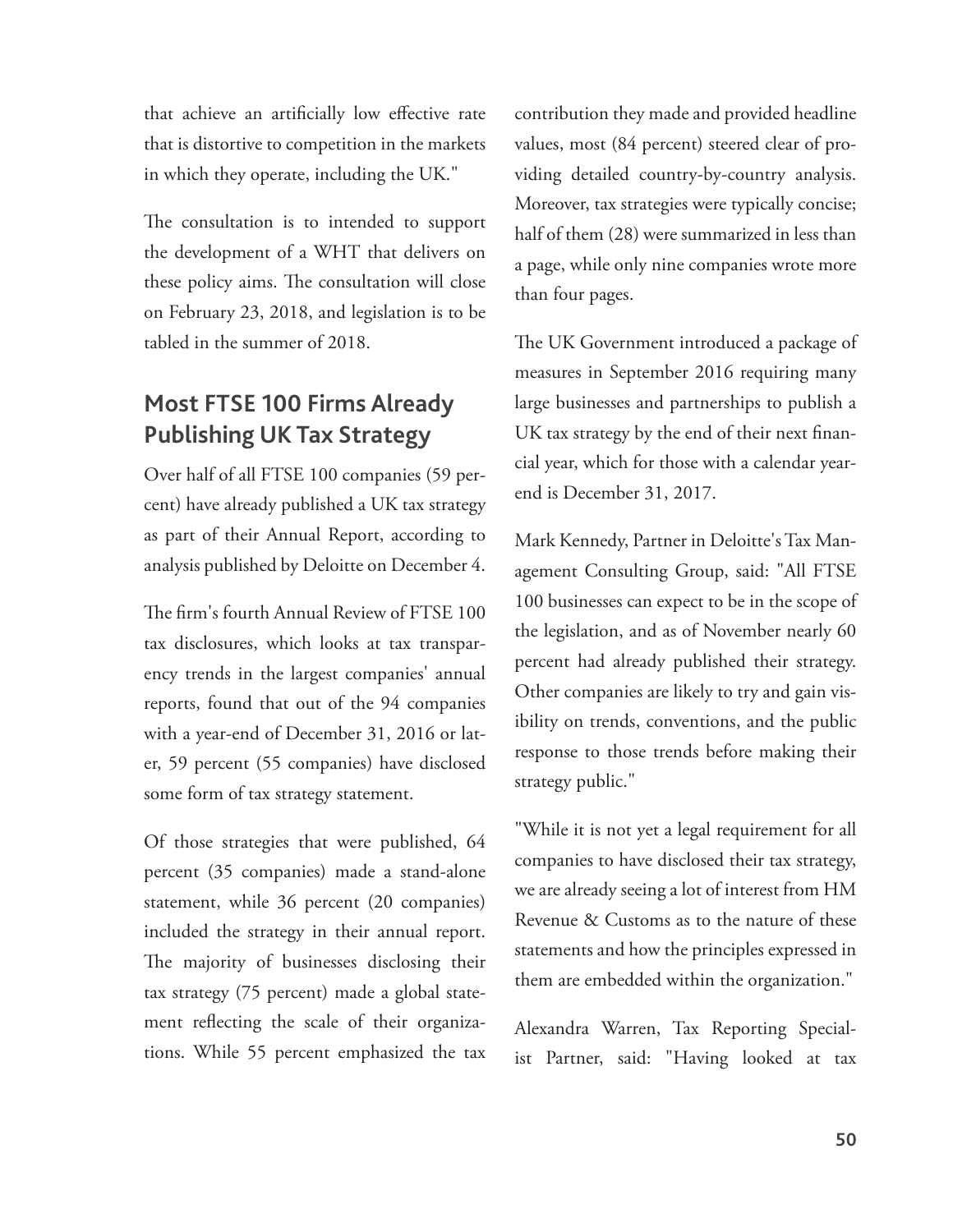reconciliations of FTSE 100 companies in scope we found a greater degree of disaggregation and more meaningful explanations of adjusting items. Companies were also clear about factors which could have a future [effective tax rate] impact, with many groups citing factors such as the OECD's Base Erosion and Profits Shifting project, US tax reform, and potential EU State Aid challenge."

 Warren added: "We found improvement in the way tax risk provisions for groups that had identified tax as a key area of judgment or estimation uncertainty were disclosed. In many cases they explained both the process by which tax risk provisions are quantified, the nature of the uncertainty and quantification of the uncertain tax risk provision."

 Kennedy concluded: "It's important that businesses are able to prove that they operate in line with the standards and behaviors set out in their public statement. Making these statements and operating to them should go a long way to giving the public confidence that the companies they work for, buy from, and invest in are operating in line with acceptable standards. Communications on tax from large businesses should meet the regulatory requirements and broader stakeholder needs, with key risks and uncertainties clearly disclosed. However, regulators also need to create a coherent standard for the tax disclosures of large businesses that can be understood readily by companies."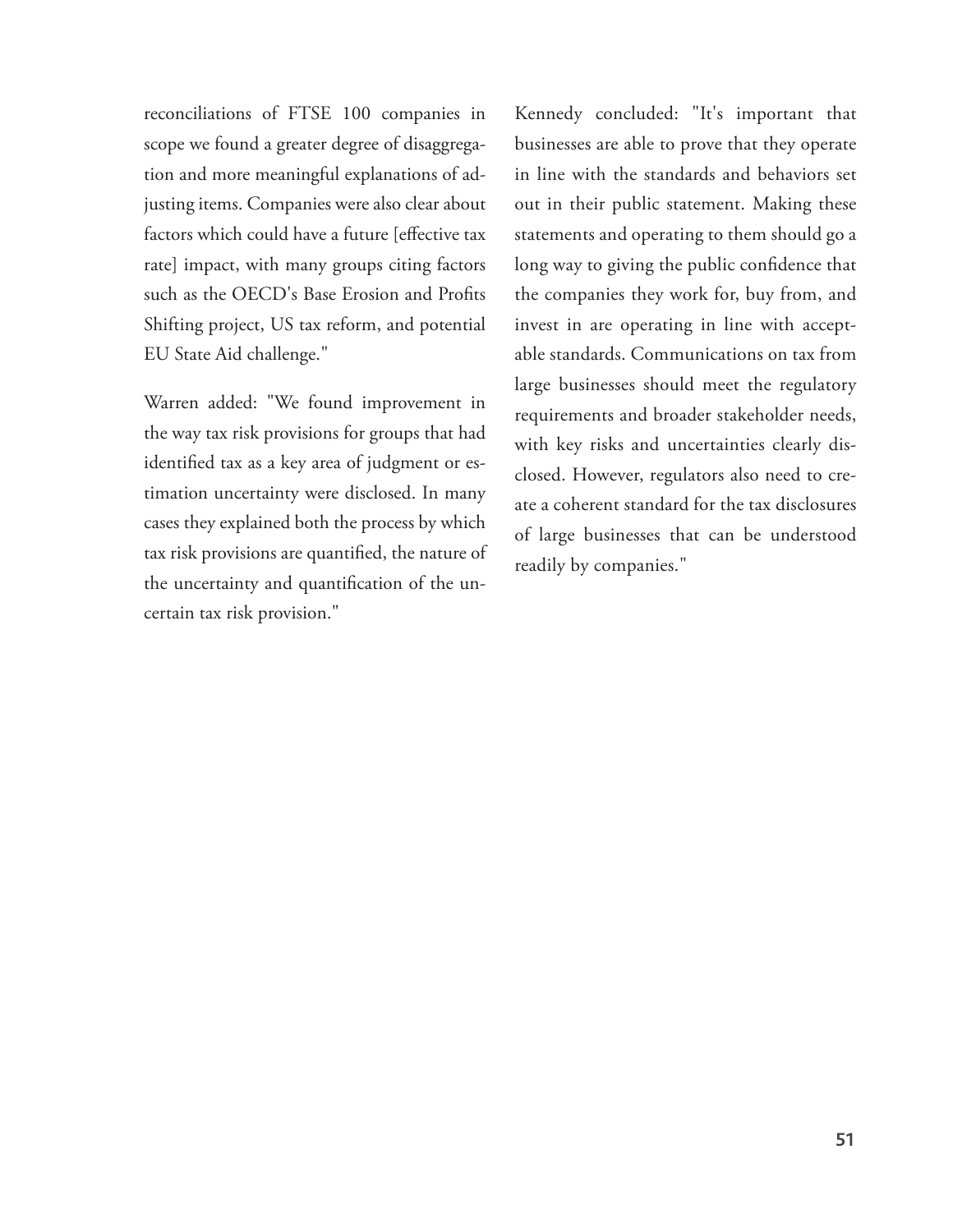# **Offshore IFCs Absent From EU's New Tax Blacklist**

 EU member states have agreed to a new EU list of non-cooperative tax jurisdictions, featuring 17 jurisdictions and notably relatively few offshore international financial centers (IFCs).

The 17 countries that feature in the "blacklist" agreed by EU finance ministers on December 5, 2017, are: American Samoa, Bahrain, Barbados, Grenada, Guam, Macao, the Marshall Islands, Mongolia, Namibia, Palau, Panama, Saint Lucia, Samoa, South Korea, Trinidad and Tobago, Tunisia, and the United Arab Emirates.

 A further 47 countries have committed to address deficiencies in their tax systems and to meet the required criteria, following contact with the EU.

 Placement on the blacklist will result in the countries losing EU funds, it has been reported. Further penalties are to be agreed.

 Pierre Moscovici, Commissioner for Economic and Financial Affairs, Taxation and Customs, said: "The adoption of the first ever EU blacklist of tax havens marks a key victory for transparency and fairness. But the process does not stop here. We must intensify the pressure on listed countries to change their ways. Blacklisted jurisdictions must face consequences in

the form of dissuasive sanctions, while those that have made commitments must follow up on them quickly and credibly. There must be no naivety: promises must be turned into actions. No one must get a free pass."

The idea of an EU list was originally conceived by the European Commission and subsequently taken forward by member states. The Commission said work is to continue as the 47 territories should meet EU criteria by the end of 2018, or 2019 for developing countries without financial centers, to avoid being listed.

The EU listing process is a dynamic one, the Commission said. It added, as a first step, that a letter will be sent to all jurisdictions on the EU list, explaining the decision and what they can do to be de-listed. A first interim progress report should be published by mid-2018, and the EU list will be updated at least once a year.

# **India, Netherlands Conclude First Advance Pricing Deals**

 India's Central Board of Direct Taxes (CBDT) has entered into its first bilateral advance pricing agreements (APAs) with the Netherlands.

The two APAs, signed in November, cover the tax affairs of companies engaged in the electronics and technology sectors. The international transactions covered in these agreements include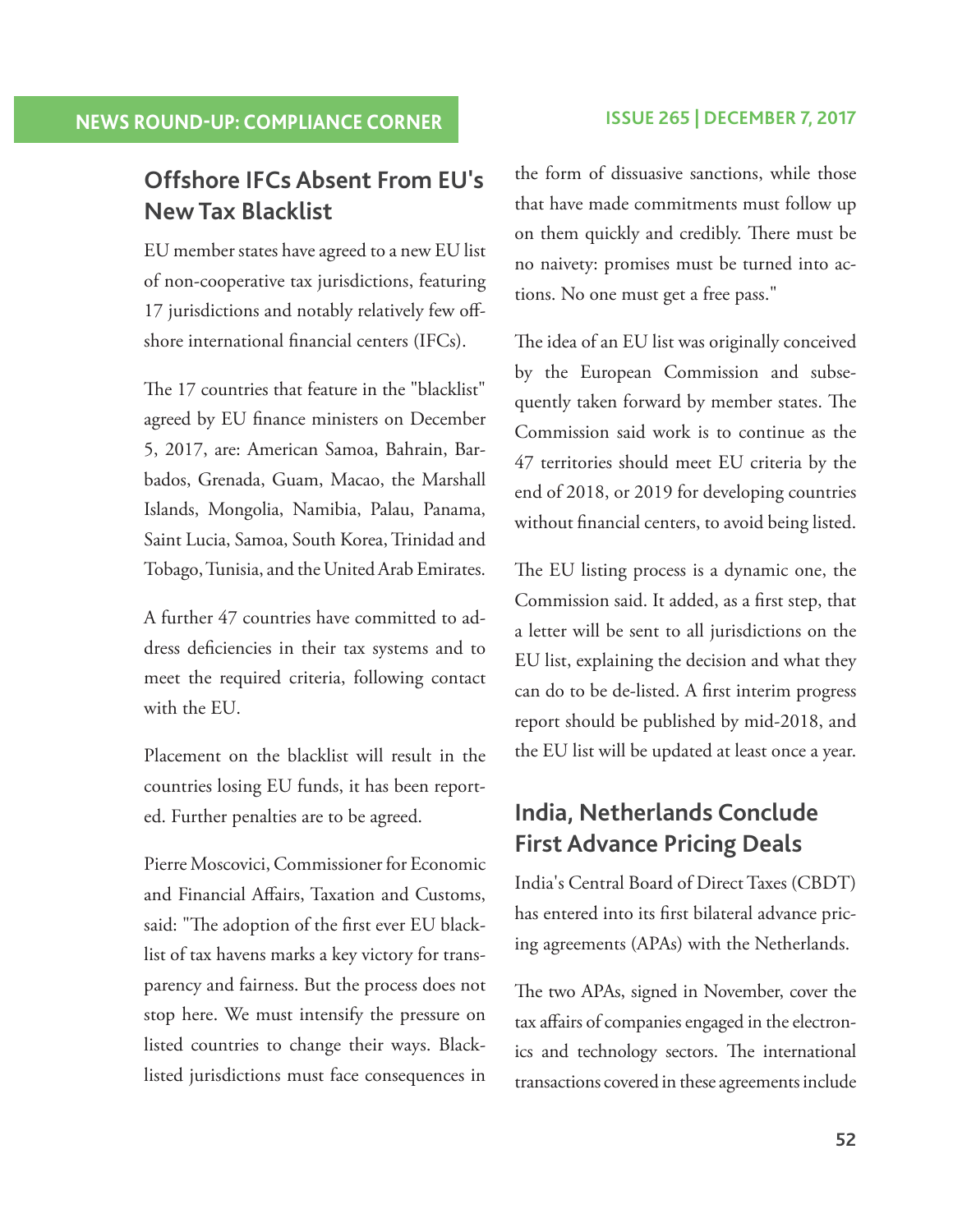distribution arrangements, and the provision of marketing and business support services.

 India has so far entered into 15 bilateral APAs, of which eight are with the UK and five are with Japan. A first bilateral APA between India and the US has been "resolved" but not yet concluded.

The APA scheme was introduced in the Income-tax Act in 2012 and "rollback" provisions were introduced in 2014.

"The progress of the APA scheme strengthens the Government's commitment to foster a non-adversarial tax regime," the CBDT said.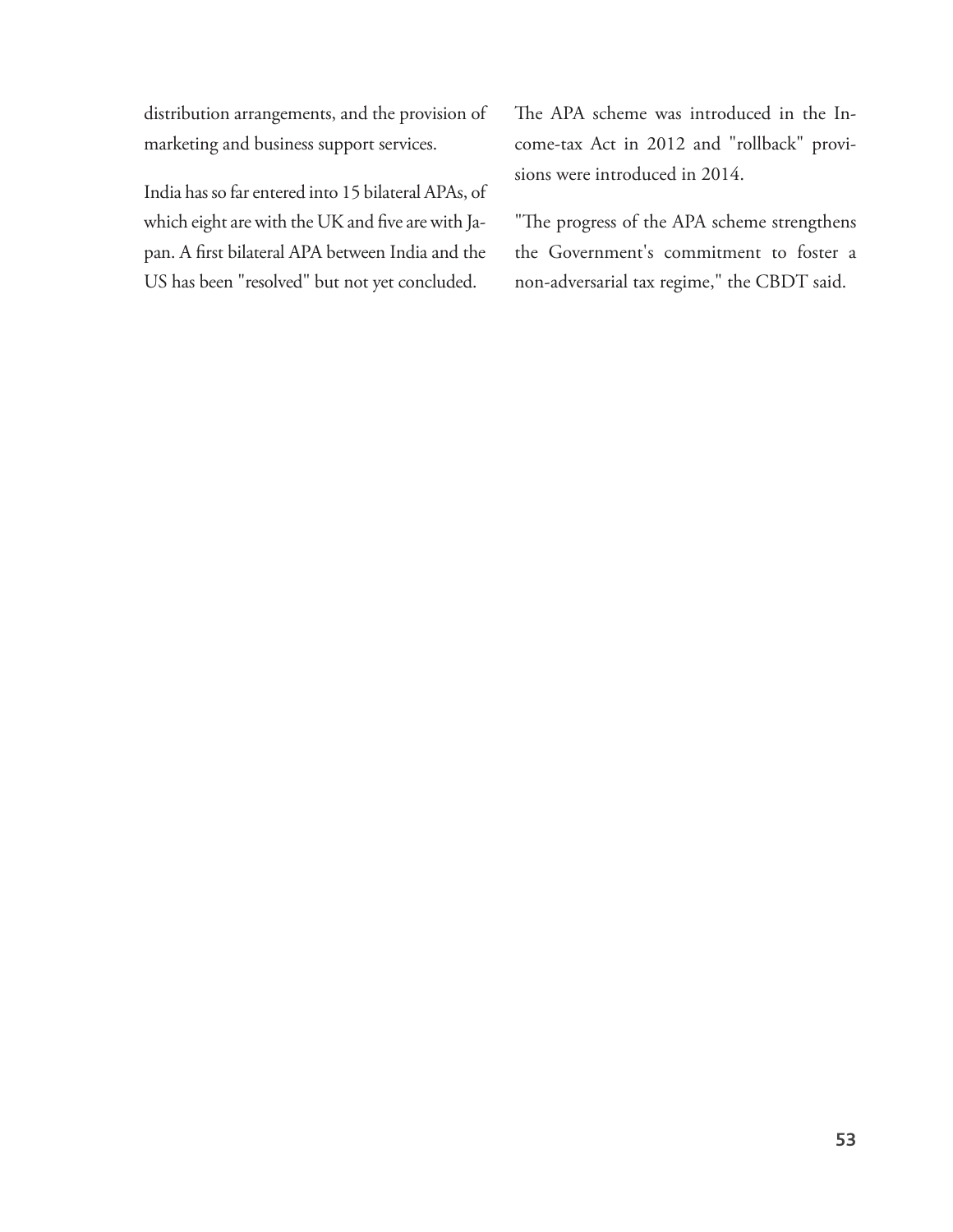# **Ecofin Approves VAT Overhaul For Digital Economy**

The European Commission has welcomed an agreement reached among EU finance ministers on the introduction of simpler and more efficient rules for businesses that sell goods online.

"This revamp of the rules will make our VAT system fit for the digital economy," said Toomas Tõniste, Minister for Finance of Estonia, which currently holds the European Council presidency. "By reducing red tape, we will achieve both cost savings for businesses and increased tax revenues for the member states. This was a major priority for our presidency." The proposals will also help to reduce VAT fraud involving distance sales in the EU, which is estimated to be worth EUR5bn (USD5.9bn) each year.

The new rules extend an existing EU-wide portal (the mini "one-stop shop") for the VAT registration of distance sales and establish a new portal for distance sales from third countries with a value below EUR150 (USD177.5). This is intended to reduce the costs of complying with VAT requirements for business-toconsumer transactions.

 Most goods imported for distance sales currently enter the EU VAT-free, resulting in unfair competition for EU businesses.

 VAT will be paid in the member state of the consumer, ensuring a fairer distribution of tax revenues among member states.

 Additionally, online platforms will become liable to collect VAT on the distance sales that they facilitate. This was not foreseen in the Commission's proposals, but was seen as an essential provision of the package by EU finance ministers meeting on December 5.

The one-stop shop will relieve online traders of having to register for VAT in each of the member states in which they sell goods. According to the Commission, such obligations cost businesses around EUR8,000 for every EU country into which they sell. The proposals would enable administrative burdens for companies to be reduced by 95 percent. The one-stop shop will generate an overall saving of EUR2.3bn for businesses, the Commission estimates, and a EUR7bn increase in VAT revenues for member states.

 For start-ups and SMEs, the new rules introduce an important simplification. For those firms with yearly cross-border online sales below EUR10,000, businesses will be able to continue applying VAT rules used in their home country. Furthermore, the new rules remove an exemption for consignments from outside the EU worth less than EUR22. Around 150m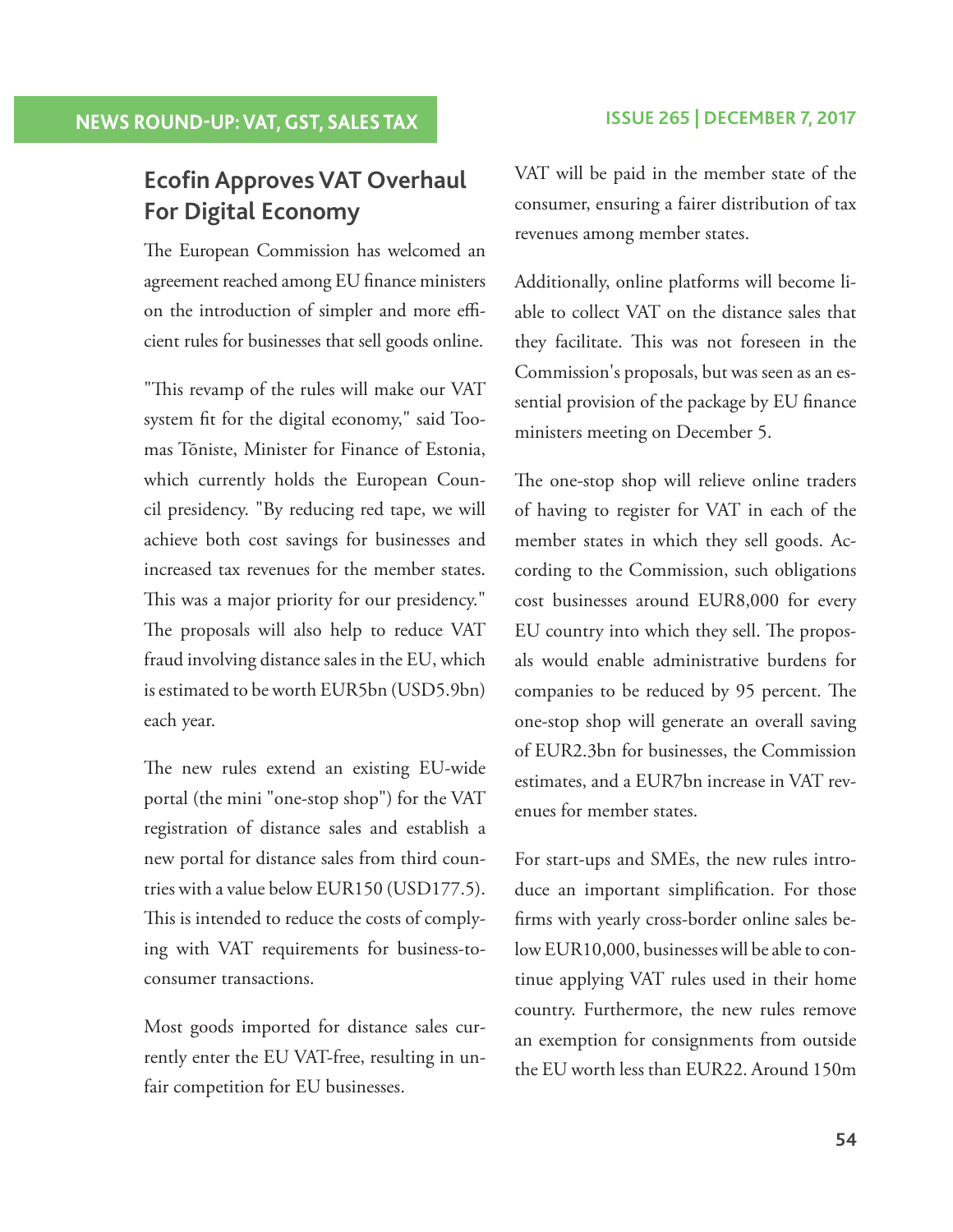small consignments are imported free of VAT, and the current system is open to abuse. While EU businesseshave to apply VAT regardless of the value of the goods sold, imported goods benefit from the exemption and are often undervalued in order to do so.

The package  $-$  a directive and two regulations – was adopted without discussion at a meeting of the Economic and Financial Affairs Council  $(Eqfin).$ 

The new rules set out the following timeline:

- $\blacksquare$  Introduction by 2019 of simplification measures for intra-EU sales of electronic services;
- **Extension by 2021 of the one-stop shop** to distance sales of goods, both intra-EU and from third countries, as well as the elimination of the VAT exemption for small consignments.

The rules also provide for enhanced administrative cooperation between member states to accompany and facilitate this extension.

The provisions that will apply from 2021 will be addressed in greater detail in a further Commission proposal under a non-legislative procedure. Ecofin approved a statement highlighting issues to be considered by the Commission in the implementing phase. The provisions that will apply from 2019 are already covered by the package.

The member states will have until December 31, 2018, and December 31, 2020, to transpose the corresponding provisions of the directive into national laws and regulations. The regulation on administrative cooperation will apply from January 1, 2021.

 Following the agreement, Andrus Ansip, Vice-President for the Digital Single Market, said: "This is a new step to boost e-commerce in Europe, a few days after reaching an agreement to end unjustified geo-blocking for consumers shopping online. Companies selling abroad online will deal with VAT in the same way as they do for sales in their own countries. This will also make public services more efficient and increase cooperation across borders."

 Following the agreement, Pierre Moscovici, Commissioner for Economic and Financial Affairs, Taxation and Customs, said: "Brick by brick and piece by piece, a new VAT system is being built that is fit for purpose and within which internet companies operating across borders can thrive. At the same time, we are making sure that non-EU businesses do not get preferential treatment when selling to EU consumers – both directly and through online marketplaces. Today's agreement also bodes well for the more fundamental VAT reform in the EU that is so urgently needed."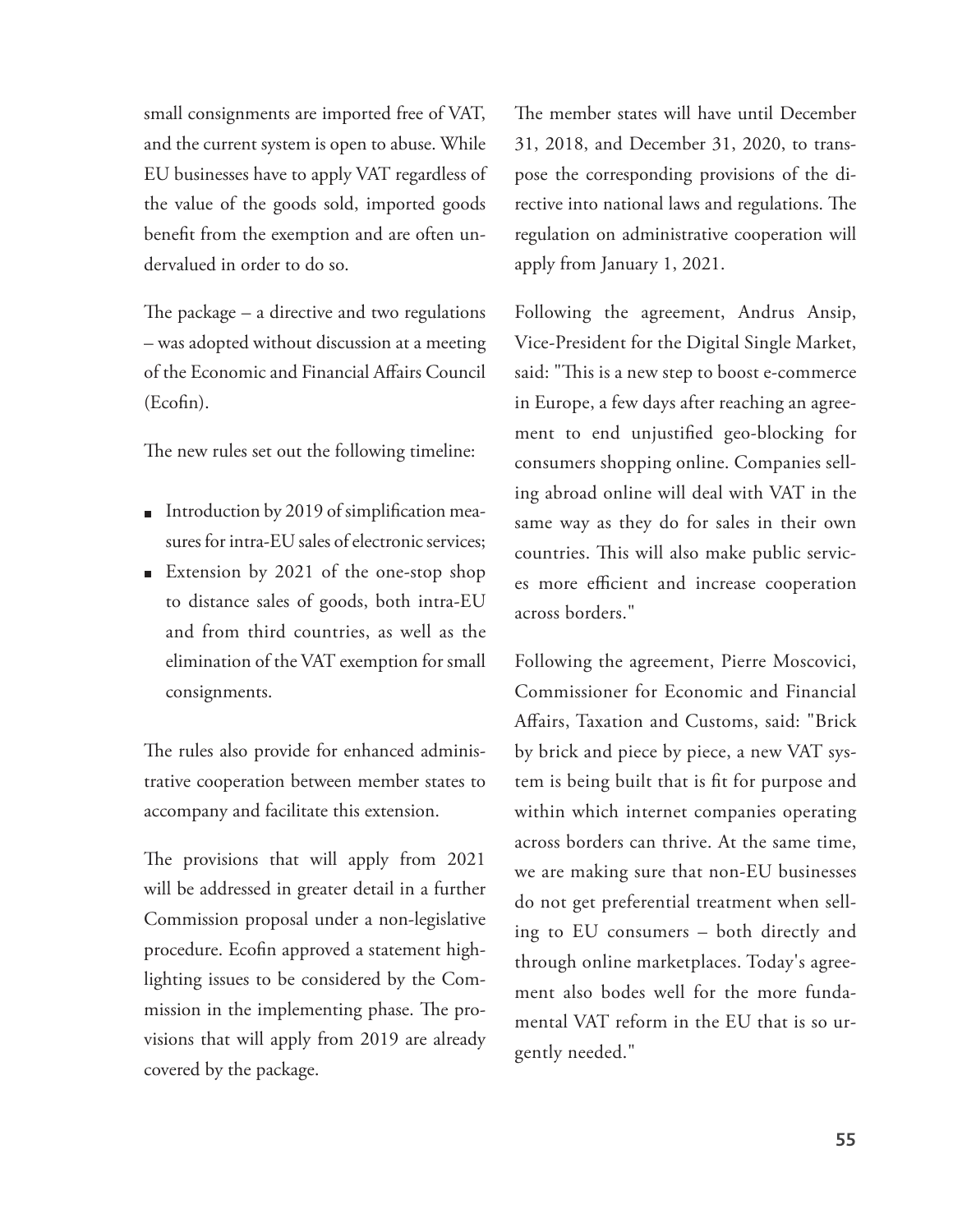# **Indian Economic Recovery Proof GST Is Working, Firms Say**

The Federation of Indian Chambers of Commerce and Industry (FICCI) on November 30 welcomed news that the economy is strengthening, praising the Government for how the goods and services tax (GST) has been implemented.

 Latest statistics show that the economy is currently growing at 6.3 percent of gross domestic product, up from 5.7 percent in the previous quarter.

 FICCI President Pankaj Patel said: "Growth numbers are in sync with the expectations and re-affirm that signs of recovery are in sight. The performance of industrial sector has noted an improvement after dropping to the lowest in almost five years in the previous quarter."

 "After the massive destocking undertaken by companies before implementation of GST, production lines are once again coming back on track. It is encouraging to see Government's approach towards resolving GST-related issues. We are confident of moving to a seamless GST regime in a few months from now."

# **EU States To Work Together To Stamp Out VAT Fraud**

 On November 30, the European Commission released new tools intended to make the EU's value-added tax (VAT) system more resilient to fraud.

The package includes numerous changes to how member states will communicate and cooperate with one another. It will alter the mandate of law enforcement agencies, and will establish a new European Public Prosecutors Office (EPPO).

 VAT fraud is estimated to cause losses for EU member states of about EUR50bn (USD59.2bn) each year, and there are growing concerns that terrorist organizations are branching out into carrying out VAT fraud schemes to fund their activities.

 According to the Commission, the proposal will enable member states to communicate more quickly to challenge fraudsters, as fraud can happen nearly instantaneously. The proposal would put in place an online system for information sharing within Eurofisc, a network that connects anti-fraud experts from the member states. This system would enable member states to process, analyze, and audit data on crossborder activity to make sure that risk can be assessed as quickly and accurately as possible. New powers would also be given to Eurofisc to coordinate cross-border investigations.

 To boost the capacity of member states to check cross-border supplies, joint audits would allow officials from two or more national tax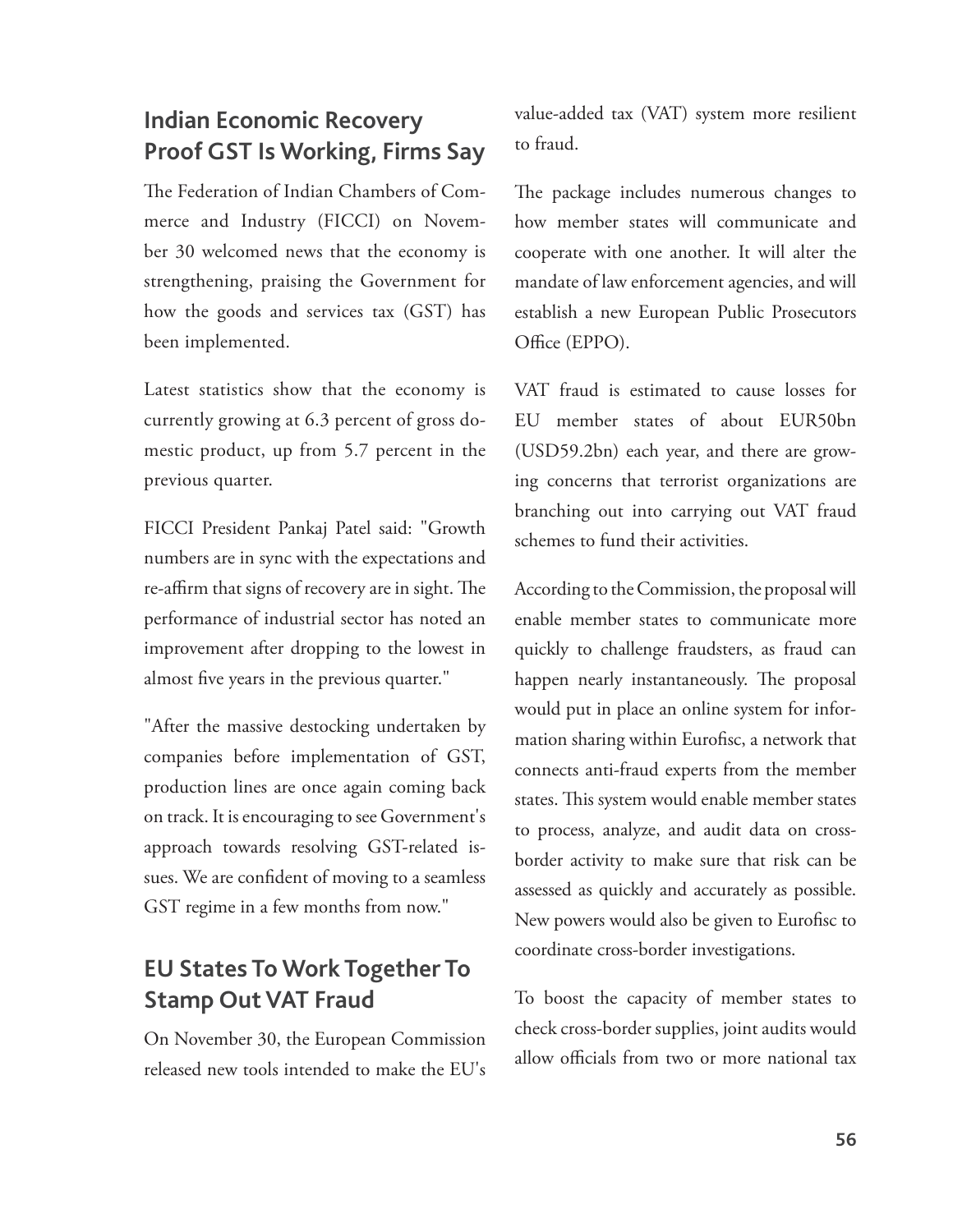authorities to form a single audit team to combat fraud. The Commission said this is especially important for cases of fraud in the ecommerce sector.

The new measures would open new lines of communication and data exchange between tax authorities and European law enforcement bodies on cross-border activities suspected of leading to VAT fraud: OLAF, Europol, and the newly created EPPO. Cooperation with European bodies would allow for the national information to be cross-checked with criminal records, databases, and other information held by Europol and OLAF, in order to identify the real perpetrators of fraud and their networks.

 Many of these measures will help member states and law enforcement agencies to better tackle carousel fraud, which costs member states tens of billions in revenue each year. Carousel fraud involves a fraudulent seller charging VAT but not remitting that VAT to the relevant tax authority and disappearing. The name of the fraud is derived from the typical circular chain of transactions set up by the criminals to maximize profits, and often entails sham paperwork and the creation of temporary companies to engage in the trades. In order to hide the fraud, the circle sometimes involves compliant honest traders.

The Commission said: "The measures announced today would have a profound effect on how member States exchange information around cross-border VAT fraud in the EU, allowing them to consolidate information on the businesses taking part in this activity in different countries and to investigate suspicious activity more easily. Once agreed, the rules would put in place a mechanism by which member states would be able to jointly process and analyze data on VAT fraud via the Eurofisc network of member state experts. At the same time, member states would be able to jointly audit and assess companies operating cross-border where there is reason to believe that fraudulent activity is taking place. EU countries would also be able to send officials abroad to assess cases of VAT fraud in other member states where their country has been losing out on tax revenues."

 Other actions are planned to tackle fraud in other areas.

The Commission has proposed that member states should share key information on imports from outside the EU and on vehicle registration. According to the proposal, information sharing between tax and customs authorities would be further improved for certain customs procedures that are open to VAT fraud.

 Presently there is a special arrangement that enables goods arriving from outside the EU with a final destination in another member state to transit onwards VAT-free. VAT is charged only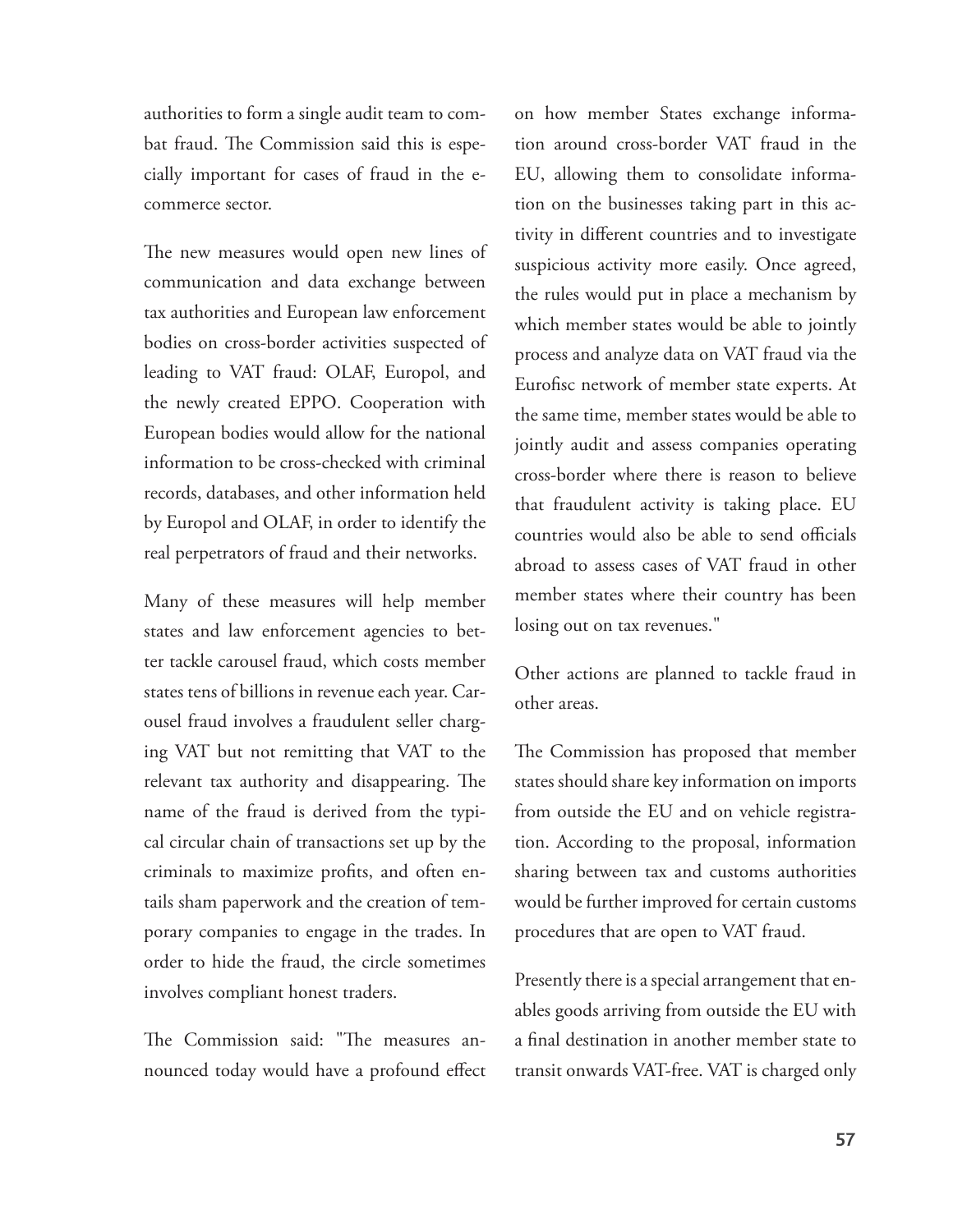when the goods reach their final destination. This feature of the EU's VAT system aims to facilitate trade for honest companies but can be abused to divert goods to the black market and circumvent the payment of VAT altogether. Under the new rules, information on incoming goods would be shared and cooperation strengthened between tax and customs authorities in all member states.

 Among other things, in respect of goods, the relevant information about the imported goods (e.g., VAT numbers, value of the imported goods, type of commodities, etc.) already submitted electronically with customs declarations will be shared by the member state of import with the tax authorities in the member state of destination.

The plan will include providing law enforcement agencies with access to car registration data. The Commission explained: "Trading in cars is also sometimes subject to fraud due to the difference in how VAT is applied to new and used cars. Recent or new cars, for which the whole amount is taxable, can be sold as second-hand goods for which only the profit margin is subject to VAT. In order to tackle this type of fraud, Eurofisc officials would also be given access to car registration data from other member states."

The measures will enter into force as soon as they are agreed by the member states and the European Parliament has given its opinion, the Commission said. As the implementation of the automated access to the information collated by the customs authorities and to vehicle registration data will require new technological developments, their application will be deferred until January 1, 2020, to allow the member states and the Commission to carry out those developments, it said.

## **UAE Finalizes Adoption Of New VAT Framework**

The Prime Minister of the United Arab Emirates (UAE) has officially approved regulations that set out rules for the value-added tax (VAT) framework the country will adopt, alongside Saudi Arabia, from January 1, 2018.

The Executive Regulation for the Federal Decree-Law No. (8) of 2017 on Value Added Tax was unveiled at a Cabinet meeting on November 7.

 According to the Ministry of Finance, among other things, the Regulation defines terms used; discusses how to categorize supplies and a taxable event; and discusses mixed supplies and deemed supplies.

The Regulation sets out administrative rules, such as the requirement to register and voluntary registration; the treatment of supplies between related parties; conditions to be met to register a tax group and appointing a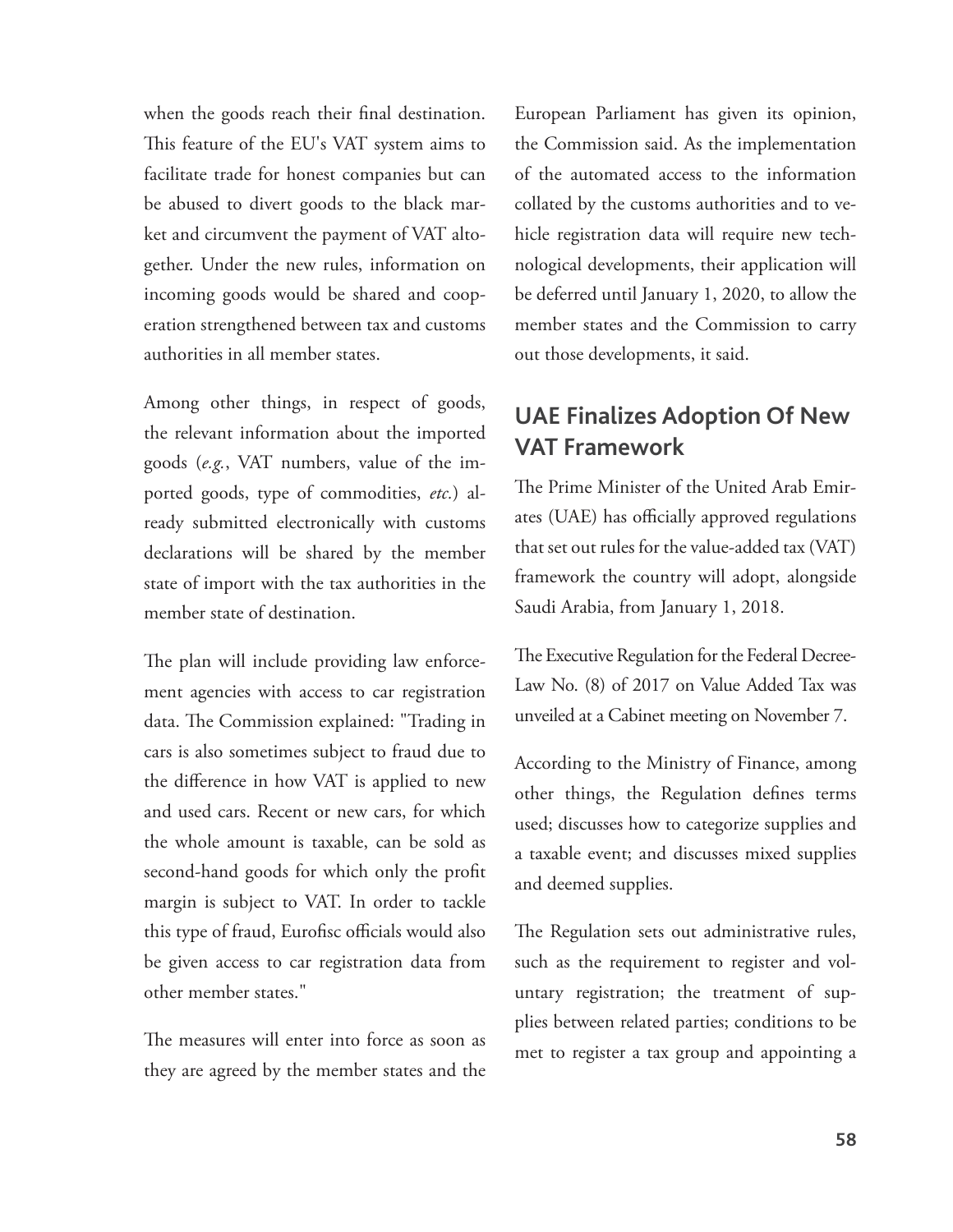representative member; deregistration; exceptions from the requirement to register; transitional registration rules; and the rules surrounding reregistration.

The Regulation also looks at how to determine when a supply takes place; the place where a supply is deemed to have occurred; the place of supply of services connected with immovable property; the treatment of transport services, telecommunications services, and electronic services, and intra-GCC supplies; rules concerning valuation of supplies; and pricing rules, including rules concerning discounts, subsidies, and vouchers. It also discusses reverse charges; reporting and documentation rules; and the treatment of cross-border supplies.

The Regulations are available on the Ministry of Finance's and the tax agency's websites.

 Businesses are required to register to collect and remit VAT if at any time during the past 12 months the value of their taxable supplies exceeded the mandatory registration threshold of AED375,000 (USD102,000), or if the entity anticipates that it will exceed the threshold within the next 30 days.

 Taxpayers can register voluntarily if the total value of their taxable supplies exceeded AED187,500, or if the business expects to exceed that threshold within the next 30 days.

 Younis Al Khouri, Undersecretary at the Ministry of Finance, said: "Now that Mohammed bin Rashid Al Maktoum has signed off on the [Regulation], we are on the cusp of a new stage in the implementation of an effective tax system in the UAE – one that meets international standards and upgrades services, strategic sectors, and overall quality of life in the emirates."

 "Over the past few months, the Ministry of Finance has been working together with the Federal Tax Authority to carry out extensive awareness campaigns to prompt businesses across the UAE to prepare for the upcoming tax system," Al Khouri said. "We do expect that they have benefited from this preparation phase to align their operations with the requirements of the VAT system in time for the execution phase, beginning on January 1, 2018."

 It had been intended that the 5 percent levy be introduced across all GCC states (Saudi Arabia, Kuwait, the UAE, Qatar, Bahrain, and Oman) simultaneously. However, just the UAE and Saudi Arabia are to introduce the tax from January 1, 2018, with approvals and preparations delayed in the other territories.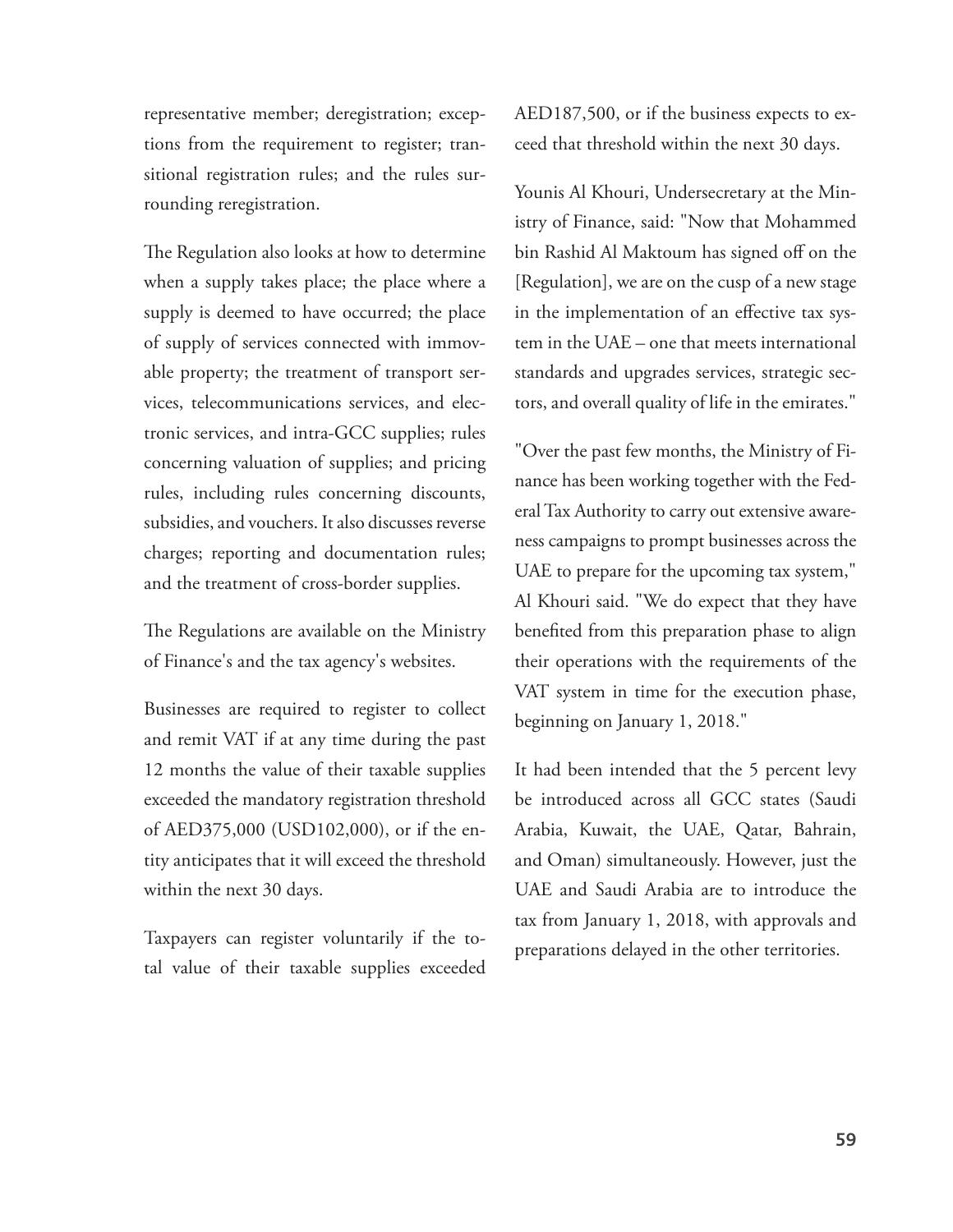# **Philippines' Senate Approves Latest Tax Reform Package**

The Philippines' Senate on November 28 approved its version of the Tax Reform for Acceleration and Inclusion (TRAIN) bill, which is expected to exempt 6.8m workers from paying income taxes.

 Senate Bill (SB) 1592, sponsored by Senator Sonny Angara, Chairman of the Ways and Means Committee, was approved on third and final reading with 17 affirmative votes and one negative vote.

The passage of the TRAIN bill has been identified by leadership in both houses of Congress and the Duterte administration as a priority. The Senate version consolidated 31 Senate bills, three House bills, and three Senate resolutions.

Under the Senate-approved SB 1592, the first PHP250,000 (USD4,930) of annual taxable income will be exempted from tax, and a PHP82,000 tax exemption for 13th month pay and other bonuses will be introduced. The bill will also expand the value-added tax base, specifically by removing exemptions for cooperatives, low-cost housing, renewable energy, and senior citizens except for medicine.

 An amendment to the bill, which was passed by a significant majority, proposes to hike

#### **NEWS ROUND-UP: TAX REFORM ISSUE 265 | DECEMBER 7, 2017**

the coal tax from PHP10 per metric ton to PHP300 per metric ton. Senator Joel Villanueva, who sponsored the amendment, noted that coal tax rates had not been amended since 1988. In respect of the mining sector, the Senate also approved to increase the excise taxes on metallic and non-metallic mining resources from 2 percent to 4 percent.

# **OECD Reports On Swiss Tax Reform Efforts**

The OECD has said that Switzerland's efforts to meet its international commitments to reform its corporate tax regime are welcome, but noted there is some uncertainty around the proposed reform package.

The Swiss federal government's original tax reform proposals – the Corporate Tax Reform III package – were rejected in a referendum in February. The Government has since produced Tax Proposal 17 (TP17), which includes plans to abolish special cantonal tax regimes, increase the taxation of dividends, and provide for the equal tax treatment of all resident companies. It also intends to introduce a patent box regime under TP17, and to allow the cantons to introduce a super-deduction for research and development expenditure.

The Government hopes that the new regime will enter into force in January 2021.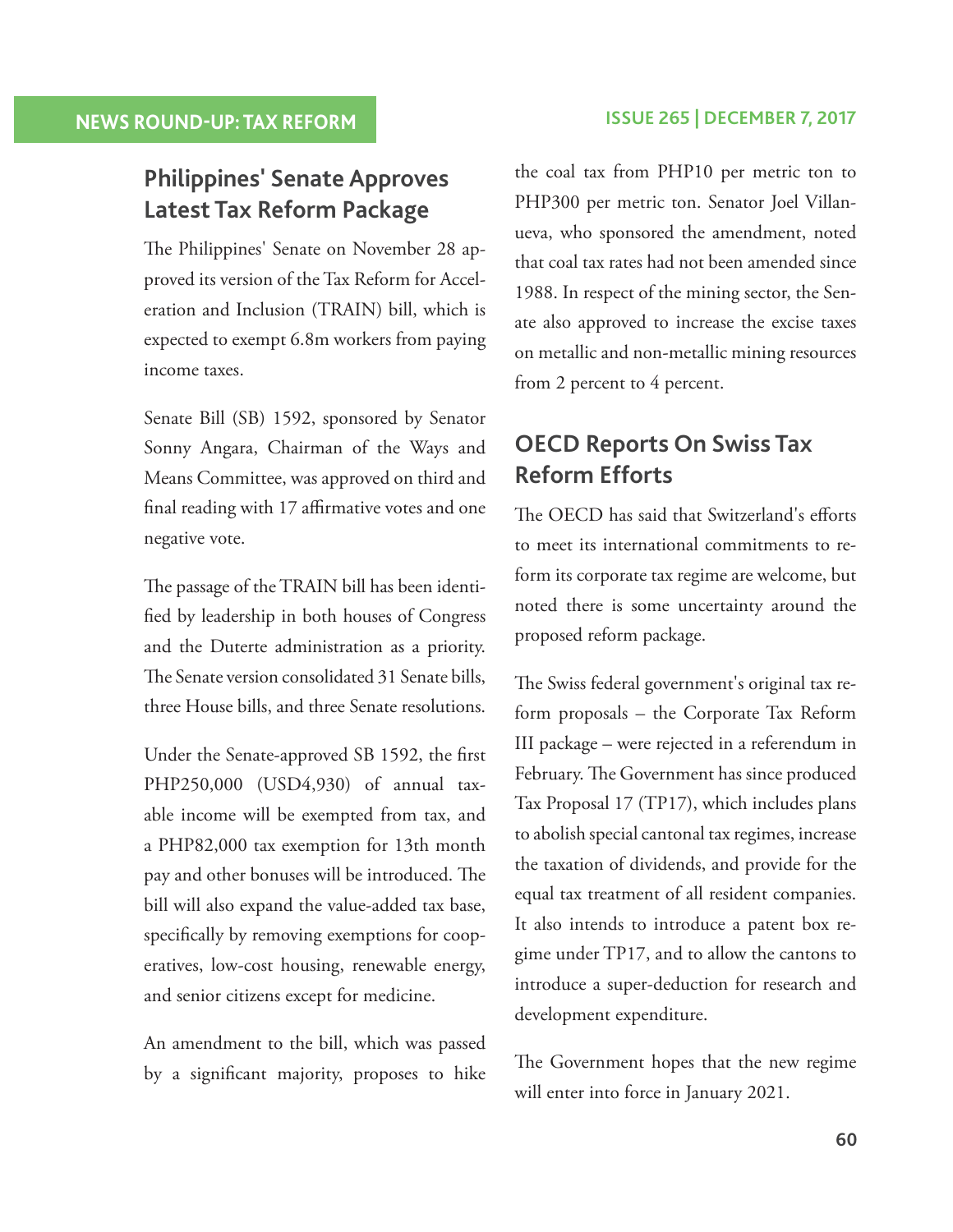In its latest Economic Survey of Switzerland, the OECD stated that there is "some uncertainty around corporate tax reforms, which were initially rejected by referendum but are necessary to align Switzerland's tax system with its international commitments," but added that while it is "too early to assess the final reform package, Switzerland's efforts to meet its international commitments are welcome."

The OECD explained that the total budgetary impact of the reforms is also "difficult to gauge becauseof the complexity of the tax system and uncertainty around the cantonal response."

 According to the report, in 2011, 7 percent of all taxable corporate entities in Switzerland were under a special tax regime and that, together, these entities paid around half of all federal corporate taxes and 20 percent of cantonal corporate tax. The OECD said that federal government revenue is expected to be CHF755m (USD766.6m) lower in 2021, equivalent to 1 percent of projected revenue.

The OECD also observed that the cantons are expected to lower their corporate income tax rates as a result of the broader reform package, with some cantons having previously announced plans to reduce their rates by between 3 and 10 percentage points. It recommended that the federal government work with the cantons to pre-announce these cuts and detail how they will cover the consequent revenue shortfalls.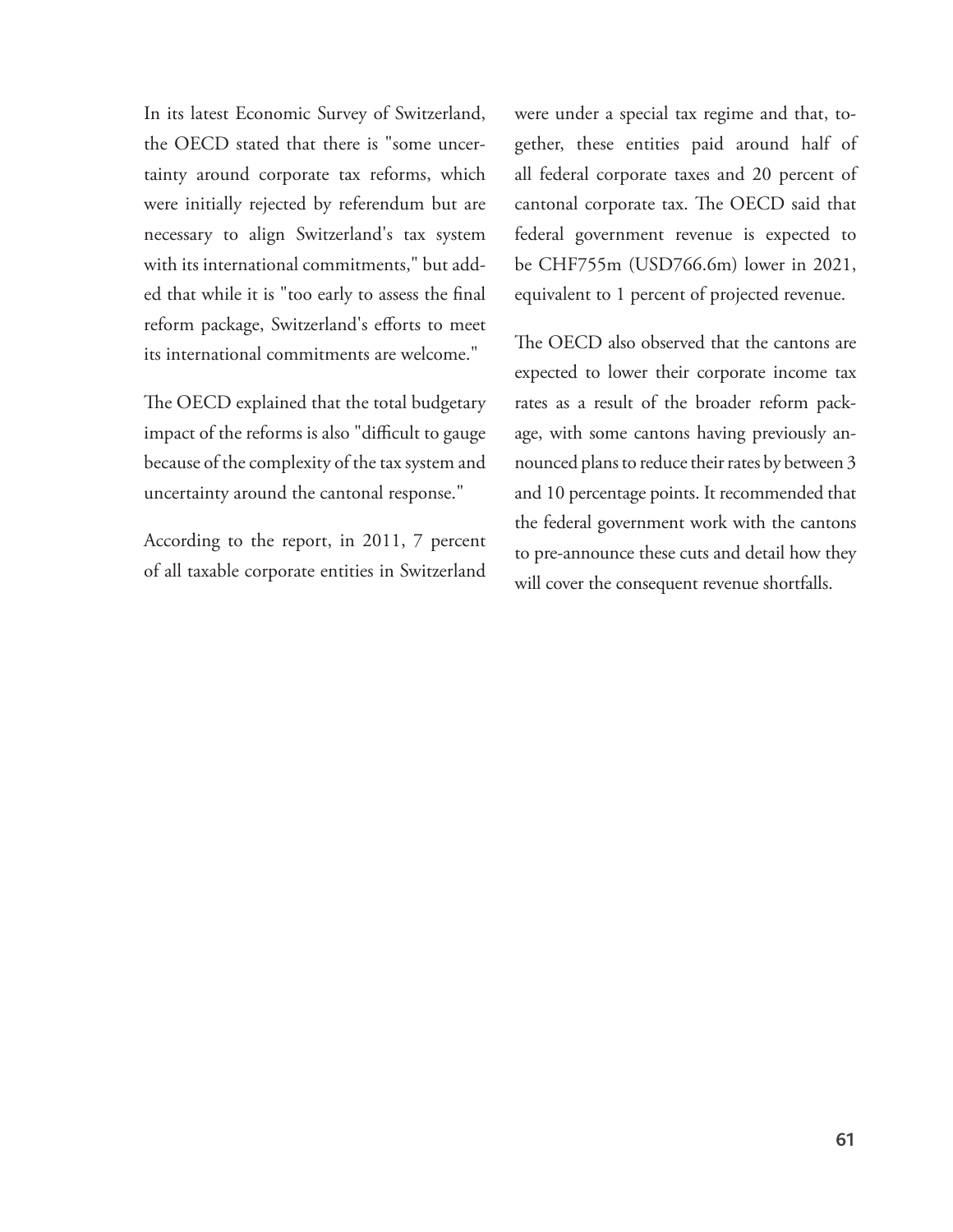#### **TAX TREATY ROUND-UP ISSUE 265 | DECEMBER 7, 2017**

#### **BAHRAIN - HONG KONG**

#### **Draft**

 Bahrain's Cabinet has approved the signing of a new DTA with Hong Kong, the state news agency said November 13, 2017.

## **CANADA - ANTIGUA AND BARBUDA**

#### **Signature**

 Canada and Antigua and Barbuda signed a TIEA on October 31, 2017.

#### **CYPRUS - IRAN**

#### **Effective**

The DTA between Cyprus and Iran will become effective from January 1, 2018.

#### **ESTONIA - SINGAPORE**

#### **Ratified**

 According to preliminary media reports, Estonia has ratified a DTA Protocol signed with Singapore.

#### **FINLAND - GERMANY**

#### **Effective**

Finland on November 2, 2017, confirmed that a new DTA signed with Germany will be effective from January 1, 2018.



#### **HONG KONG - BELARUS**

#### **Into Force**

The Hong Kong–Belarus DTA entered into force on December 1, 2017.

### **HONG KONG - VARIOUS**

#### **Into Force**

 Hong Kong announced on November 24, 2017, that its DTAs with Pakistan and Latvia had entered into force.

## **LIECHTENSTEIN - UNITED ARAB EMIRATES**

#### **Effective**

 According to an update from the Liechtenstein Government, the new DTA with the United Arab Emirates will become effective from January 1, 2018.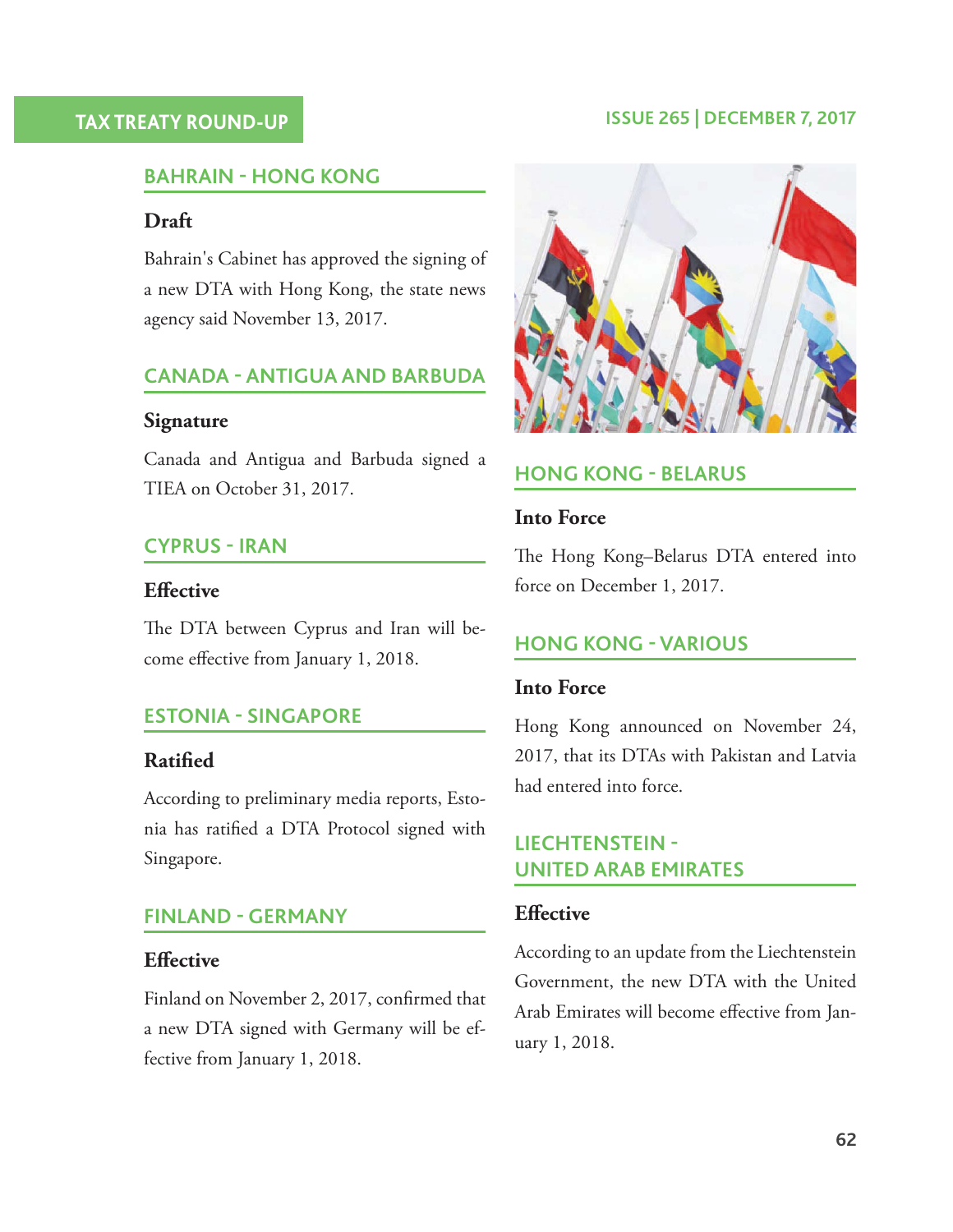### **NETHERLANDS - LIECHTENSTEIN**

#### **Negotiations**

 According to preliminary media reports, the Netherlands and Liechtenstein held a first round of DTA negotiations over three days ending November 17, 2017.

## **SAUDI ARABIA - BULGARIA**

#### **Signature**

 According to preliminary media reports, Saudi Arabia and Bulgaria signed a DTA on November 30, 2017.

## **SWITZERLAND - KOSOVO**

### **Forwarded**

 Swiss lawmakers on November 15, 2017, approved a new DTA with Kosovo.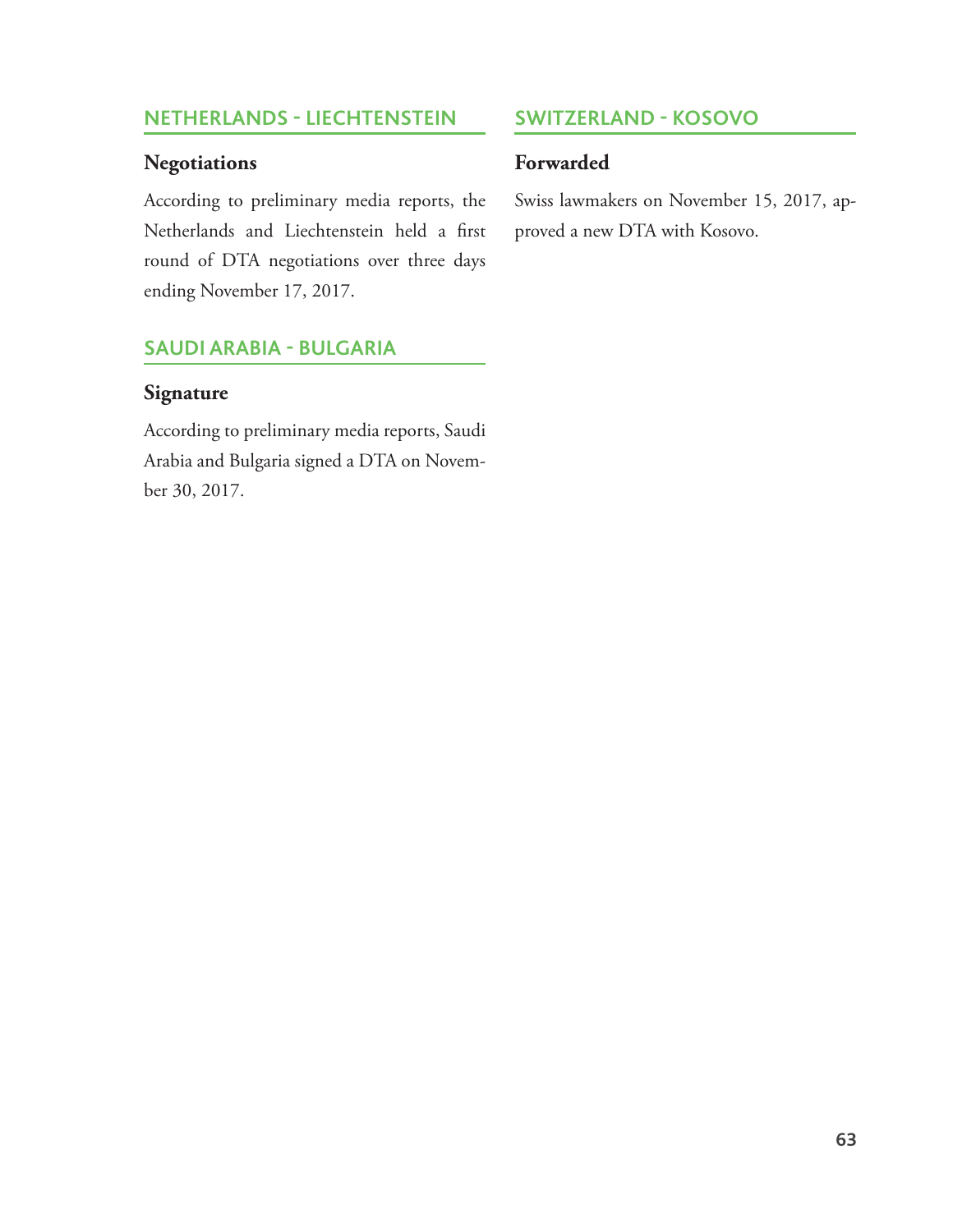#### **CONFERENCE CALENDAR**

#### **ISSUE 265 | DECEMBER 7, 2017**

A guide to the next few weeks of international tax gab-fests (we're just jealous - stuck in the office).

#### **THE AMERICAS**

## **Hedge Fund Tax 101 and K-1 Boot Camp**

1/24/2018 - 1/25/2018

Financial Research

Venue: The Princeton Club, 15 W 43rd St, New York, NY, USA

Key Speakers: TBC

 http://events.frallc.com/events/hedge-fundtax-101-and-k-1-boot-camp-b1079-/eventsummary-22badeb84b1c456a9f91595d120e ba96.aspx?dvce=1

## **STEP Cayman Conference 2018**

1/29/2018 - 1/30/2018

#### STEP

Venue: Kimpton Seafire Resort and Spa, 60 Tanager Way, Grand Cayman, Cayman Islands, KY1-9008

 Key speakers: Sherice Arman (Maples and Calder), Maxine Bodden TEP (Maples and Calder), Sarah Cormack(Withers LLP), Oliver Court TEP (Withers LLP), Andrew De La Rosa (ICT Chambers), Antony

Duckworth TEP (Collas Crill), among numerous others

http://www.step.org/cayman2018

## **STEP Orange County 7th Annual Institute on Tax, Estate Planning and The Economy**

2/15/2018 - 2/16/2018

STEP

 Venue: Island Hotel Newport Beach, 690 Newport Center Drive, Newport Beach, California, 92660, USA

 Key speakers: Lawrence Brody (Bryan Cave LLP), Keith Schiller (Schiller Law Group), Jane Peebles (Karlin & Peebles LLP), Paul Lee (Northern Trust), Justin Miller (BNY Mellon), among numerous others

 http://www.step.org/events/save-date-steporange-county-7th-annual-institute-taxestate-planning-and-economy

## **TP Minds Americas 2018**

2/20/2018 - 2/21/2018

informa

 Venue: Biltmore Hotel, 1200 Anastasia Ave, Coral Gables, FL 33134, USA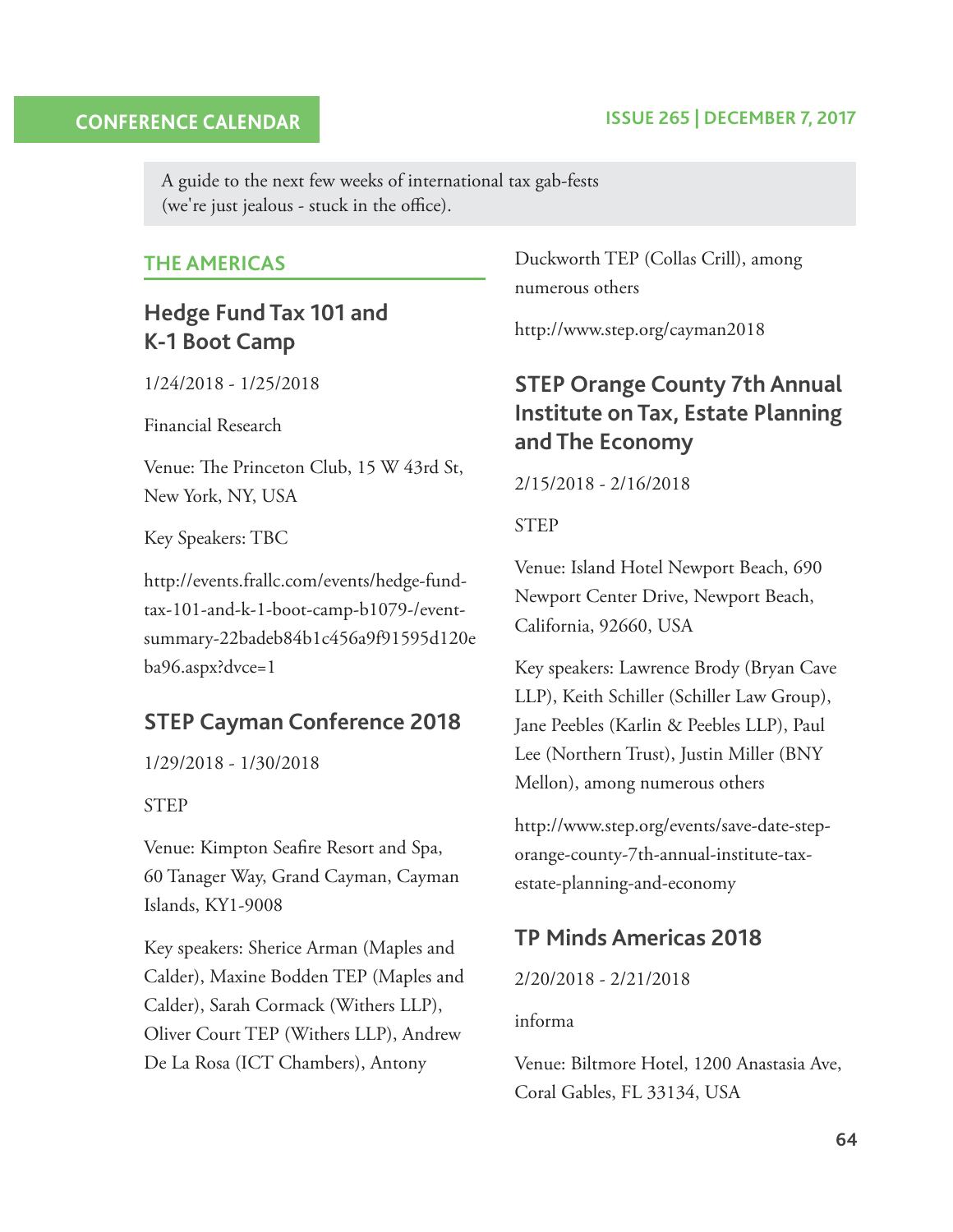Key speakers: Karl Soukup (European Commission), John Hughes (IRS), Michael Lennard (United Nations), Norman Wingen (OECD), among numerous others

https://finance.knect365.com/ tp-minds-americas-conference/

## **In-Depth HST/GST Course**

5/27/2018 - 6/1/2018

#### CPA

 Venue: 48 John Street, Niagara-on-the-Lake, ON LOS 1J0, Canada

 Key speakers: David Robertson (CPA), Janice Roper (Deloitte)

 https://www.cpacanada.ca/en/career-andprofessional-development/courses/core-areas/ taxation/indirect-tax/in-depth-hst-gst-course

# **Transcontinental Trusts: International Forum 2018**

6/3/2018 - 6/5/2018

#### informa

Venue: The Hamilton Princess, 76 Pitts Bay Rd, HM08, Bermuda

Key speakers: The Hon. Premier David Burt (Premier, The Goverment of Bermuda), The Hon. Justice Indra Charles (Justice, Supreme Court of The Bahamas), Anthony Poulton (Baker & McKenzie), Jonathan Conder (Macfarlanes), among numerous others

https://finance.knect365.com/ transcontinental-trusts-international-forum/

## **ASIA PACIFIC**

## **International Taxation Conference 2017**

12/7/2017 - 12/9/2017

### IBFD

 Venue: ITC Maratha Hotel, Sahar Elevated Rd, Sahar, Airport Area, Andheri East, Mumbai, Maharashtra 400099, India

Chair: Pascal Saint-Amans (OECD)

https://www.ibfd.org/sites/ibfd.org/files/ content/pdf/International-Taxation-Conference-2017.pdf

## **CENTRAL AND EASTERN EUROPE**

## **CIS Wealth Moscow 2018**

2/19/2018 - 2/20/2018

CIS Wealth

 Venue: Marriott Moscow Grand, 26/1 Tverskaya Street, Moscow, 125009, Russia

 Key speakers: Svetlana Hohlova (Bell Moore S), Ekaterina Varadi (LAVECO Ltd), Maxim Simonov (Duvernoix Legal), Anna Modyanova (PwC)

 http://cis-wealth.com/en/konferencii/19-ciswealth-moscow-2018.html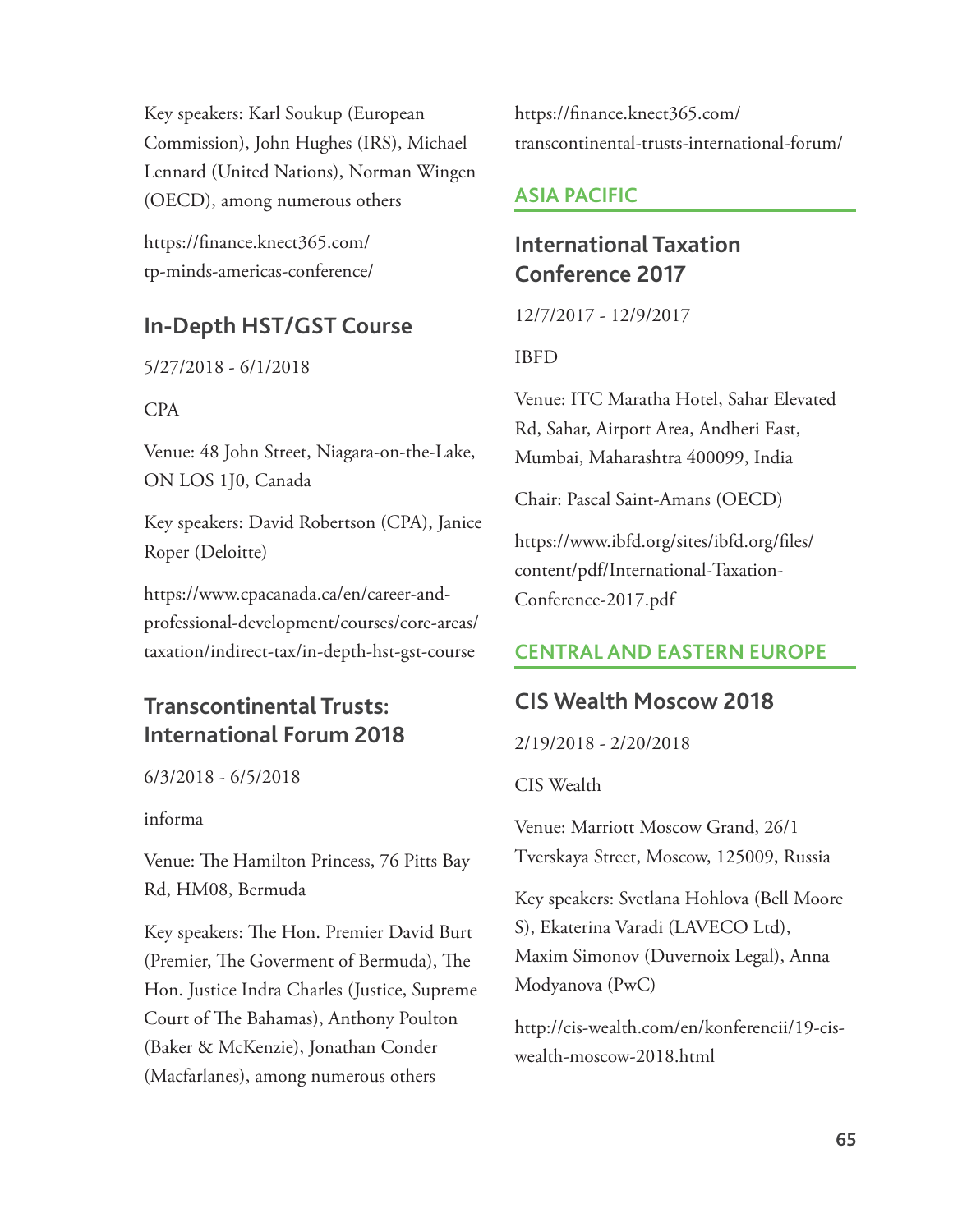# **Wealth Management & Private Banking Summit – Russia & CIS**

4/17/2018 - 4/18/2018

Adam Smith Conferences

 Venue: Marriott Grand Hotel, 26/1, Tverskaya Street, Moscow, 125009, Russia

 Key speakers: Michael Addison (UBS), Evgenia Tyurikova (Sberbank Private Banking), Katerina Mileeva (Alfa-Bank), Evgeny Sivoushkov (PwC), among numerous others

http://www.russianwealthmanagement.com/

## **WESTERN EUROPE**

## **Advanced VAT Optimization**

12/7/2017 - 12/8/2017

### IBFD

Venue: IBFD head office, Rietlandpark 301, 1019 DW Amsterdam, The Netherlands

 Key speakers: Shima Heydari (EY), Wilbert Nieuwenhuizen (University of Amsterdam), Caspar Jansen (EY)

 https://www.ibfd.org/Training/ Advanced-VAT-Optimization

## **Private Investor: Russia & CIS**

12/11/2017 - 12/12/2017

Adam Smith Conferences

Venue: The Waldorf Hilton, Aldwych, London, WC2B 4DD, UK

 Key speakers: Evgenia Tyurikova (Sberbank), Anastasia Soldatova (CITI Bank), Phanos Th eophanous (Barclays), Karen Aslanian (Lombard Odier), among numerous others

http://www.privateinvestorrussia.com/

## **Current Issues in VAT**

12/13/2017 - 12/13/2017

Mercia

 Venue: RAF Museum, London, Grahame Park Way, London, NW9 5LL, UK

Key speaker: Simone Hurst (VATease)

 http://www.mercia-group.co.uk/GetEvent/ CurrentIssuesinVAT/9554

# **7th Annual IBA Tax Conference**

1/29/2018 - 1/30/2018

International Bar Association

 Venue: etc.venues, 8 Fenchurch Pl, London, EC3M 4PB, UK

Speakers: TBC

 https://www.ibanet.org/Conferences/conf856. aspx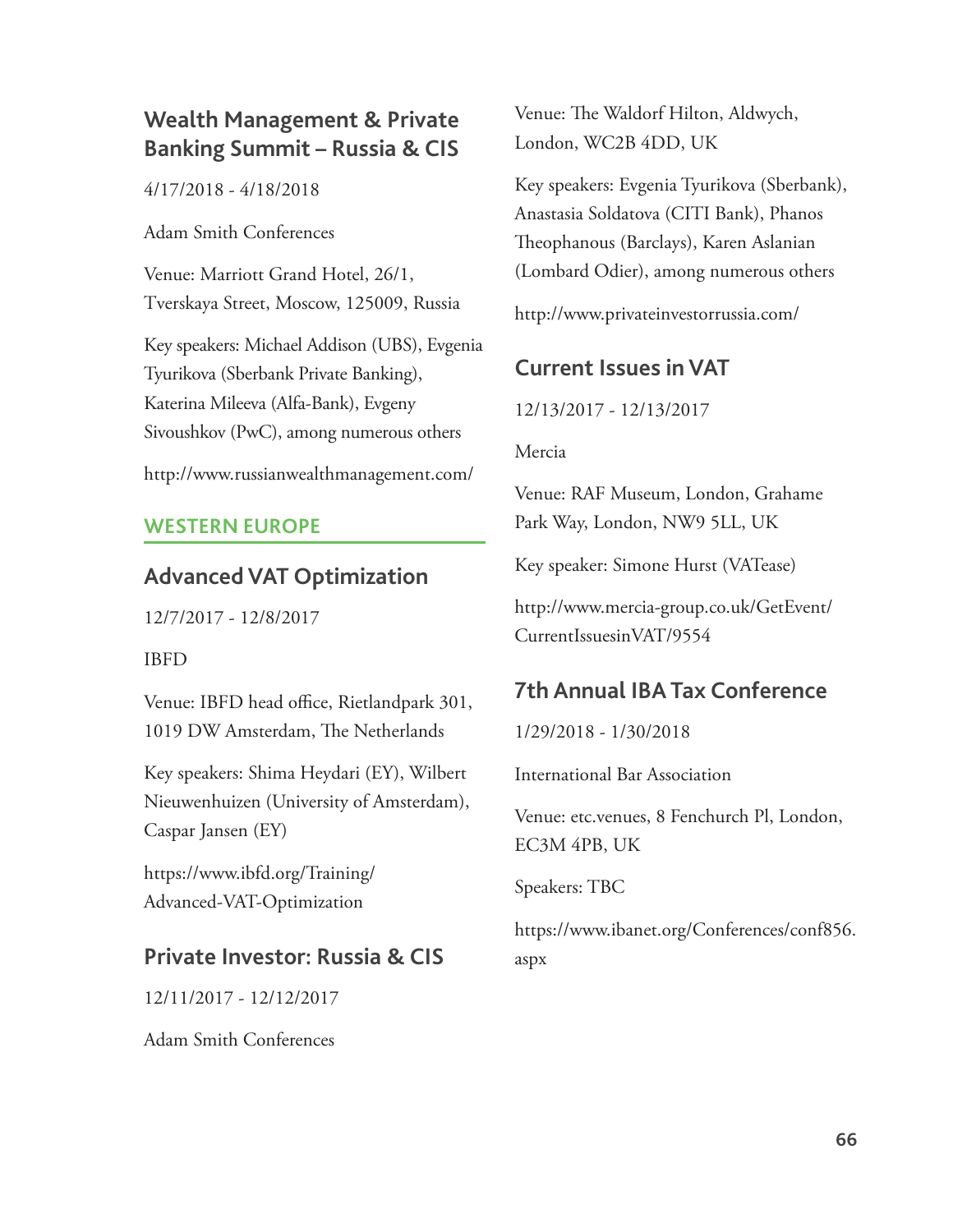## **Russian Wealth Advisors Forum**

1/31/2018 - 2/1/2018

Adam Smith Conferences

 Venue: Zürich Marriott Hotel, Neumühlequai 42, 8001 Zürich, Switzerland

 Key speakers: Graham Povey (UBS), Michael Vlahovic (EFG Bank), Stefan Liniger (Rothschild Trust Group), John Riches (RMW Law), among numerous others

http://www.russianwealthzurich.com/

## **Swiss & Liechtenstein STEP Federation Alpine Conference**

1/31/2018 - 2/1/2018

#### STEP

 Venue: Congress Centre Kursaal Interlaken, Strandbadstrasse 44, 3800 Interlaken, Switzerland

 Key speakers: Mark Barmes (Lenz & Staehelin), Professor Hans Peter Beck (CERN), Juerg Birri (KPMG), Nicholas Capt (Capt & Wyss Attorneys), among numerous others

 http://www.step.org/events/save-dateswiss-liechtenstein-step-federation-alpineconference-31-january-1-february-2018

## **Current Issues in International Tax Planning**

2/21/2018 - 2/23/2018

IBFD

Venue: IBFD head office, Rietlandpark 301, 1019 DW Amsterdam, The Netherlands

 Key speakers: Emma Barrögård (IBFD), Premkumar Baldewsing (IBFD)

 https://www.ibfd.org/Training/ Current-Issues-International-Tax-Planning-0

## **Principles of International Taxation**

2/26/2018 - 3/2/2018

#### IBFD

Venue: IBFD head office, Rietlandpark 301, 1019 DW Amsterdam, The Netherlands

Key speakers: Bart Kosters (IBFD)

 https://www.ibfd.org/Training/ Principles-International-Taxation

## **23rd Annual International Wealth Transfer Practice Conference**

3/5/2018 - 3/6/2018

International Bar Association

 Venue: Claridge's, Brook Street, Mayfair, London, W1K 4HR, UK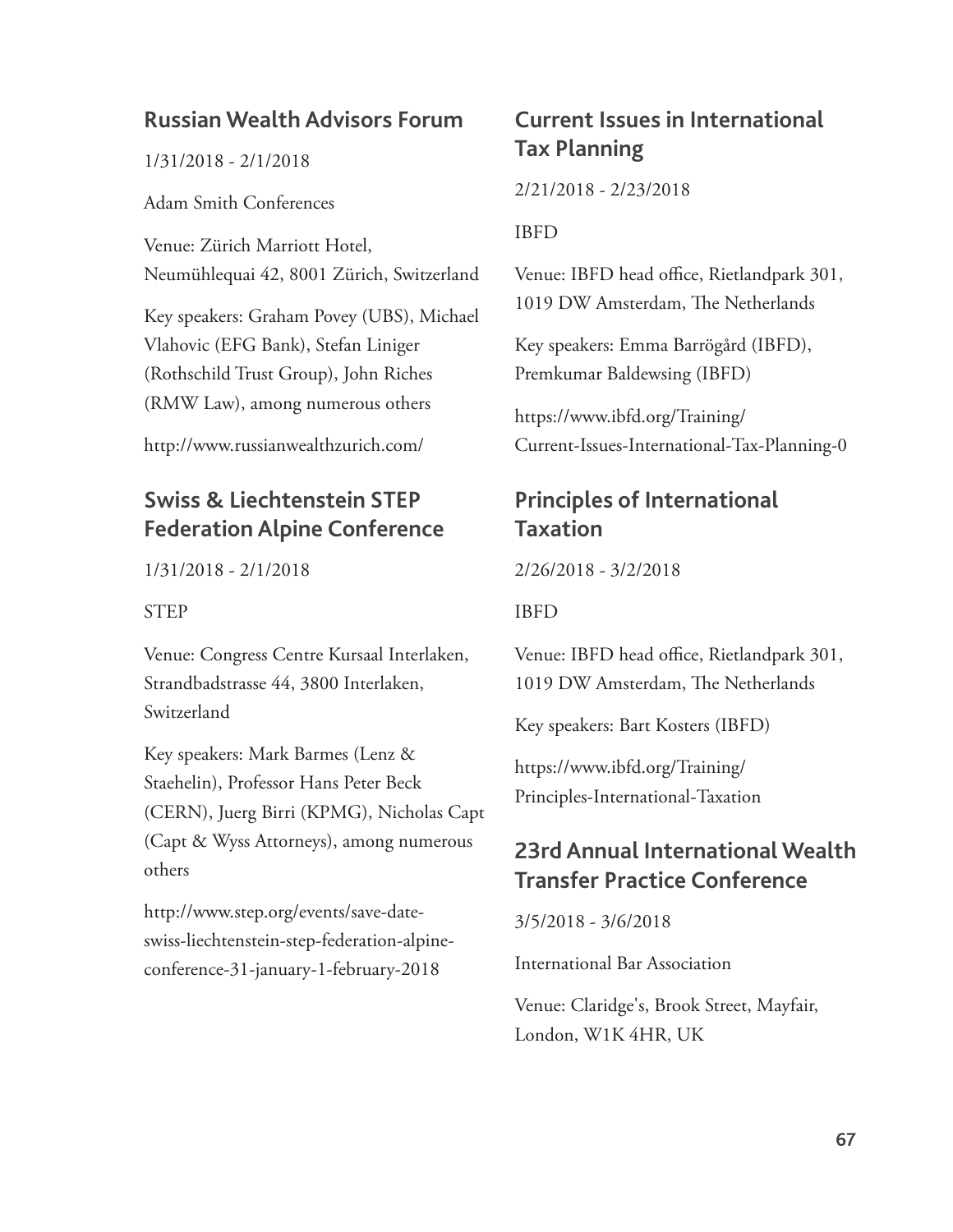Key Speakers: TBC

 https://www.ibanet.org/Conferences/conf839. aspx

## **IBFD Seminar: The Future of VAT**

3/13/2018 - 3/13/2018

#### IBFD

Venue: IBFD head office, Rietlandpark 301, 1019 DW Amsterdam, The Netherlands

 Key speakers: Robert van Brederode (Crowe Horwath), Werner Engelen (LEGO Group), Toon Beljaars (Uber)

 https://www.ibfd.org/IBFD-Tax-Portal/Events/ IBFD-Seminar-Future-VAT#tab\_program

# **European Value Added Tax – Selected Issues**

3/14/2018 - 3/16/2018

### IBFD

Venue: IBFD head office, Rietlandpark 301, 1019 DW Amsterdam, The Netherlands

Key speakers: TBC

 https://www.ibfd.org/Training/ European-Value-Added-Tax-Selected-Issues-1

## **Transfer Pricing Masterclass**

3/28/2018 - 3/29/2018

#### IBFD

Venue: IBFD head office, Rietlandpark 301, 1019 DW Amsterdam, The Netherlands

Key speakers: TBC

 https://www.ibfd.org/Training/ Transfer-Pricing-Masterclass

## **Principles of Transfer Pricing**

4/9/2018 - 4/13/2018

IBFD

Venue: IBFD head office, Rietlandpark 301, 1019 DW Amsterdam, The Netherlands

Key speakers: TBC

 https://www.ibfd.org/Training/ Principles-Transfer-Pricing-0

# **Global VAT**

4/17/2018 - 4/20/2018

### IBFD

Venue: IBFD head office, Rietlandpark 301, 1019 DW Amsterdam, The Netherlands

Key speakers: TBC

https://www.ibfd.org/Training/Global-VAT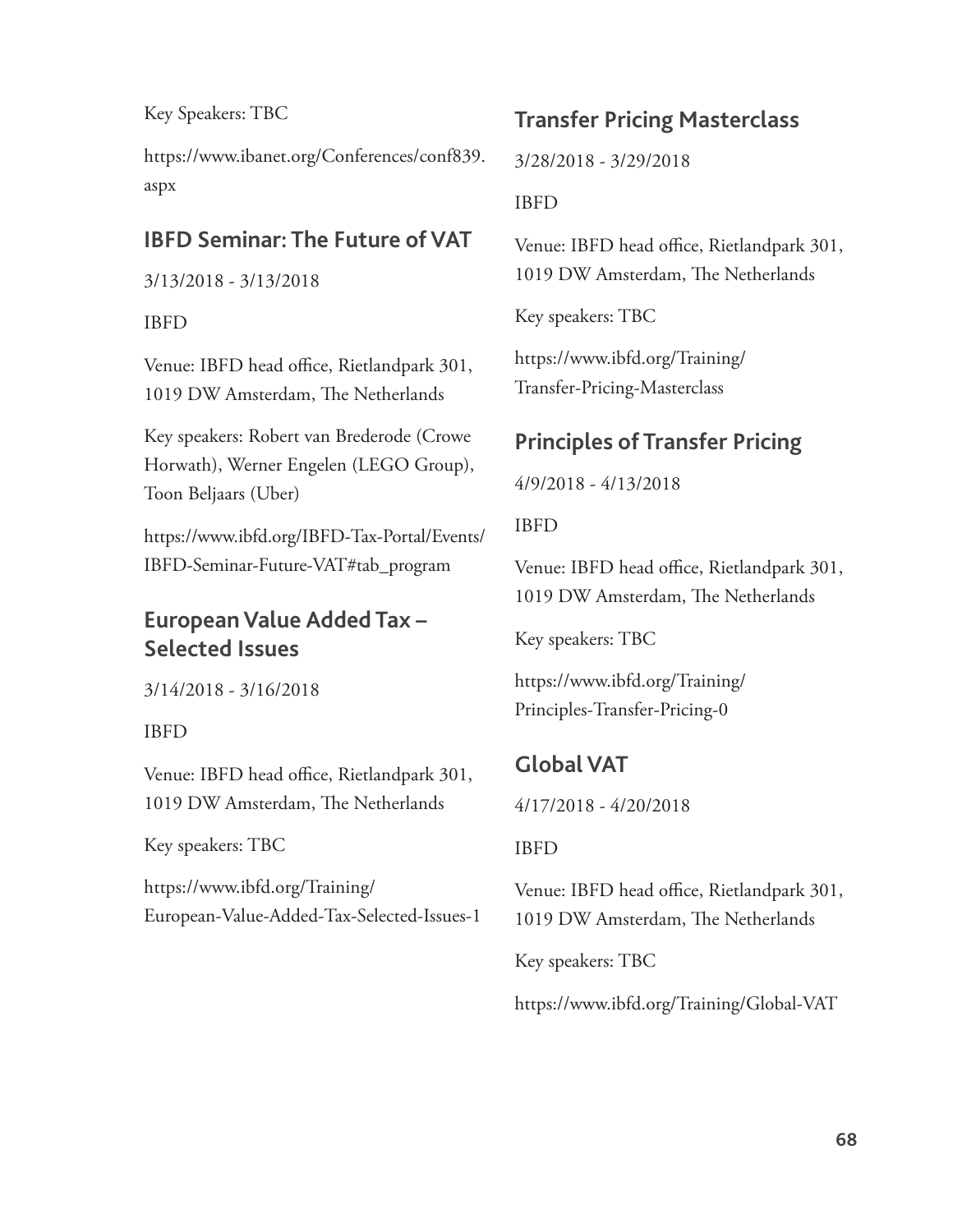## **Global VAT – Specific Countries**

4/19/2018 - 4/20/2018

#### IBFD

Venue: IBFD head office, Rietlandpark 301, 1019 DW Amsterdam, The Netherlands

Key speakers: TBC

 https://www.ibfd.org/Training/ Global-VAT-Specific-Countries-1

## **US Corporate Taxation**

4/24/2018 - 4/26/2018

#### IBFD

Venue: IBFD head office, Rietlandpark 301, 1019 DW Amsterdam, The Netherlands

Key speakers: John G. Rienstra (IBFD)

 https://www.ibfd.org/Training/ US-Corporate-Taxation-0

## **3rd International Conference on Taxpayer Rights**

5/3/2018 - 5/4/2018

#### IBFD

Venue: IBFD head office, Rietlandpark 301, 1019 DW Amsterdam, The Netherlands

 Key speakers: Philip Baker, QC (Field Court Tax Chambers), Kevin M. Brown (PwC), Juliane Kokott (Advocate General, ECJ),

Andrew Roberson (McDermitt Will & Emery), among numerous others

 https://www.ibfd.org/IBFD-Tax-Portal/ Events/3rd-International-Conference-Taxpayer-Rights

## **Tax and Technology**

5/3/2018 - 5/4/2018

#### IBFD

Venue: IBFD head office, Rietlandpark 301, 1019 DW Amsterdam, The Netherlands

 Key speakers: Bart Janssen (Deloitte), Aleksandra Bal (IBFD), Monica Erasmus-Koen (Tytho), Eliza Alberts-Muller (Tytho)

 https://www.ibfd.org/Training/ Tax-and-Technology

## **International Tax, Legal and Commercial Aspects of Mergers & Acquisitions**

5/7/2018 - 5/9/2018

#### IBFD

Venue: IBFD head office, Rietlandpark 301, 1019 DW Amsterdam, The Netherlands

 Key speakers: Frank de Beijer (Liberty Global), Femke van der Zeijden (PwC), Rens Bondrager (Allen & Overy)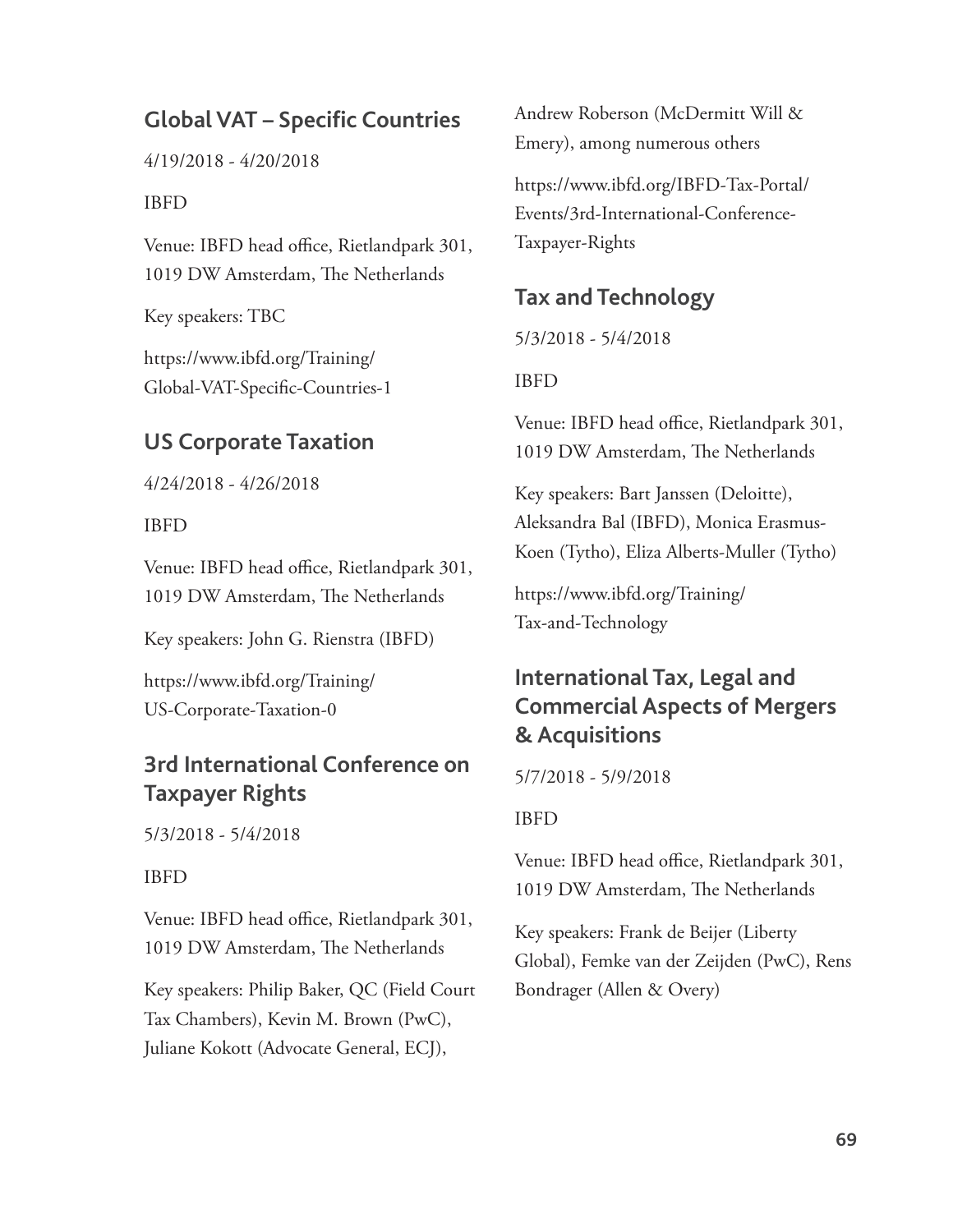https://www.ibfd.org/Training/International-Tax-Legal-and-Commercial-Aspects-Mergers-Acquisitions

## **Transfer Pricing and Intra-Group Financing**

5/24/2018 - 5/25/2018

IBFD

Venue: IBFD head office, Rietlandpark 301, 1019 DW Amsterdam, The Netherlands

Key speakers: TBC

 https://www.ibfd.org/Training/ Transfer-Pricing-and-Intra-Group-Financing

# **Introduction to European Value Added Tax**

6/5/2018 - 6/8/2018

IBFD

Venue: IBFD head office, Rietlandpark 301, 1019 DW Amsterdam, The Netherlands

Key speakers: TBC

 https://www.ibfd.org/Training/ Introduction-European-Value-Added-Tax-0

# **Private Investor Middle East International Conference**

Western Europe

9/26/2018 - 9/27/2018

Adam Smith Conferences

Venue: The Montcalm London Marble Arch, 2 Wallenberg Place, London, W1H 7TN, UK

Key speakers: Jeffrey Sacks (Citi Private Bank), Michael Addison (UBS), Paul Stibbard (Rothschild Trust), Ian Barnard (Capital Generation Partners), among numerous others

http://www.privateinvestormiddleeast.com/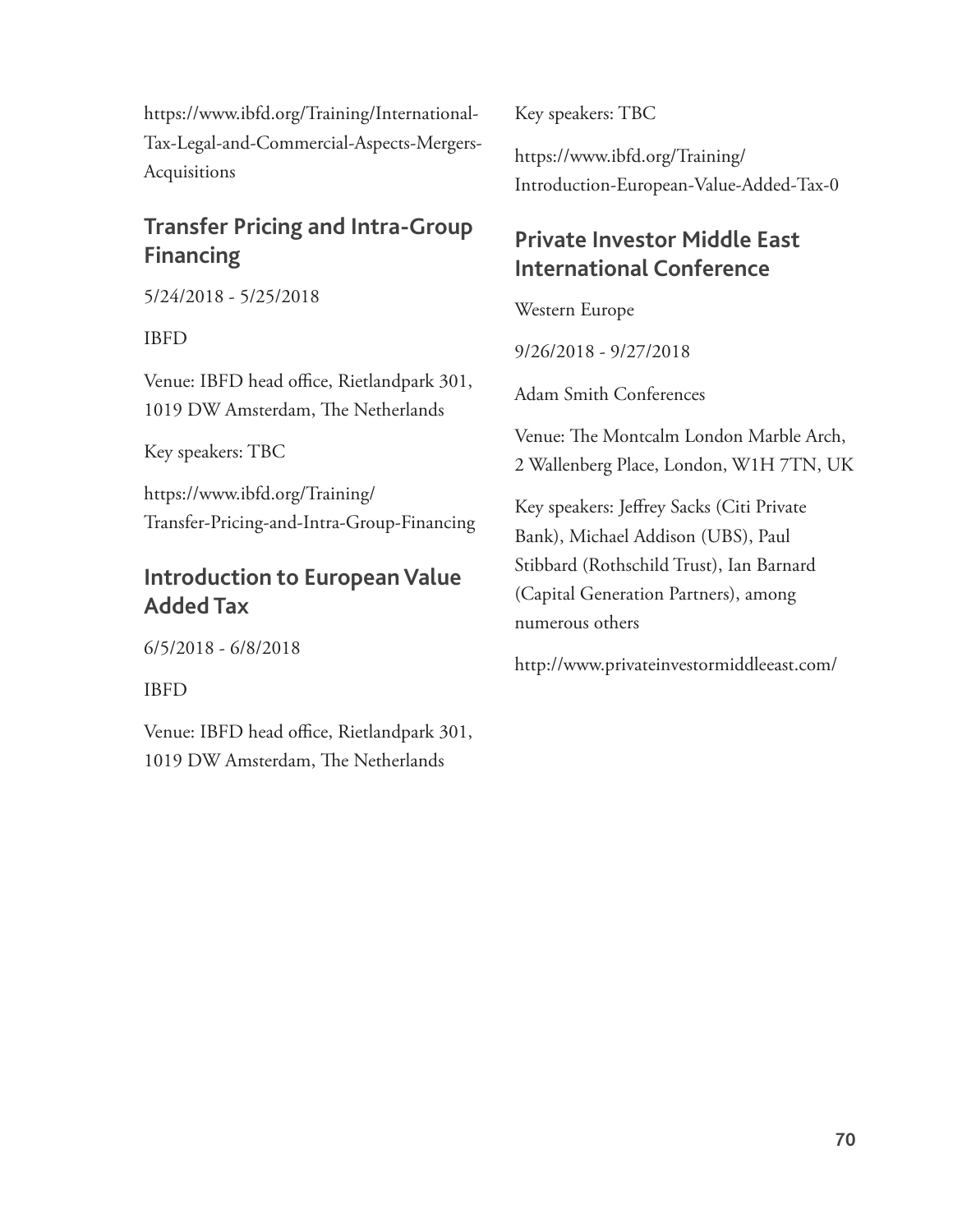#### **ISSUE 265 | DECEMBER 7, 2017**

#### **IN THE COURTS**

#### **THE AMERICAS**

#### **United States**

 A US court has agreed that cryptocurrency trading platform Coinbase must share information about its customers with the Internal Revenue Service (IRS).

 In March 2014, the IRS issued Notice 2014-21 ruling that virtual currencies such as bitcoin are to be treated as property rather than as fiat currency for tax purposes.

 In November 2016, Coinbase launched a legal challenge to a summons issued by the IRS for details of all Coinbase transactions undertaken by US taxpayers between 2013 and 2015.



*A listing of recent key international tax cases.*

The IRS request was based on the gulf between the number of estimated US users of Coinbase and the number of taxpayers reporting cryptocurrency gains (taxable under a 2014 ruling).

Of an estimated 6m Coinbase customers, just 800 taxpayers reportedly declared gains.

The San Francisco District Court ruled that Coinbase must disclose identifying information concerning 14,355 customers, covering those users undertaking transactions worth USD20,000 or more in a single year between 2013 and 2015.

The currency platform said it had secured a "partial victory" in court, stating: "First, the Government vastly narrowed the scope of its summons. Thanks to Coinbase's efforts, more than 480,000 customers' records were preserved from disclosure. This is a 97 percent reduction in the number of customers impacted by this summons."

 "Second, the quantity of data we must produce for the approximately 14,000 customers who remain in scope has been significantly reduced. In narrowing the scope of the summons, we are pleased that the Court acknowledged the privacy rights at stake in this matter."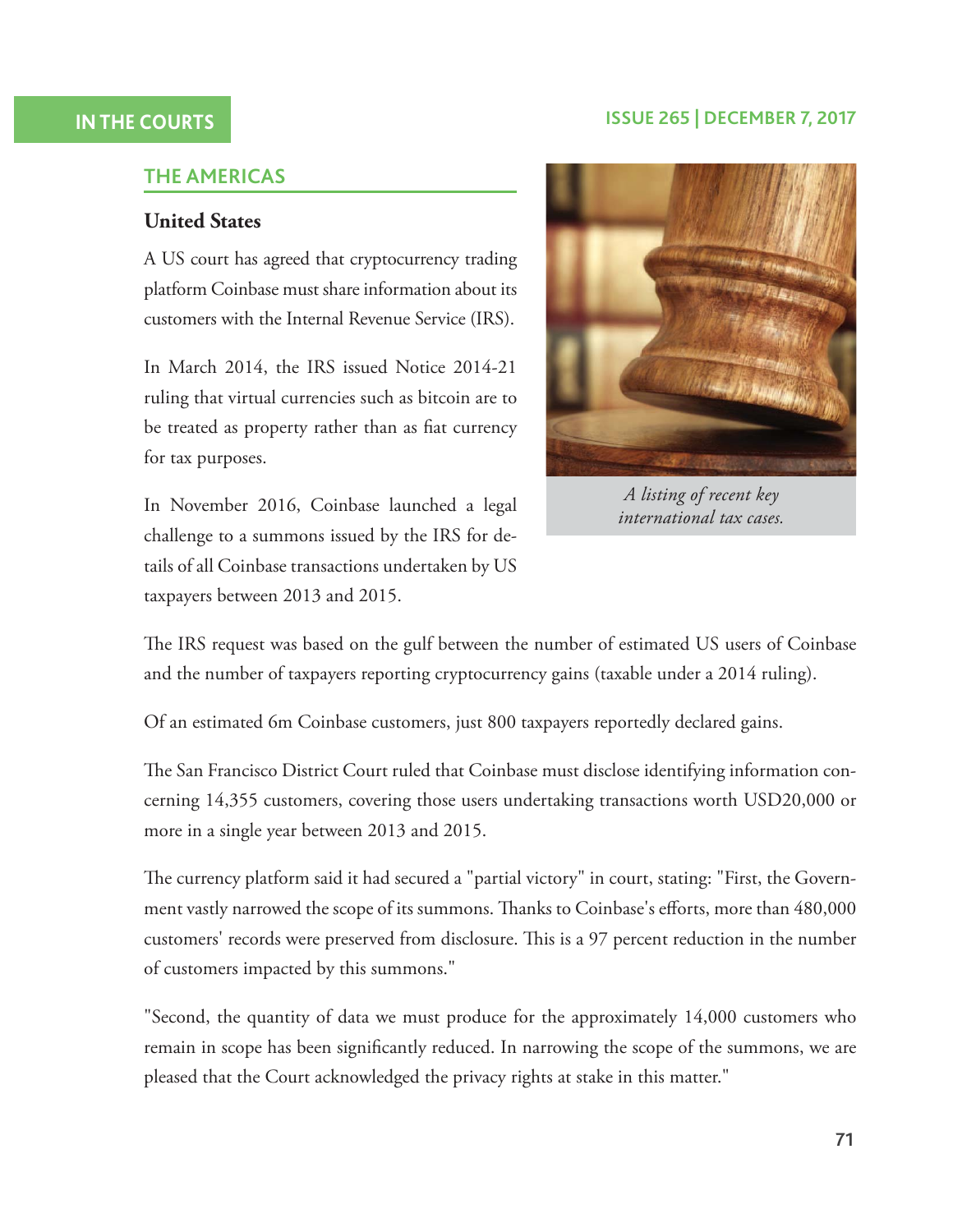This ruling was delivered on November 28, 2017.

https://regmedia.co.uk/2017/11/30/coinbaseirsorder.pdf

 US District Court, Northern District of California: *United States v. Coinbase (Case No. 17-cv-01431-JSC)*

## **WESTERN EUROPE**

## **France**

 France's Constitutional Court has ruled that a proposed temporary additional tax on large companies, recently approved by parliament, does not breach the country's constitution.

The Court considered the constitutionality of the tax after members of parliament challenged the manner in which the measure was passed, as well as the legality of the tax itself.

In its ruling, the Court said that the tax was not "confiscatory" or discriminatory against the companies in question, and was in conformity with the French Constitution.

The amendment, approved by parliament on November 14, 2017, effectively increases the corporate tax from 33.3 percent to 38.3 percent for companies with turnover in excess of EUR1bn (USD1.2bn) and to 43.3 percent for companies with turnover in excess of EUR3bn.

The temporary surcharge will apply for financial years ending between December 31, 2017, and December 30, 2018.

The measure is intended to raise an additional EUR5bn in revenue, which, when combined with proposed spending cuts, will allow France to meet its 2.9 percent of GDP budget deficit target for 2017.

The French Government is facing a bill of around EUR10bn to refund companies that paid a surtax ruled illegal by the Constitutional Court on October 6, 2017.

The current ruling was issued on November 29, 2017.

 http://www.conseil-constitutionnel.fr/conseil-constitutionnel/francais/les-decisions/accespar-date/decisions-depuis-1959/2017/2017-755-dc/decision-n-2017-755-dc-du-29-novembre-2017.150219.html

French Constitutional Court: *Decision No. 2017-755 DC*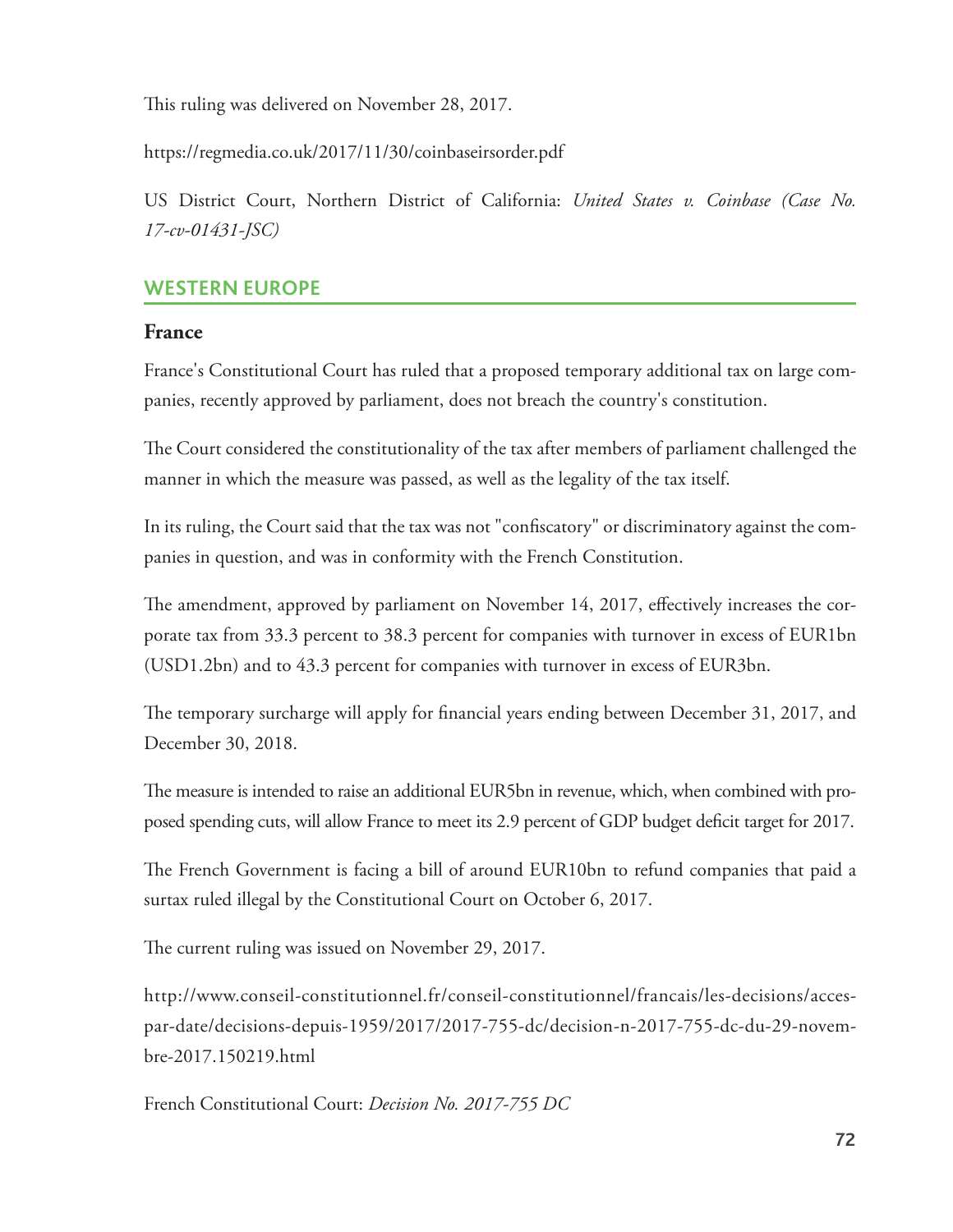## **Ireland**

The European Court of Justice (ECJ) has ruled that the EU principle prohibiting abusive practices remains effective, enabling the Irish tax authority to prevent a taxpayer from obtaining an inappropriate value-added tax (VAT) benefit – even though Irish law does not contain provisions to that effect.

The case concerned a dispute between property developers and the Irish Revenue Commission dating back to 2004, in which the Revenue Commissioners argued that the taxpayers had structured the sale of holiday homes with the sole intention of circumventing VAT on the sale.

The developers jointly owned a development site in Ireland on which they constructed 15 holiday homes intended for sale. Before making the sales, those co-owners entered into two lease arrangements with an associated company, Shamrock Estates, in March 2002.

 In April 2002, the two leases, which included a long lease and a short lease, were extinguished by mutual surrender of the lessees, and the co-owners therefore recovered full ownership of the properties. Then in May 2002, the co-owners sold all the properties to third parties.

 Under Irish VAT legislation, no VAT was payable on those sales, as the properties had previously been the subject of a first supply on which VAT was chargeable, when the long lease was granted.

However, the Revenue Commissioners took the view that the leases constituted a first supply artificially created in order to avoid the subsequent sales being liable to VAT and that supply should therefore be disregarded for the purposes of assessing VAT. Consequently, in an assessment dated August 27, 2004, the Revenue asked the co-owners to pay additional VAT in respect of the sales.

 On appeal, the High Court (Ireland) held that, as the leases lacked commercial reality, they constituted an abusive practice within the meaning of the case law stemming from a previous ECJ ruling, *Halifax plc and others v. HM Customs & Excise* .

The co-owners launched a further appeal to the Irish Supreme Court, which subsequently asked the ECJ whether the principle that abusive practices are prohibited – a general principle of EU law – is capable, regardless of measures giving effect to it in national law, of being applied directly in order to refuse to exempt sales of immovable property from VAT. In addition, the Supreme Court raised the issue of whether the application of the principle was consistent with the principles of legal certainty and of the protection of legitimate expectations, given that the transactions at issue were carried out before the judgment in *Halifax* was delivered.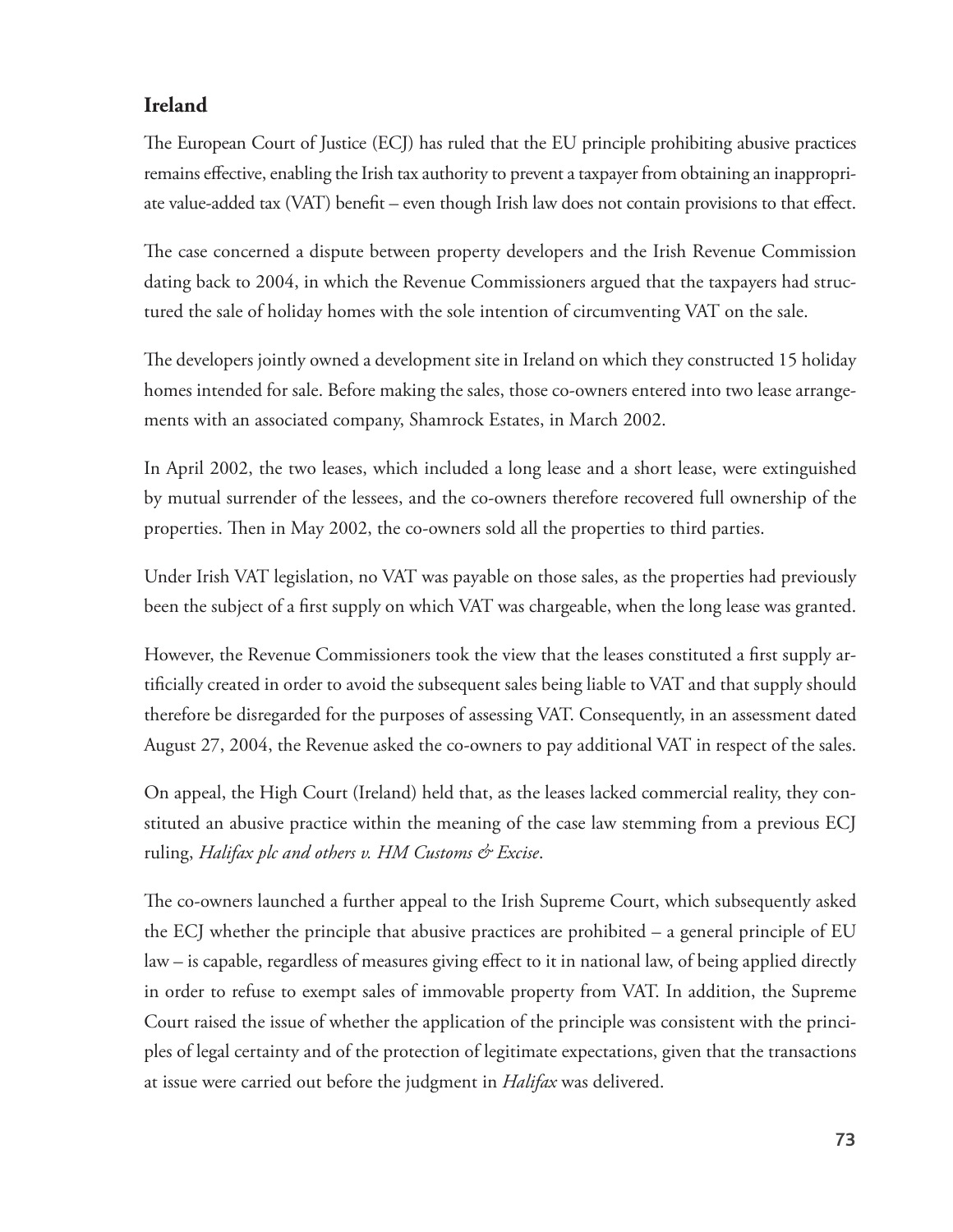In its ruling, the ECJ said that based on case law, the principle at issue "may be relied on against a taxable person to refuse him, *inter alia* , the right to exemption from VAT, even in the absence of provisions of national law providing for such refusal."

The ECJ also confirmed that the application of the principle in this instance is "consistent with the principles of legal certainty and of the protection of legitimate expectations, even if its application concerns transactions carried out before the judgment in *Halifax* was delivered."

This judgment was released on November 22.

https://curia.europa.eu/jcms/upload/docs/application/pdf/2017-11/cp170123en.pdf

European Court of Justice: *Edward Cussens and Others v. T.G. Brosnan (Case C-251/16)*

### **Poland**

The European Court of Justice (ECJ) has provided another ruling on the value-added tax (VAT) treatment of pastry goods and cakes.

A Polish court sought clarification from the ECJ after a taxpayer questioned a Polish legal provision providing that the 8 percent reduced VAT rate should apply only to those pastry goods or cakes that have a use-by date or best-before date not exceeding 45 days.

 In a preliminary ruling, the ECJ said that states have discretion to set the limitations for the application of a reduced VAT rate to foodstuffs for human consumption, providing such provisions do not contravene the principle of fiscal neutrality.

The ECJ ruled that it is for the national court to assess whether, in the Polish market, there are pastry goods or cakes whose shelf life does not exceed 45 days but which nevertheless are similar in the eyes of that consumer to pastry goods and cakes which have a best-before date exceeding 45 days, such as those produced by the taxpayer, and which are interchangeable with the latter. In such cases, the principle of fiscal neutrality would preclude such a provision and Poland would be required to amend its VAT law.

The ECJ ruled:

 "Article 98 of Council Directive 2006/112/EC of November 28, 2006, on the common system of value-added tax, must be interpreted as meaning that it does not preclude – provided that the principle of fiscal neutrality is complied with, which is for the referring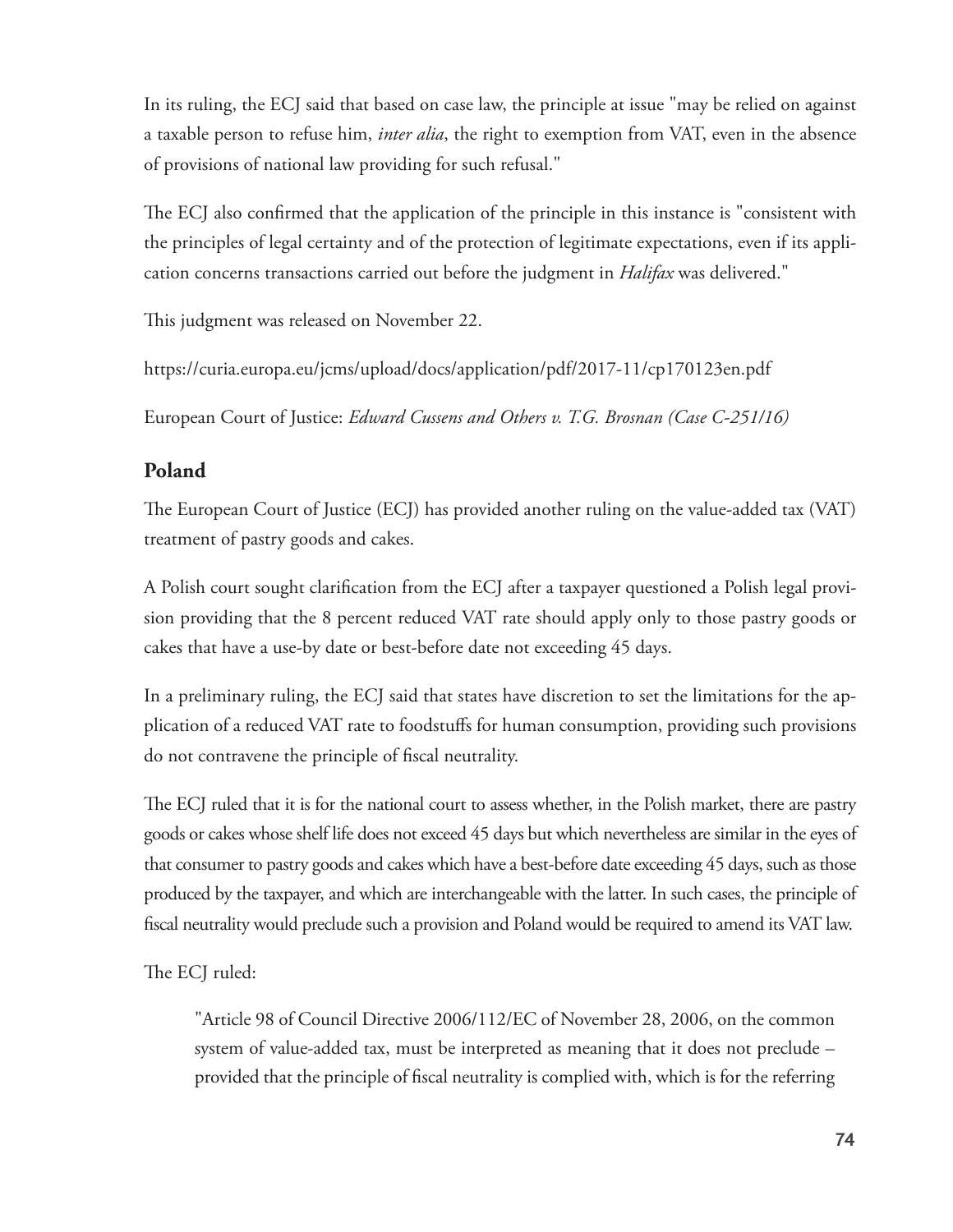court to ascertain – national legislation, such as that at issue in the main proceedings, which makes the application of the reduced VAT rate to fresh pastry goods and cakes depend solely on the criterion of their 'best-before date' or their 'use-by date'."

The preliminary ruling was delivered on November 9, 2017.

 http://curia.europa.eu/juris/document/document.jsf?text=&docid=196498&pageIndex=0&doc lang=EN&mode=req&dir=&occ=first&part=1&cid=2446652

European Court of Justice: *AZ v. Polish Finance Minister (Case C-499/16)*

## **United Kingdom**

 A London-based Employment Appeal Tribunal ruling has raised the potential for gig economy companies such as Uber to face increased employment tax liabilities in the same way as for "traditional" employers.

 Uber had appealed against a November 2016 ruling by London's Employment Tribunal (LET) that it should offer its drivers the same employment rights as traditional taxi service operators, rather than its drivers being unconnected self-employed persons. That case had been brought by professional drivers' union the GMB on behalf of two drivers. The Tribunal had determined that Uber had acted unlawfully in not providing the drivers with basic workers' rights, and that they are entitled to receive holiday pay, a guaranteed minimum wage, and breaks.

Uber appealed on the basis that:

- There was no contract between them and the drivers, but the agreements in place between them were inconsistent with the existence of a worker relationship;
- The LET had erred in relying on regulatory requirements as evidence of worker status;
- $\blacksquare$  The LET had made numerous internally inconsistent and perverse findings of fact in concluding the claimants were required to work for Uber; and
- $\blacksquare$  The LET had further failed to take into account relevant matters relied on by Uber as inconsistent with worker status and as strongly indicating that the claimants were carrying on a business undertaking on their own account.

The Appeal Tribunal held that the LET had been entitled to reject the characterization of the relationship between the drivers and Uber as stated in the written contractual documentation. It found in the context of an agency relationship that: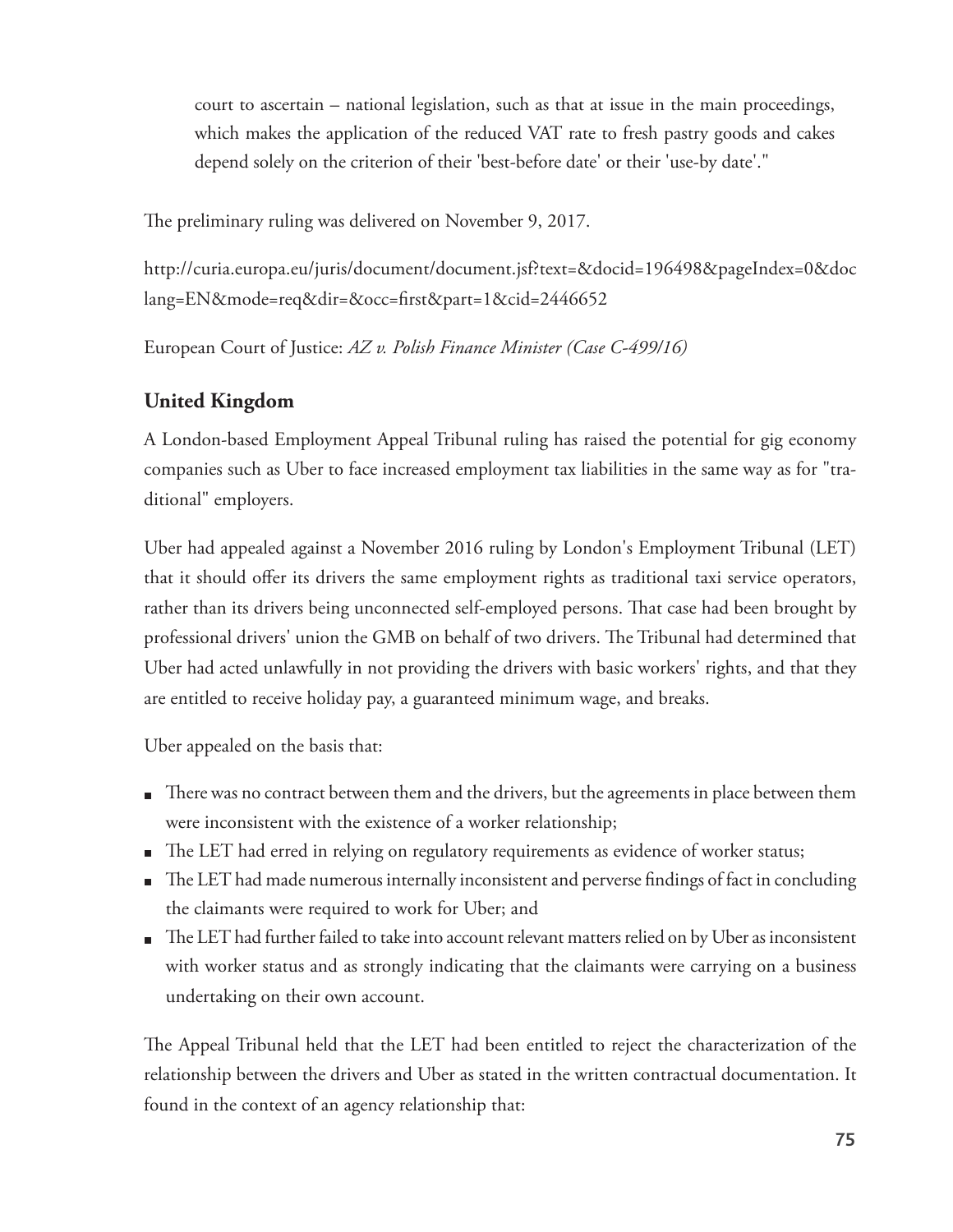"the reality of the situation was that the drivers were incorporated into the Uber business of providing transportation services, subject to arrangements and controls that pointed away from their working in business on their own account in a direct contractual relationship with the passenger each time they accepted a trip. Having thus determined the true nature of the parties' bargain, the [LET] had permissibly rejected the label of agency used in the written contractual documentation. The [LET] had not thereby disregarded the principles of agency law but had been entitled to consider the true agreement between the parties was not one in which [Uber] acted as the drivers' agent.

 … In particular, the [LET] had permissibly concluded there were obligations upon Uber drivers that they should accept trips offered by [Uber] and that they should not cancel trips once accepted (there being potential penalties for doing so). It was, further, no objection that the [LET's] approach required the drivers not only to be in the relevant territory, with the app switched on, but also to be 'able and willing to accept assignments'; that was consistent with Uber's own description of a driver's obligation when 'on-duty'. These findings had informed the [LET's] conclusions not just on worker status but also on working time and as to the approach to be taken to their rights to minimum wage."

 Although the ruling did not discuss tax implications for Uber, the ruling could open the door to Uber becoming liable to taxes in the UK for its drivers, such as National Insurance (social security) contributions. It could also potentially result in a change to its VAT treatment. Uber has since indicated that it is considering an appeal to the Supreme Court.

The Good Law Project has launched legal action concerning Uber's VAT arrangements. Jolyon Maugham QC is seeking a decision from the High Court over whether the supplies facilitated by Uber should be liable to VAT – specifically he is asking whether a supply is made by an Uber driver, or whether the supply is made by Uber, by asking questions about his eligibility to an input tax credit for VAT that would be liable on a fare paid.

The Employment Appeal Tribunal ruling was handed down on November 10, 2017.

 https://assets.publishing.service.gov.uk/media/5a046b06e5274a0ee5a1f171/Uber\_B.V.\_and\_ Others\_v\_Mr\_Y\_Aslam\_and\_Others\_UKEAT\_0056\_17\_DA.pdf

London Employment Appeal Tribunal: *Uber v. Mr Aslam and others (UKEAT/0056/17/DA)*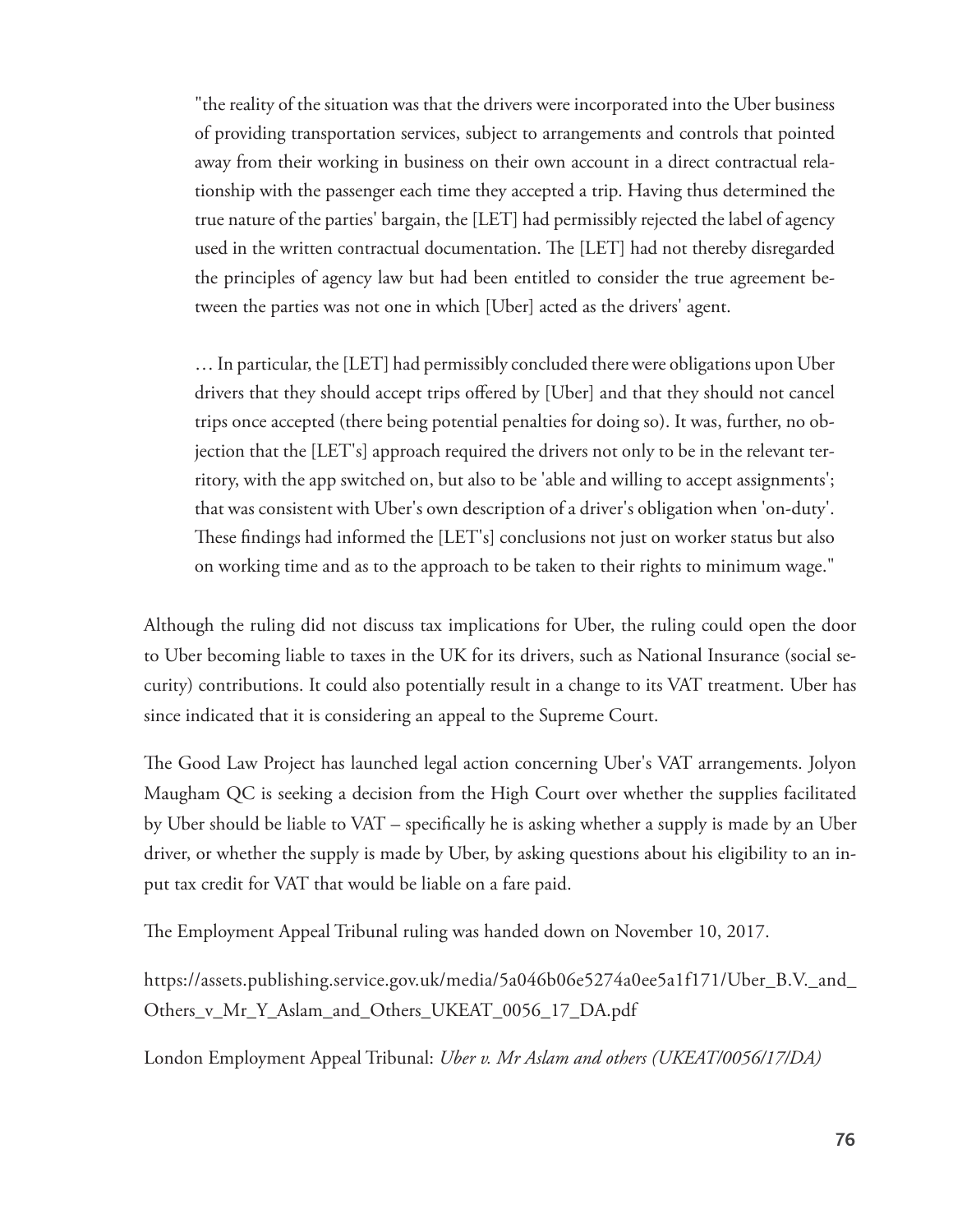# **United Kingdom**

 HM Revenue & Customs (HMRC) has said that a ruling from the UK's Supreme Court on November 15, 2017, against users of a failed tax avoidance film partnership scheme will save taxpayers over GBP1bn.

HMRC explained that the scheme sought to use legitimate investment in the film industry as a hook for tax avoidance.

 HMRC had previously defeated the avoidance scheme in *HMRC v. De Silva and another ([2016] EWCA Civ 40*). The appellants sought to argue on a technicality that HMRC could not overturn their loss relief claims. However, the Supreme Court disagreed, and ruled in favor of HMRC.

 Summarizing the ruling, the Supreme Court said the appellants had invested in and became limited partners of various partnerships in implementing marketed tax avoidance schemes. The schemes were aimed at accruing substantial trading losses through investment in films.

The partnerships had claimed they had suffered such losses in several tax years and claimed relief for film expenditure by taking advantage of tax incentives under section 42 of the Finance (No. 2) Act 1992. In the early years of trading, a limited partner could use the provisions of sections 380 and 381 of the Income and Corporation Taxes Act 1998 to set off his allocated share of trading losses of a partnership against his general income for that year, or any of the previous three years of assessment.

 HMRC did not accept the claims for relief and initiated inquiries into their tax returns under section 12AC(1) of the Taxes Management Act 1970 (TMA). HMRC disallowed the partnerships' claims for expenditure funded by non-recourse or limited recourse loans to individual partners and also expenditure paid as fees to the promoters of the schemes. The partnerships appealed.

Thereafter, on August 22, 2011, the partnership losses were stated at much reduced levels in a partnership settlement agreement. Between September and November 2011, HMRC wrote to the appellants to intimate that their carryback claims in their personal tax returns would be amended in line with the lower figures for the partnership losses stated in the partnership settlement agreement.

The appellants raised judicial review proceedings against HMRC's decisions. They asserted that HMRC was entitled to inquire into their claims only under Schedule 1A to the TMA and that,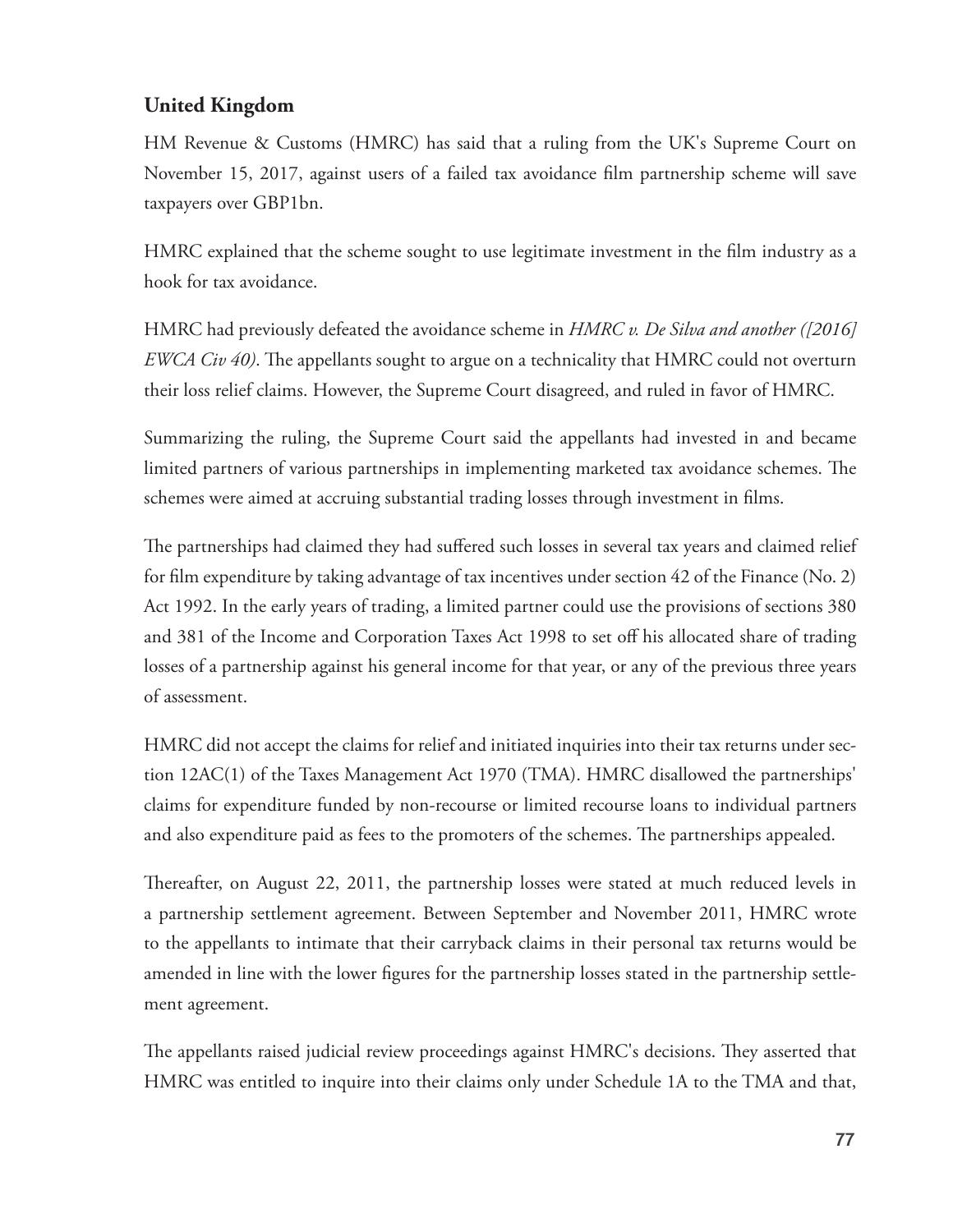because the statutory time limit for such an enquiry had expired, the appellants' claims to carry back the partnership losses in full had become unchallengeable. The Upper Tribunal rejected the appellants' claim, and the Court of Appeal dismissed their appeal. The appellants then appealed to the Supreme Court, which has unanimously dismissed the appeal.

HMRC Director General for Customer Strategy and Tax Design, Jim Harra, said: "This is another great success in HMRC's drive against tax avoidance. HMRC defeated [the appellants'] tax avoidance scheme but they still argued on a technicality that the department could not collect the tax. The Supreme Court's decision in favor of HMRC on this point will ensure that these taxpayers and others waiting behind their case will have to pay what they owe."

The Supreme Court judgment was delivered on November 15.

https://www.supremecourt.uk/cases/docs/uksc-2016-0053-judgment.pdf

UK Supreme Court: *De Silva and another v. HMRC ([2017] UKSC 74)*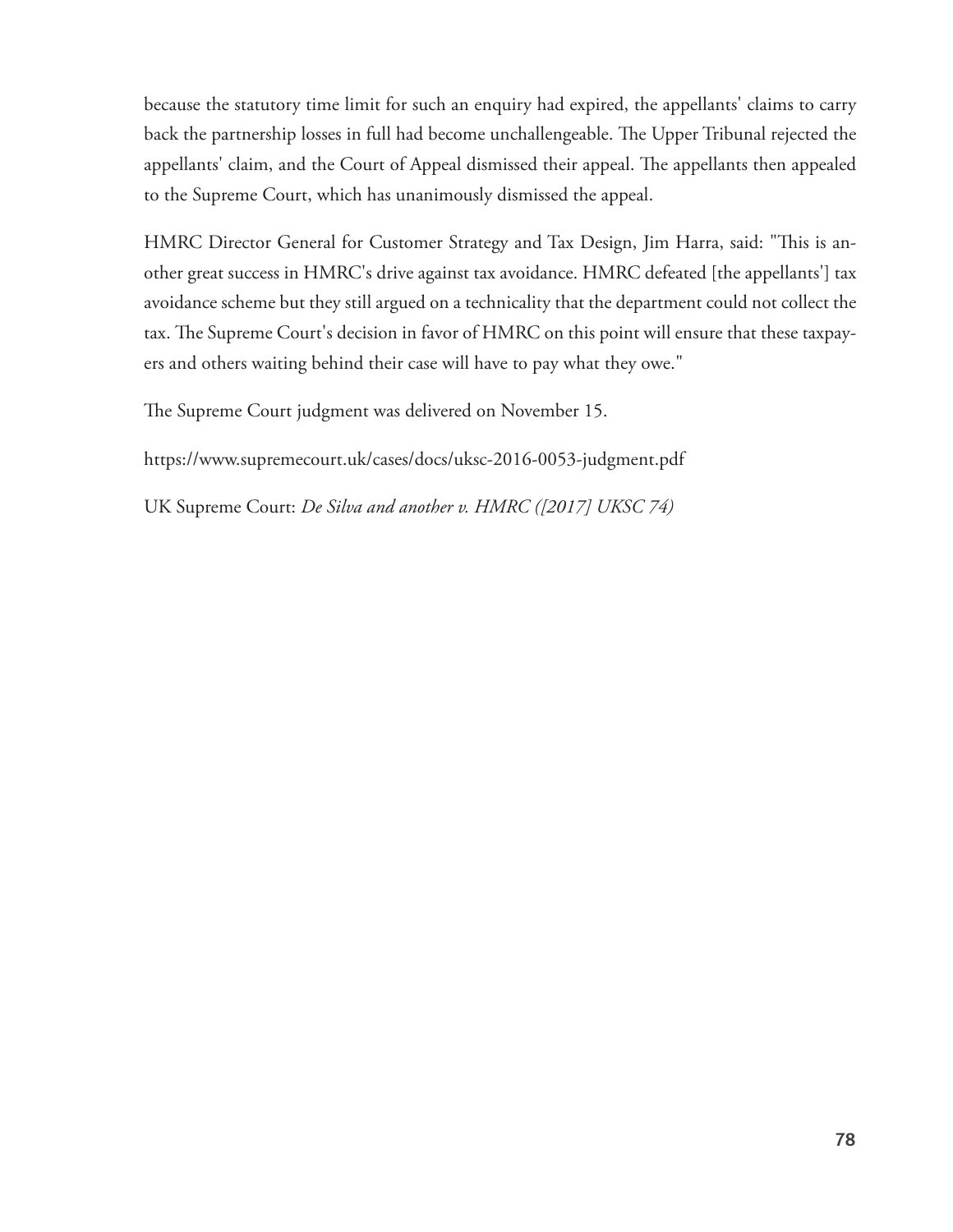

### **Dateline December 7, 2017**

 Globally, we are witnessing **ambitious reforms** being attempted in the area of taxation. In the United States, Congress is on the brink of finalizing the most ambitious tax reform in more than 30 years. More on that later. In the **European Union** , certain member states and the Commission are pushing hard for harmonization of corporate tax rules and the creation of new tax rules for the **digital economy** . And globally the tax landscape is changing on a daily basis thanks to BEPS.

Major tax reform efforts are often undertaken with the intention of making life easier for taxpayers. But they can be **enormously disruptive** for tax planning in the short-term, as taxpayers adjust to life under a new regime. Spare a thought then for taxpayers in **India**. There, they are still getting used to the idea of the national **goods and services tax** (GST), often described as one of the most significant economic reforms in India's post-colonial history. Now they could be faced with a **shake-up of direct taxation** as well.

 By putting in place the GST regime this year, the current Government was congratulated for achieving in three years what the previous administration had failed to do in ten. Will it be able to pull off a similar achievement with the direct taxes code?

**Reforming the outdated direct tax regime** in a similarly expedient manner would represent a spectacular success for the Modi Government with regards to tax policy. But viewed in the light of the indirect tax reforms, perhaps it would be easy to underestimate the scale of the task at hand.

This wouldn't be the first time such an undertaking has been attempted. Indeed, direct tax reform has a history stretching back as far as the GST legislation. But this project wasn't nearly as successful. The Modi Government eventually cancelled the Direct Taxes Code, first introduced in 2009, as the proposed legislation was known, because it had hung around Committee Land so long it had become outdated, which was rather ironic given its intent was tax code modernization.

 So perhaps taxpayers shouldn't get their hopes up too much. Indeed, the prospect that direct taxation may or may not be subject to reform may merely **increase tax uncertainty** for taxpayers in India. But at least they are already well used to that.

 Nevertheless, on a global scale, taxes are, apparently, getting less taxing, thanks largely to **increasing automation** and digitalization **of tax compliance processes**. This was one of the main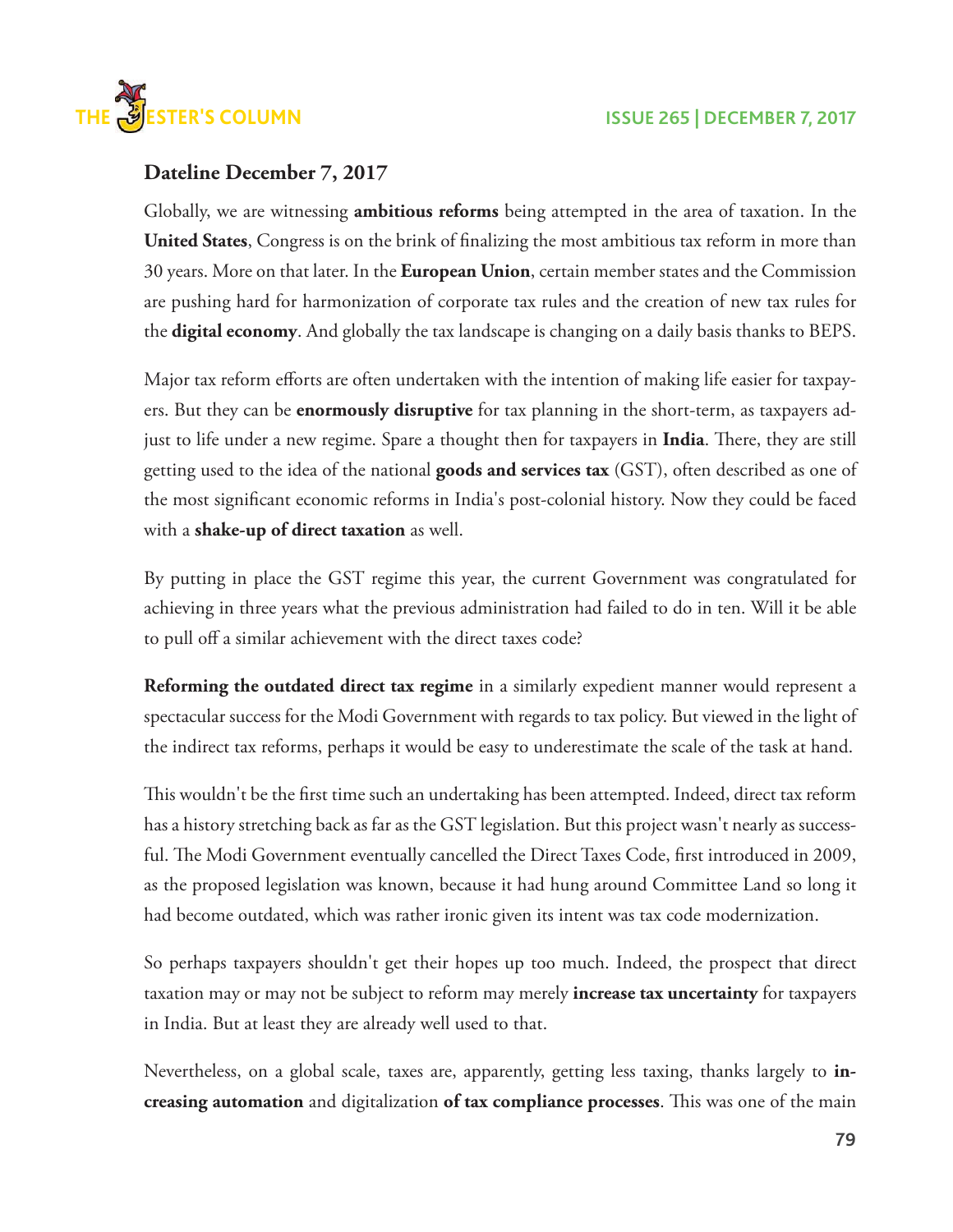conclusions of PwC's recently published 2018 Paying Taxes report, which shows that it's getting easier for businesses to calculate their taxes, file their returns, and pay. However, that the average **length of time** it takes the average-mid sized business to comply with its tax requirement is down to just **240 hours** is surely a sign of the times – *i.e.* , tax administration might be a bit easier, but tax rules certainly aren't. After all, 240 hours is 20 solid days (and nights). If you were to spend each eight-hour working day on a project that was to take 240 hours, you'd be at it for a month, give or take.

 It should be emphasized, however, that this is very much an average. Just as no two companies are identical, each tax jurisdiction is unique. So the experiences of an individual company, be it small, medium-sized, or large, will vary greatly depending on the activities of that business, and where it is located. But, undeniably, the PwC ranking does give a good indication of the wide disparity in tax requirements across the world for businesses.

 In **Venezuela** – 189th and last in the ranking – it takes 792 hours for a medium-size business to fulfill its tax obligations. But believe it or not, there are places where it takes even longer for a business to comply with tax rules. Businesses wrangling with the infamously complex tax environment of **Brazil** spend about 1,000 hours more a year on their tax obligations than they would in Venezuela. And it's also saying something about the modern international tax environment that as far as Brazil is concerned this is a considerable improvement on previous years.

 Indeed, South America generally retains its reputation as a nightmarish place to comply with tax obligations. **Bolivia** for instance features in 186th place in the list, with compliance taking an average of 1,025 hours and with a total tax rate – made up of corporate, labor, and other taxes paid by businesses – of 83.7 percent. It makes you wonder if businesses there have time to do any business at all, or if they are simply in the business of paying tax.

 It will be interesting to see if **tax reform in the United States** will improve the country's ranking in the PwC index (currently 36th). It is very likely to be the case that corporations would pay substantially less tax, but whether calculating these taxes, given the US is stuck with its dual federal/state system, would become easier, remains to be seen. Still, tax reform legislation is now beginning to move through Congress at what feels like light speed compared with the gridlock us observers have grown accustomed to watching over the years, especially after the Senate version scraped through a full vote by the upper chamber last week. Nevertheless, perhaps we shouldn't get too giddy with excitement that generational tax change could be just around the corner. For